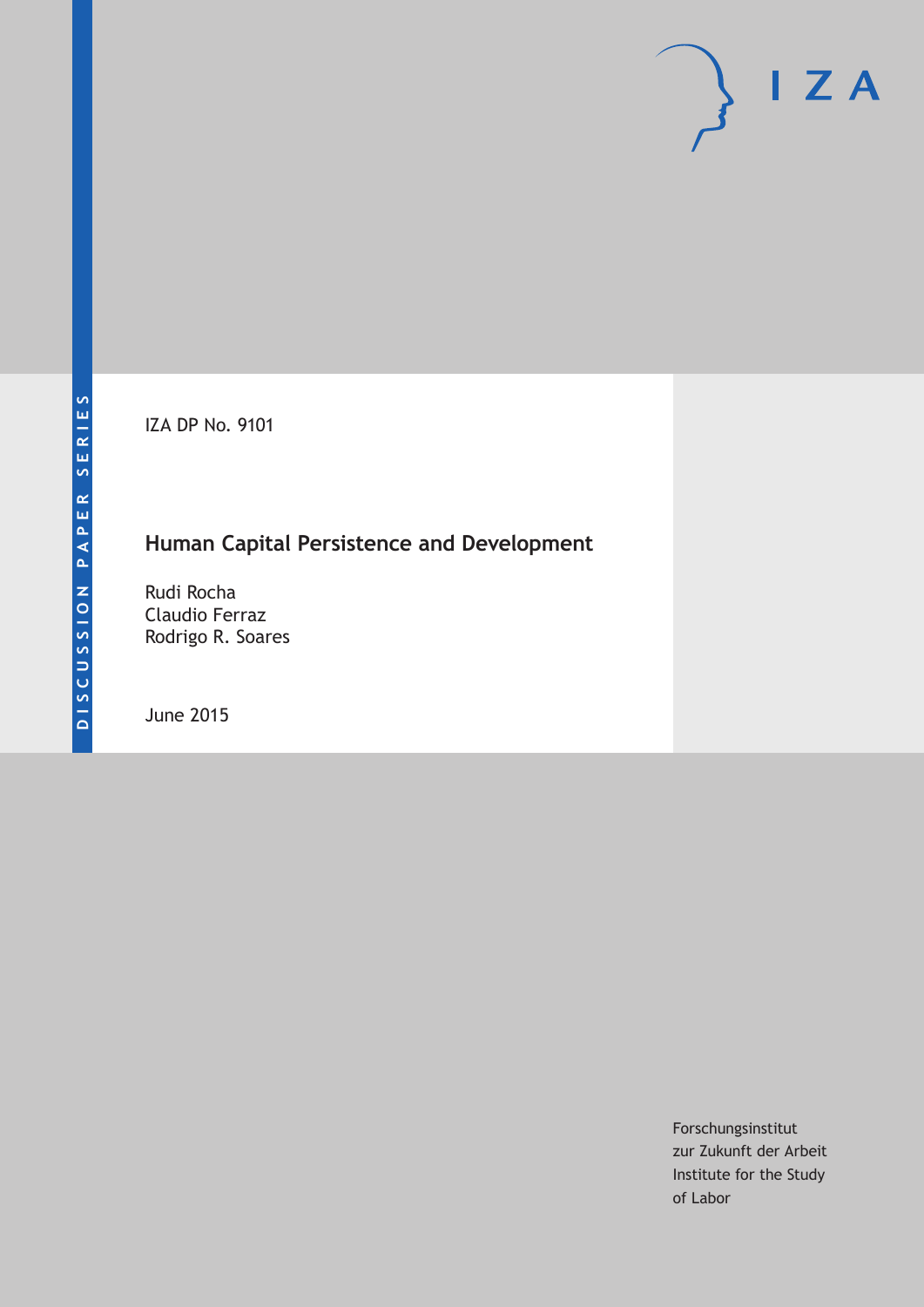# **Human Capital Persistence and Development**

#### **Rudi Rocha**

*UFRJ*

### **Claudio Ferraz**

*PUC-Rio and BREAD*

### **Rodrigo R. Soares**

*Sao Paulo School of Economics - FGV and IZA*

#### Discussion Paper No. 9101 June 2015

IZA

P.O. Box 7240 53072 Bonn Germany

Phone: +49-228-3894-0 Fax: +49-228-3894-180 E-mail: iza@iza.org

Any opinions expressed here are those of the author(s) and not those of IZA. Research published in this series may include views on policy, but the institute itself takes no institutional policy positions. The IZA research network is committed to the IZA Guiding Principles of Research Integrity.

The Institute for the Study of Labor (IZA) in Bonn is a local and virtual international research center and a place of communication between science, politics and business. IZA is an independent nonprofit organization supported by Deutsche Post Foundation. The center is associated with the University of Bonn and offers a stimulating research environment through its international network, workshops and conferences, data service, project support, research visits and doctoral program. IZA engages in (i) original and internationally competitive research in all fields of labor economics, (ii) development of policy concepts, and (iii) dissemination of research results and concepts to the interested public.

<span id="page-1-0"></span>IZA Discussion Papers often represent preliminary work and are circulated to encourage discussion. Citation of such a paper should account for its provisional character. A revised version may be available directly from the author.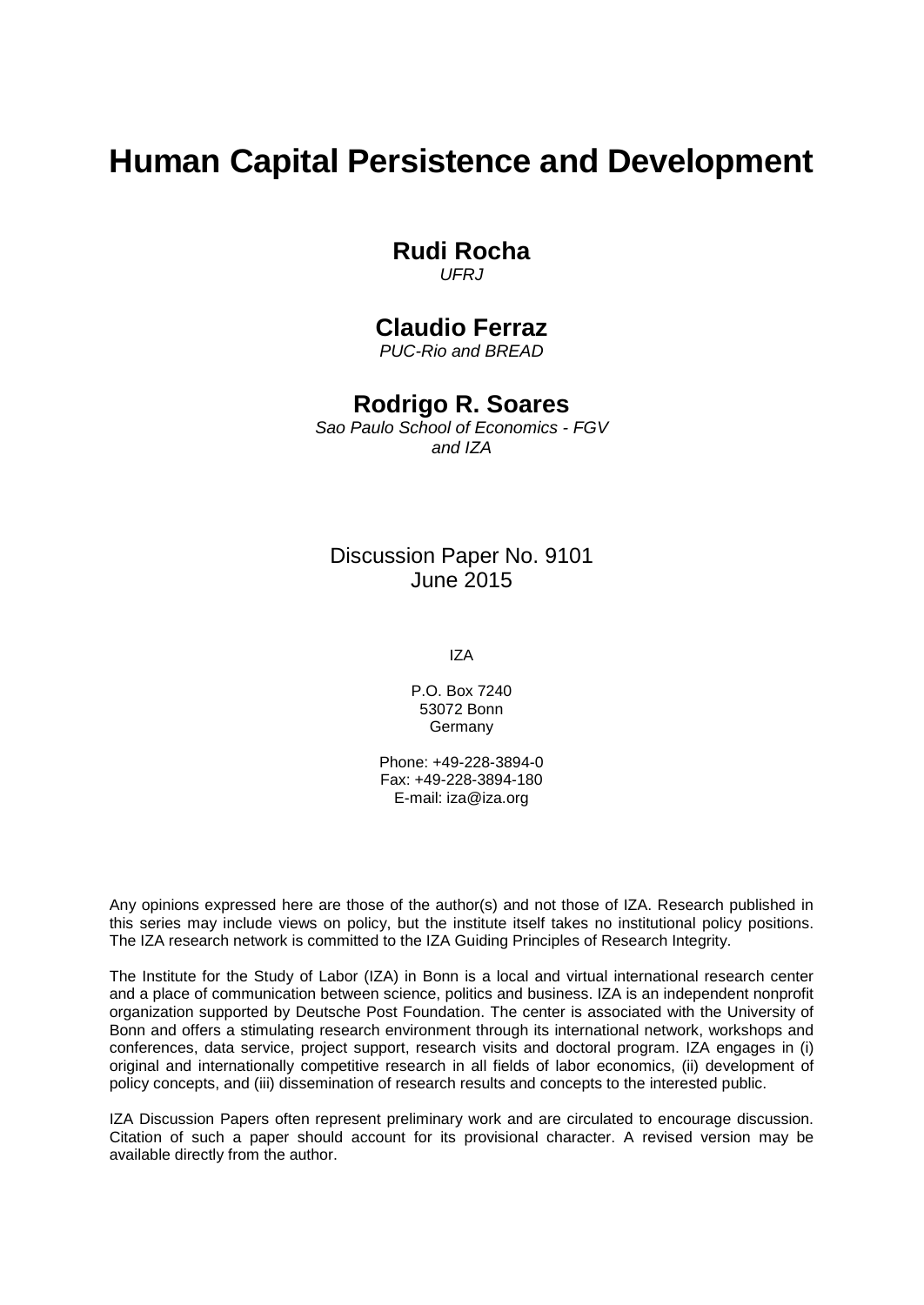IZA Discussion Paper No. 9101 June 2015

## **ABSTRACT**

## **Human Capital Persistence and Development[\\*](#page-1-0)**

This paper examines the role of human capital persistence in explaining long-term development. We exploit variation induced by a state-sponsored settlement policy that attracted a pool of immigrants with higher levels of schooling to particular regions of Brazil in the late 19<sup>th</sup> and early  $20<sup>th</sup>$  century. We show that municipalities that received settlements experienced increases in schooling that persisted over time. One century after the policy, localities that received state-sponsored settlements had higher levels of schooling and income per capita. We provide evidence that long-run effects were driven by persistently higher supply and use of educational inputs and shifts in the structure of occupations towards skill-intensive sectors.

JEL Classification: O15, O18, N36

Keywords: human capital, education, immigration, development

Corresponding author:

Rodrigo R. Soares Sao Paulo School of Economics - FGV Rua Itapeva 474, 12o andar 01332-000 São Paulo, SP Brazil E-mail: [rodrigo.reis.soares@fgv.br](mailto:rodrigo.reis.soares@fgv.br)

We are grateful to Ran Abramitzky, Juliano Assunção, Maria Silvia Bassanezi, Ciro Biderman, Adalberto Cardoso, Ernesto Dal Bó, Irineu de Carvalho Filho, Fred Finan, Francisco Gallego, Gustavo Gonzaga, Joana Naritomi, Naércio Menezes-Filho, André Portela, Pablo Querubin, Eustáquio Reis, and seminar participants at Bocconi University, Paris School of Economics, PUC-Rio, Sao Paulo School of Economics - FGV, Stanford University, Universidad Carlos III de Madrid, University of Essex, the LACEA 2010 Meeting, the SBE 2010 Meeting, and the 1<sup>st</sup> PUC-Chile Economic History Clio LabWorkshop for comments, data, and suggestions. Financial support from the EH Clio lab at PUC-Chile is gratefully acknowledged.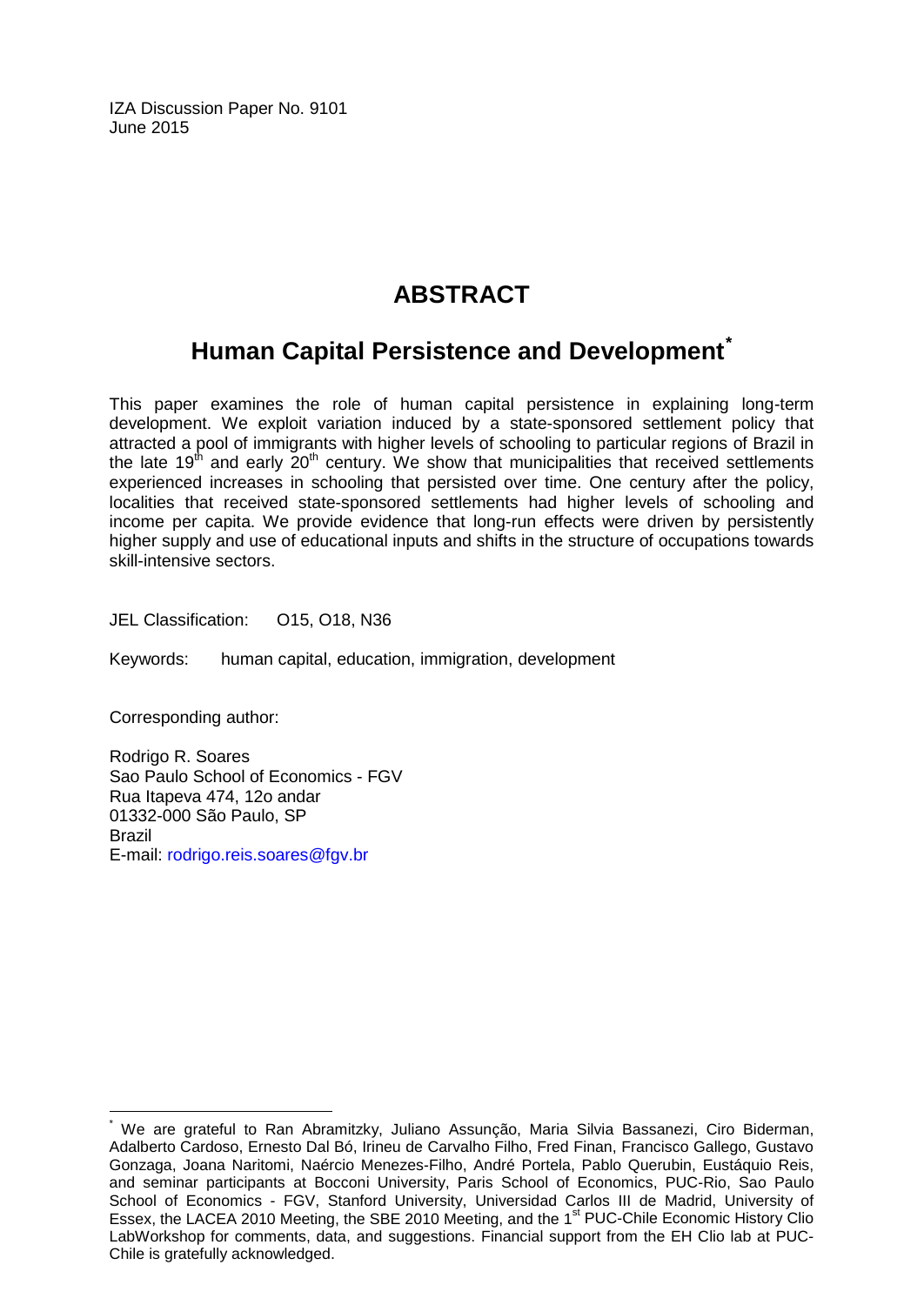## **1 Introduction**

Human capital plays a key role in explaining income differences across regions of the world, but identifying the role of human capital as a determinant of long-term development remains a challenge.<sup>1</sup> Many authors argue that differences in education across countries were determined by variation in institutional settings that also drove development. According to this view, countries with less inequality and inclusive institutions provided mass public schooling, which led to development, while unequal countries kept literacy levels low, which hindered long-term growth [\(North and Thomas,](#page-34-0) [1973,](#page-34-0) [Acemoglu et al.,](#page-31-0) [2002,](#page-31-0) [Acemoglu et al.,](#page-31-1) [2014,](#page-31-1) [Engerman et al.,](#page-32-0) [2012,](#page-32-0) [Galor et al.,](#page-32-1) [2009\)](#page-32-1). Others claim that characteristics associated with specific groups – such as ethnicity, culture, or religion – drove both higher levels of schooling and long-term development [\(Easterly and Levine,](#page-32-2) [2012,](#page-32-2) [Fernandez,](#page-32-3) [2011,](#page-32-3) [Peri,](#page-34-1) [2012\)](#page-34-1). These arguments, and the associated evidence, go against the view that human capital alone can determine development, assigning to it instead the role of a mechanism in the causal link between institutional quality – or culture, or work ethics – and long-term growth.

This paper reexamines the role of human capital, and of its persistence through time, as a determinant of long-term development. We exploit a particular historical episode where, after the international ban on slave trade in 1850, and in the midst of a massive inflow of European immigrants to Brazil, immigrants with relatively more education were channeled into specific localities through deliberate government policies. In the end of the 19*th* century and beginning of the 20*th* century, public authorities established a number of official settlement colonies throughout the state of São Paulo. This policy had goals involving occupation of territory, food production, "whitening" of the population, and was driven by a centralized decision at the state level. The settlements were established typically near previously existing rural villages and were occupied by relatively highskill European immigrants of various nationalities. Simultaneously, European immigrants were also spontaneously arriving in virtually every other area of the state. Given the ambivalent motivations, the distribution of state-sponsored settlements across the state ended up being roughly uniform.

We exploit three unique features of this historical episode to isolate the effect of human capital on long-term development. First, differently from the US where immigrants were, on average, less educated than the native population, the age of mass migration in Latin

<sup>&</sup>lt;sup>1</sup>See [Hall and Jones](#page-33-0) [\(1999\)](#page-33-0), [Glaeser et al.](#page-33-1) [\(2004\)](#page-33-1), [Acemoglu et al.](#page-31-1) [\(2014\)](#page-31-1) for cross-country evidence and [Acemoglu and Dell](#page-31-2) [\(2010\)](#page-31-2) and [Gennaioli et al.](#page-33-2) [\(2013\)](#page-33-2) for cross-regional evidence.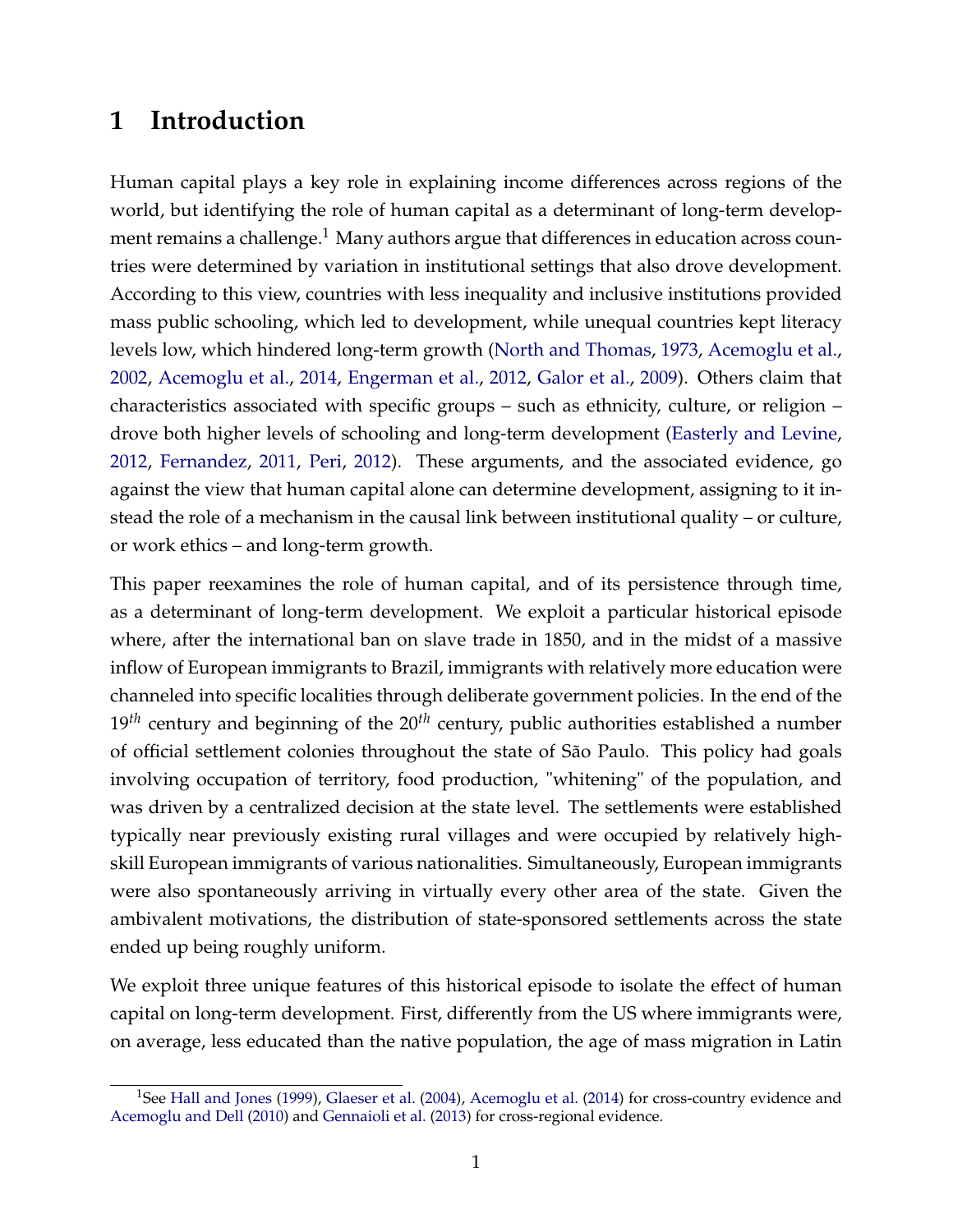America, and specially in Brazil, brought immigrants that were more educated than natives, creating a positive human capital shock (see [Bandiera et al.](#page-31-3) [\(2015\)](#page-31-3)). Second, settlements were established before Brazil's industrialization period. Thus, the choice of settlement location and migration decisions in an agrarian economy were not correlated with expected returns from education. And third, the areas where state-sponsored settlements were created were not different from other areas, but for the fact that they received immigrants with higher levels of schooling. The exogenous increase in schooling represented by this natural experiment allows us to disentangle human capital from other factors commonly highlighted in the literature on the impacts of European colonization.

Our main empirical strategy compares schooling and other outcomes across municipalities that received a state-sponsored settlement and municipalities that did not receive a settlement but had similar pre-existing characteristics. To measure the effects of statesponsored settlements we put together data from the 1872, 1920, 1940, and 2000 Brazilian censuses, as well as a vast array of auxiliary information from various historical sources, such as state statistical yearbooks and provincial presidential reports. We construct variables that measure geographic, transportation, and socioeconomic conditions within the state from the end of the 19*th* century to the year 2000.

We begin by documenting that in 1872, before the establishment of the first state-sponsored settlements, localities that were to receive settlements in the future were very similar to other areas in the state. We then show that the creation of settlements attracted more educated immigrants to settlement municipalities. In 1920, a few years after the establishment of the last settlements, the literacy rate in settlement municipalities was 8 percentage points (or 27 percent) higher than elsewhere in the state, despite an only marginally higher share of immigrants. At that moment, apart from the educational composition of the population, areas that had received settlements were not different in any other respect. We show that this initial shock to human capital persisted not only until 1940, but all the way up to 2000. Approximately one century after the establishment of many of the original settlements, individuals living in the respective municipalities had on average 0.52 more year of schooling when compared to individuals living in other municipalities.

This persistent difference in schooling also translated into differential development paths. Our estimates suggest that average income per capita in 2000 was 15 percent higher in municipalities that had received a state-sponsored settlement when compared to other municipalities. Our hypothesis is that a significant part of this difference was driven by increases in human capital dating back to the settlements, as current income per capita is strongly associated with literacy rates in 1920. This suggests that settlements could be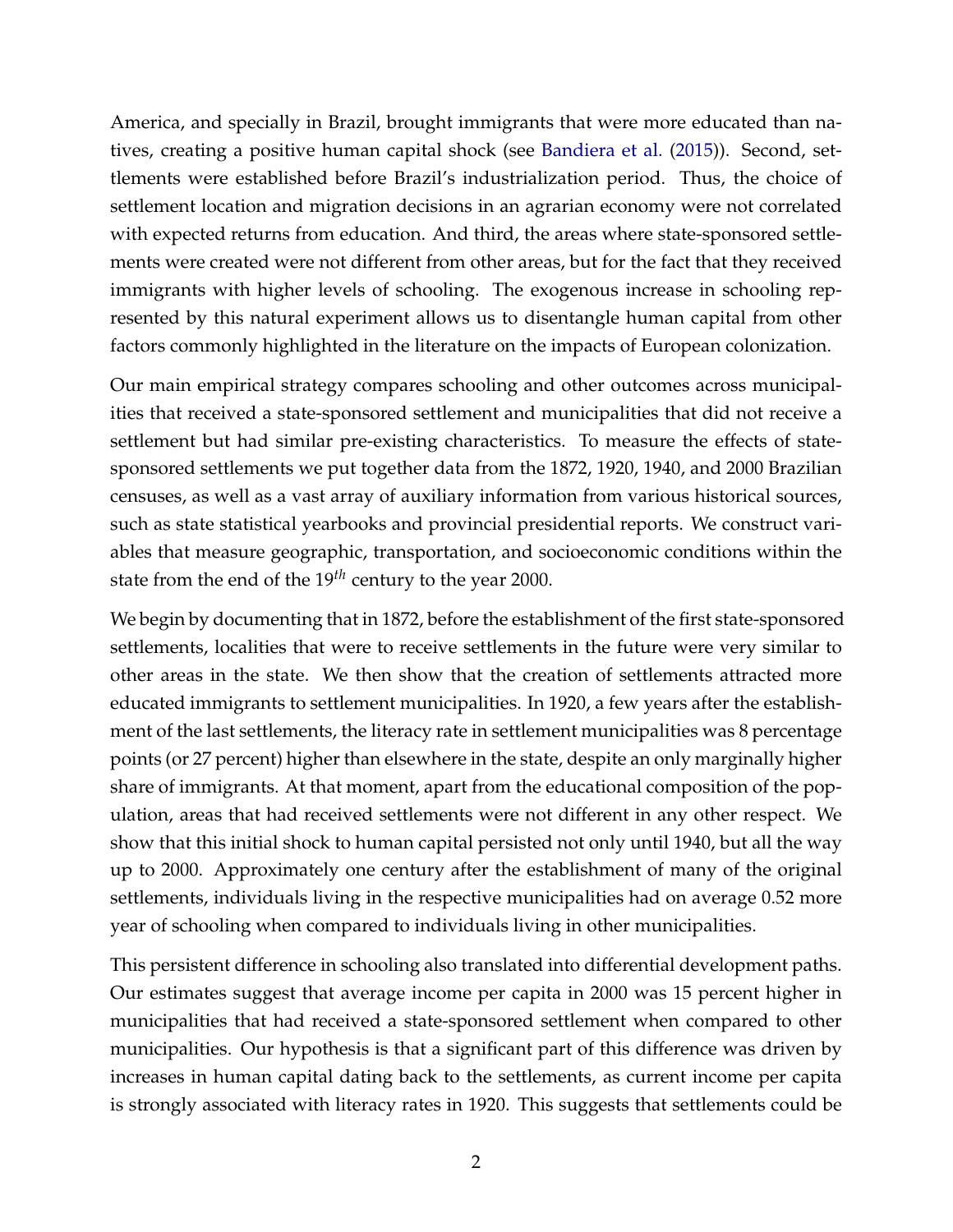used as an instrument in a regression relating income per capita in 2000 to literacy rates in 1920. When we implement this strategy our estimate indicates that a 10 percentage point increase in literacy rates in 1920 is associated with a 19 percent higher income per capita in 2000. When we control for years of schooling in 2000, this coefficient is reduced by 85 percent and ceases to be statistically significant, supporting the idea that most of the effect of the settlements on long-term development worked through increased schooling and its persistence over time.

We also implement a series of robustness tests. First, all results are robust to controlling for geographic and pre-settlement (1872) socioeconomic characteristics. Second, the results are robust to using within municipality variation and controlling for municipal fixed-effects (when possible). And finally, the results are also robust to controlling for proxies of culture and social norms associated with nationality (e.g. Italian versus Portuguese) and religion (e.g. Catholic versus Protestant). Additionally, we show that our results are not driven by other potential effects of the settlements. We find no short-term effect of settlements on population density, land inequality, agricultural productivity, land prices, or wages.

In sum, we show that the initial shock represented by the educational composition of immigrants persisted through time and led, in the long-run, to higher income per capita. In order to shed light on the persistence of this initial shock and on how it translated into higher education and income per capita in the long-run, we analyze the evolution in the supply and use of educational inputs and in the structure of employment through time. We show that in 1920, 1940, and 2000, enrollment rates and number of teachers per school aged children were higher in locations associated with settlements. In these same locations, employment shifted away from agriculture and towards manufacturing and, to a lesser extent, services between 1920 and 1940. In 2000, this shift in the structure of employment ended up reflected entirely on a larger services sector. None of these differences in the use of educational inputs and in the structure of employment were present in 1872, before the settlements were established. The evidence suggests that local communities that developed from historical settlements demanded higher educational investments and, over time, shifted economic activity to skill-intensive sectors.

Our paper speaks to three sets of literature. First, it relates to a large literature that measures the impact of population composition on long-run economic development (e.g. [Put](#page-34-2)[terman and Weil](#page-34-2) [\(2010\)](#page-34-2) and [Easterly and Levine](#page-32-2) [\(2012\)](#page-32-2)). Distinctively from the existing work, we use micro-data from a single country to exploit a natural experiment that distributed heterogeneous types of immigrants across localities. We also provide evidence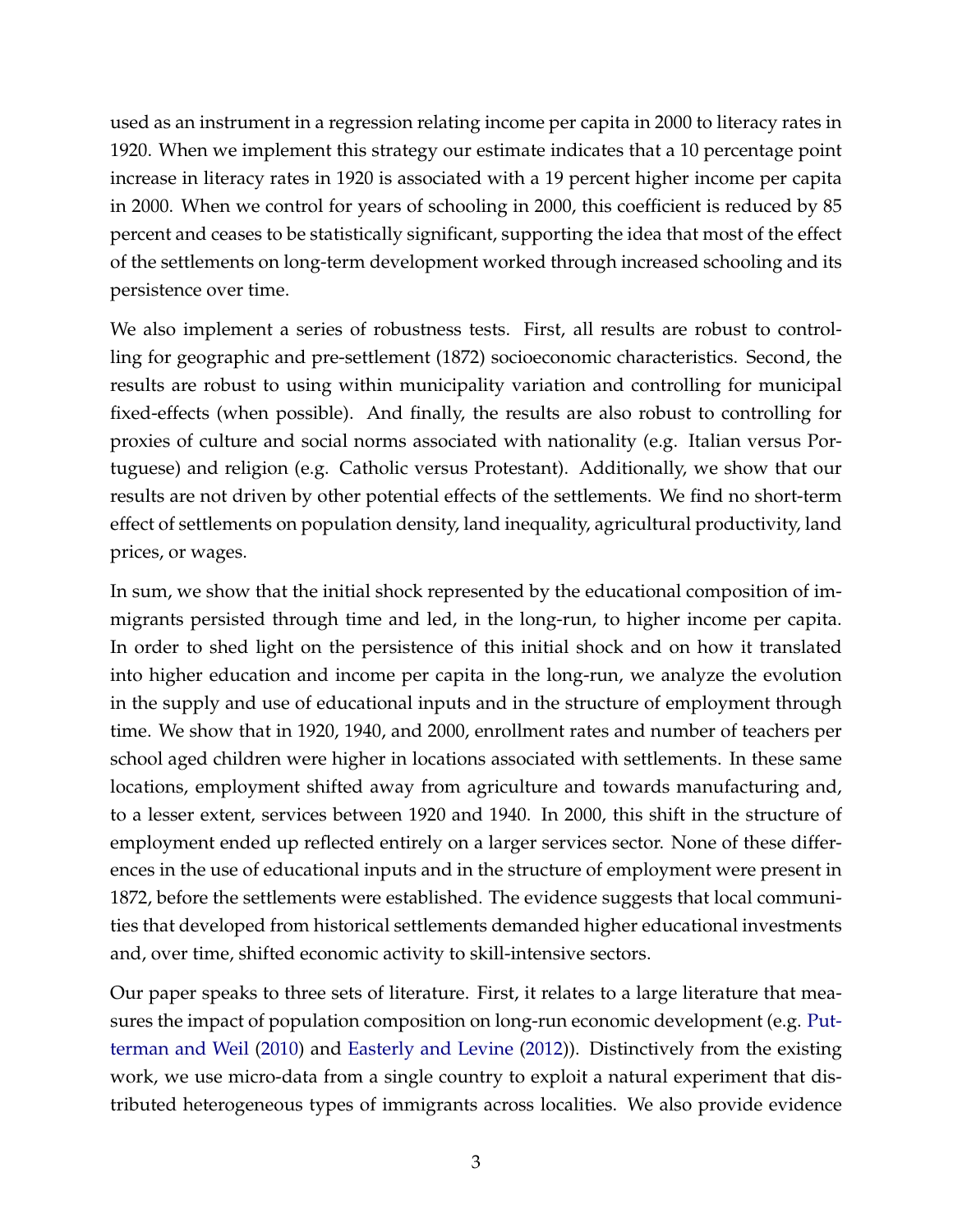on the specific channels through which the composition of immigrants affected long-term development.

Second, the paper contributes to a growing literature that documents the persistence of human capital through time. [Huillery](#page-33-3) [\(2009\)](#page-33-3) shows that colonial investments in education in West Africa had effects that persist until today: areas that received higher investments in education in the colonial past still display higher educational investments and higher levels of schooling. Similarly, but in a different setting, [Wantchekon et al.](#page-35-0) [\(2015\)](#page-35-0) show that individuals selected to attend school in colonial Benin, during the establishment of the first missionary schools, benefited in terms of income and socioeconomic conditions. In addition, in the long-run, the entire villages where historical missionary schools were established displayed improved outcomes. [Nunn](#page-34-3) [\(2011\)](#page-34-3) also finds persistent effects of protestant missionary schools on educational levels in Africa. Differently from these papers, our results address the mechanisms behind the persistence of human capital and its impact on income per capita. $2$ 

Finally, our work sheds light on the role of human capital as a determinant of structural change and long-term development. A growing number of papers has focused on the importance of education for productivity improvements through the absorption of new technologies. [Hornung](#page-33-4) [\(2014\)](#page-33-4), for example, looks at the forced migration of skilled Huguenots from France to Prussia in the late 17*th* century and shows that firms in areas receiving immigrants experienced increased productivity. The author argues that skilled Huguenots brought industry specific knowledge that was complementary to new technologies. [Fourie and von Fintel](#page-32-4) [\(2014\)](#page-32-4) look at Huguenots that left wine producing regions of France to migrate to South Africa in this same historical episode and show, using tax records, that they became more productive wine makers than previously established farmers and that this difference in productivity persisted through time. [Becker et al.](#page-31-4) [\(2011\)](#page-31-4), also looks at Prussia and use occupational data to show that historical variations in schooling across counties, supposedly related to cultural factors, determined the ability of the different regions to take advantage of the technological innovations brought by the industrial revolution. [Squicciarini and Voigtlaender](#page-34-4) [\(2015\)](#page-34-4) present evidence that "upper-tail knowledge" was an important driver of city growth during the first industrial revolution in France, mainly through increased productivity in industrial technologies. For a more re-

 $2$ For a related literature that focuses on Latin America, see [Summerhill](#page-35-1) [\(2010\)](#page-35-1), [de Carvalho Filho and](#page-32-5) [Colistete](#page-32-5) [\(2010\)](#page-32-5), [de Carvalho Filho and Monasterio](#page-32-6) [\(2011\)](#page-32-6), [Droller](#page-32-7) [\(2013\)](#page-32-7), and [Valencia Caicedo](#page-35-2) [\(2014\)](#page-35-2). Our paper differs from this literature by having a clear identification strategy based on the location of statesponsored settlements, by isolating the role of human capital, and by analyzing the specific channels behind its historical persistence and its effect on long-term development.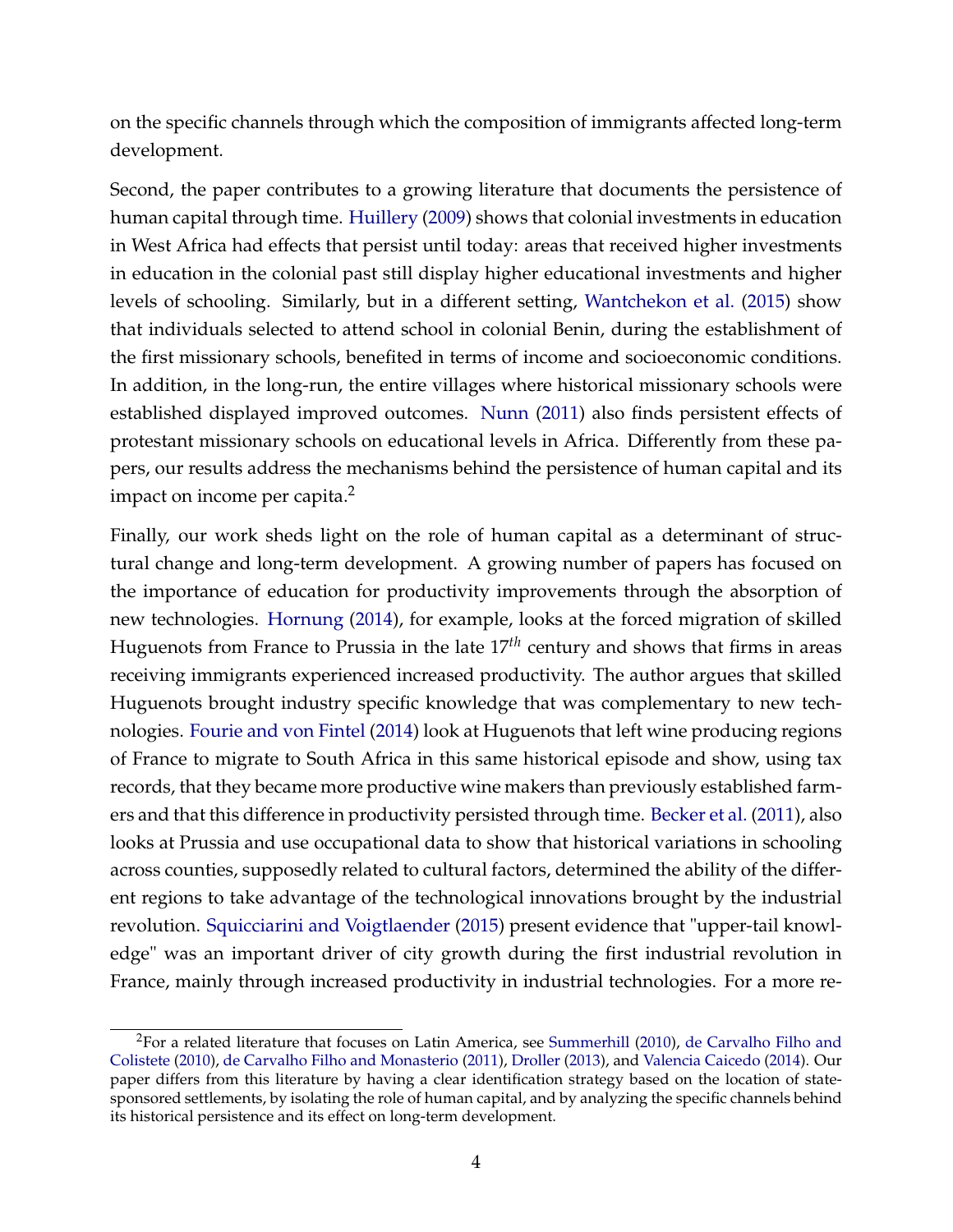cent period and looking at cross-country data, [Ciccone and Papaioannou](#page-31-5) [\(2009\)](#page-31-5) show that, during the 1980s and 1990s, countries with higher initial levels of education experienced higher growth in industries intensive in new technologies. Many authors also find a positive relationship between human capital and growth exploiting cross-sectional variation within countries, though mostly focused on contemporary data from developed regions (for example, [Glaeser et al.,](#page-33-5) [1995,](#page-33-5) [Shapiro,](#page-34-5) [2006,](#page-34-5) and [Iranzo and Peri,](#page-33-6) [2009\)](#page-33-6). By documenting the persistently higher use of educational inputs and the shift in the structure of occupations towards skill-intensive sectors, we are able to present in a single setting, and in an unified and sequential way, several results that appeared fragmented in the previous literature. We show that: (i) the initial human capital shock persisted through time via increased investments in education, as in [Huillery](#page-33-3) [\(2009\)](#page-33-3); (ii) higher human capital was associated, as industrialization progressed over time, with shifts in the structure of employment towards skill-intensive sectors, as in [Becker et al.](#page-31-4) [\(2011\)](#page-31-4); and (iii) together, these changes ended up reflected on higher income per capita in the long-run.

The remainder of the paper is structured as follows. Section [2](#page-7-0) outlines the historical background and discusses the establishment and the likely impacts of state-sponsored settlements in the state of São Paulo. Section [3](#page-15-0) presents the data and descriptive statistics. Section [4](#page-19-0) describes the empirical strategy. Section [5](#page-21-0) presents the main econometric results, discusses causality channels, and performs robustness exercises. Section [6](#page-29-0) closes the paper with some concluding remarks.

## <span id="page-7-0"></span>**2 Historical Background**

#### **2.1 Historical Context and the Policy of State-sponsored Settlements**

São Paulo has long been among the richest and most industrialized regions not only in Brazil but in all developing world. The transition from agrarian producer to industrial and financial center spanned several decades, culminating with its consolidation as Brazil's wealthiest state in the second half of the 20<sup>th</sup> century. This process was fueled by the 19<sup>th</sup> century expansion in coffee production and the construction of an integrated railway system, which connected the seaport of Santos to the fertile and sparsely occupied inland areas [\(Furtado,](#page-32-8) [1989\)](#page-32-8). Coffee became then a major driver of infrastructure construction, urban development, and accumulation of wealth, and quickly took over the agricultural frontier [\(Martins,](#page-34-6) [1973](#page-34-6) and [Summerhill,](#page-35-3) [2003\)](#page-35-3).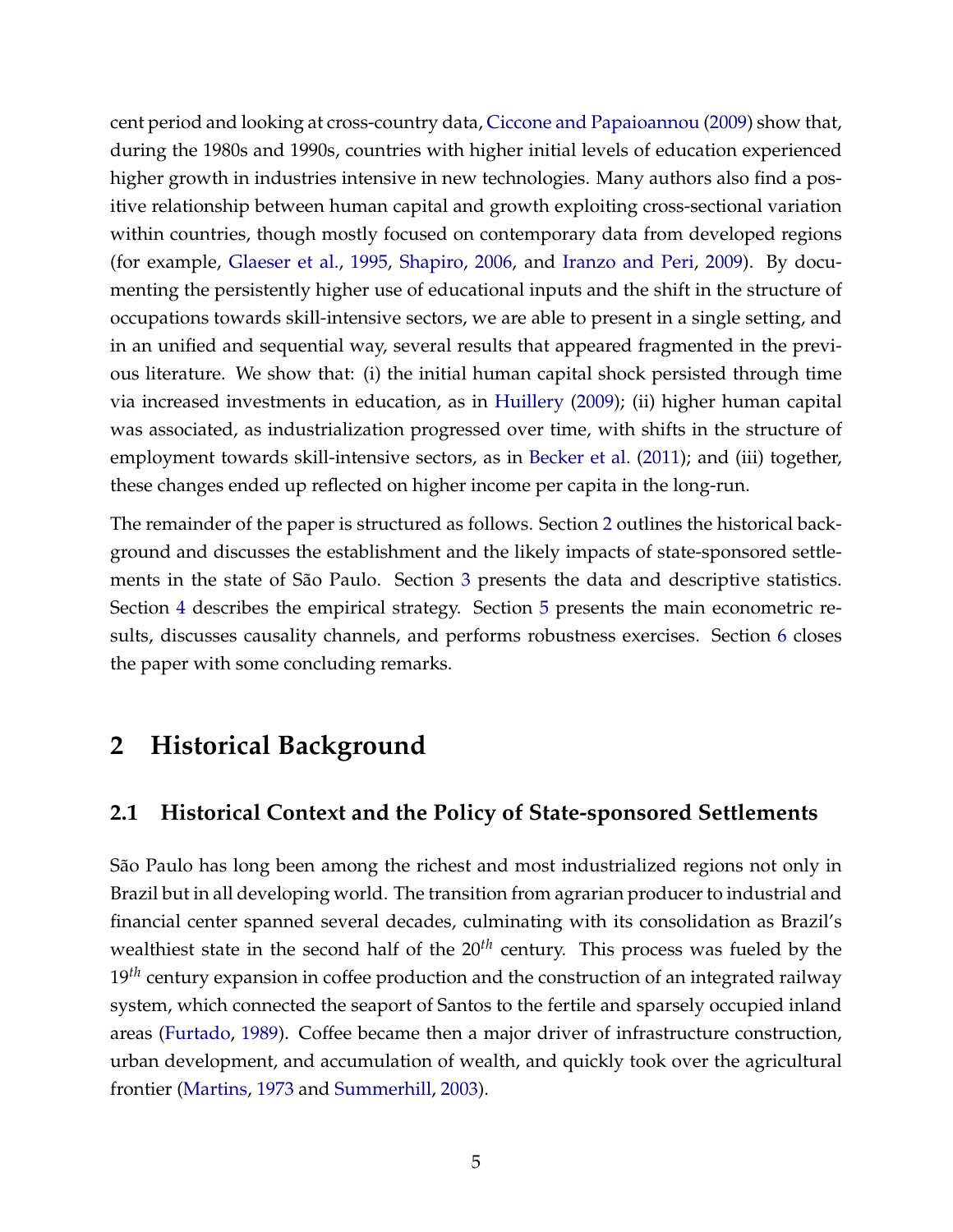The labor demanded during the first years of the coffee expansion was primarily supplied by reallocation of slaves within the country. But the ban on the international slave trade in 1850 (Law Eusébio de Queiroz) and the abolishment of slavery in 1888 (Law Áurea) precluded the use of slave labor as an input in the continued growth of the state. Already by the mid-1850s, rising popular pressure for the end of slavery and increasing shortages of workers and food brought international immigration to the center of the political agenda.<sup>3</sup> At that time, the view that European immigrants were more cultured and productive than afro-descendants and native workers was widespread among the Brazilian elite [\(Petrone,](#page-34-7) [1982\)](#page-34-7). In the second half of the 19*th* century, openness to foreign immigration in general, and to the model of state-sponsored colonies in particular, gained increased support in legislative debates [\(Martins,](#page-34-6) [1973\)](#page-34-6).

State-sponsored settlements had two main objectives: food production for the growing urban areas and attraction of "higher" quality immigrants, through the prospect of land ownership, to uninhabited regions. The geographic distribution of settlements across the state reflected this dual policy motivation [\(Petrone,](#page-34-7) [1982\)](#page-34-7). On the one hand, the role as food suppliers led to the creation of official colonies in areas with growing demand. On the other hand, in many other cases, unclaimed public lands used in the establishment of settlements were located in marginal or backward areas.

The administrative procedures associated with the creation of official settlements can be described as follows. After legislative approval, public employees searched for locations mainly among unclaimed public lands, but also among private lands and foreclosure opportunities. Given the alternatives available, the precise locality was chosen based on two criteria: reasonable soil fertility and proximity to transportation. Plots of land were then outlined and classified into three different types depending on size and location within settlement. Rural plots were the largest while suburban and urban plots were smaller and more central. The government was responsible for building the basic infrastructure around an administrative office at the center of the colony.

In the 1870s, the government launched a first wave of state-sponsored settlements in São Paulo. Official settlements became a major attraction in the official Brazilian propaganda

<sup>3</sup>The first experiences of state-sponsored international immigration in Brazil date back to the early 19*th* century, when the imperial government promoted the peopling of strategic and sparsely occupied regions with European families. The first official settlements were the colonies of Nova Friburgo (1818) in the state of Rio de Janeiro and São Leopoldo (1824) in the state of Rio Grande do Sul. This initial wave of colonization also included four areas in the state of São Paulo: two in the surroundings of the state capital (Santo Amaro and Parelheiros, in the 1820s) and two in the coast (Iguape and Cananéia, in the 1850s). Due to economic isolation, the initiatives in São Paulo failed and the farthest colonies of Parelheiros, Iguape, and Cananéia were largely abandoned [\(Furtado,](#page-32-8) [1989,](#page-32-8) [Petrone,](#page-34-7) [1982,](#page-34-7) [Paiva,](#page-34-8) [1993,](#page-34-8) and [Siriani,](#page-34-9) [2005\)](#page-34-9).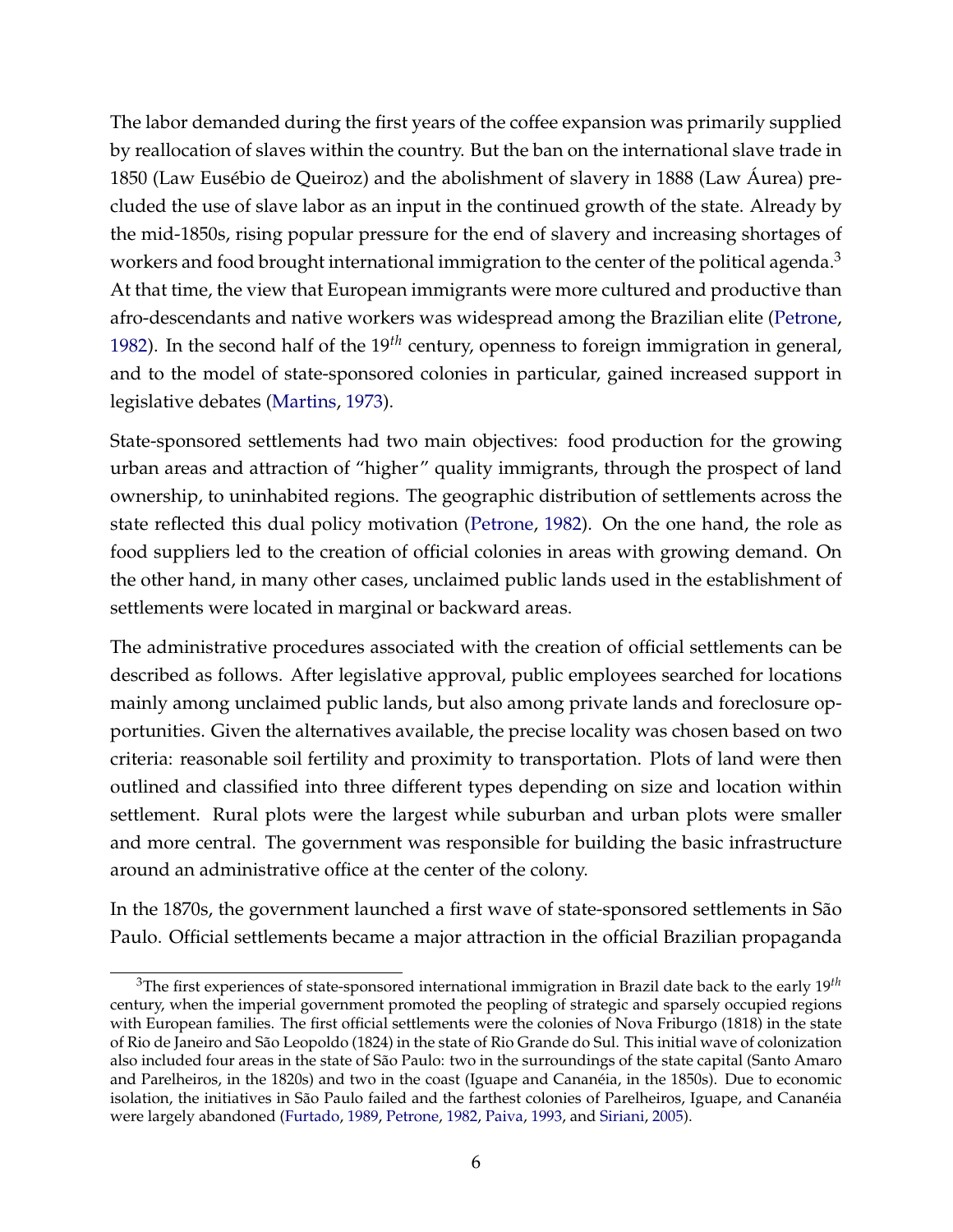disseminated in European cities [\(Petrone,](#page-34-7) [1982\)](#page-34-7). The plots of land were offered by Brazilian representatives in Europe and at the Immigration Station Houses, the lodgings where immigrants were first allocated to when arriving in Brazil. Immigrants did not receive the land freely, but had to pay for it in installments starting after the first harvest. During this initial period, some scant public support was provided: food, seeds, agricultural tools, and payments for improvements in infrastructure. Public employees were in charge of coordinating and regulating the developments within official settlements. After all installments were paid for, the settler could claim the property title for his plot. In general, a settlement was emancipated from public administration once all of its plots had been entirely paid for.

The whole process seems to have been kept under serious political accountability. Administrative records and detailed documentation on why some areas were selected were often presented in Annual Provincial Presidential Reports, in Messages to the Legislative Assembly, and in other administrative documents. $4$  Over most of the period, state and central governments also paid for or partly subsidized travel expenses, including both international and internal displacements. In addition, through the Immigration Station Houses, local authorities coordinated the job matching between workers and farmers, and the allocation of immigrants to colonial settlements.

In the 1880s, with the imminence of the abolishment of slavery, openness to immigration and the policy of colonial settlements gained renewed strength. The political reforms that came with the 1891 constitution, resulting from the end of the empire and the rise of the republic in 1889, decentralized immigration policy and the management of unclaimed public lands to the states [\(Iotti,](#page-33-7) [2001\)](#page-33-7). São Paulo then achieved prominence as main receiving region and immigration to the state reached a massive scale, absorbing a major share of the total inflow of European families arriving in Brazil. Figure 1 presents the cumulative inflow of immigrants into the state from 1872 onwards, and the share of São Paulo in the yearly inflow of immigrants to Brazil. Between 1872 and 1920, roughly 1.8 million immigrants entered São Paulo, corresponding to more than 200 percent of the initial population of the state in 1872 (837,354 inhabitants). This inflow amounted to 53 percent of the total number of immigrants received by Brazil in the period, but reached over 80 percent in specific years at the turn from the 19*th* to the 20*th* century. Yet only a small frac-

<sup>&</sup>lt;sup>4</sup>For example, the 1877 Annual Report of the Secretariat of Agriculture of São Paulo explains in detail the creation of the settlement colonies of São Caetano, São Bernardo, Glória, and Santana; the 1885 Annual Provincial Presidential Report explains the choice of locality for the settlements of Canas and Cascalho; and the 1907 Annual Provincial Presidential Report details the procedures for the creation of the settlements of Nova Europa and Gavião Peixoto.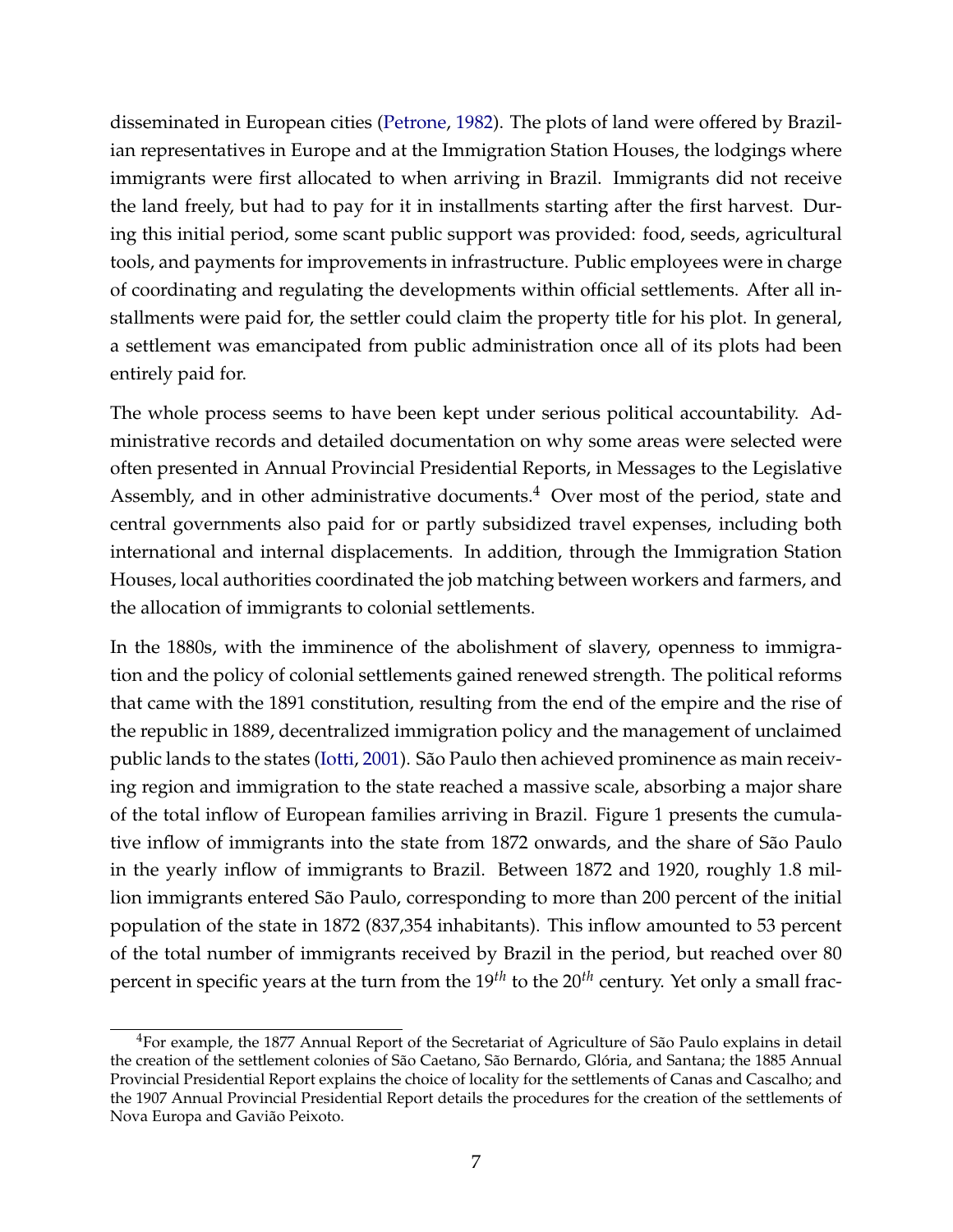tion of immigrants ended up in state-sponsored colonies. The vast majority of immigrants arriving at the Immigration Station Houses were rapidly locked into long-term contracts offered by coffee farmers.<sup>5</sup>

The specific sequence of creation of state-sponsored settlements in São Paulo can be outlined as follows. In the 1870s, 4 settlements were created around the state capital: Santana and Glória, nowadays neighborhoods of the capital, and São Bernardo and São Caetano, nowadays independent municipalities in the metropolitan area of the capital. From the mid-1880s to the late 1890s, 13 official settlements were created: 4 in the economically backward Vale do Paraíba, 2 in the central area of the state, 4 in the expanding coffee region of the Northwest, 2 in the Midwest (where the main agricultural products were cotton and sugarcane), and 1 in the coastal Vale do Ribeira. In the early 1900s, 9 additional colonies were founded in still isolated areas of the Northwest.<sup>6</sup> Finally, following a renewed interest in populating lagging regions, the federal government established 2 official settlements in the state: one at the Southwestern border with the state of Paraná and another at the border with the state of Rio de Janeiro [\(Iotti,](#page-33-7) [2001\)](#page-33-7).<sup>7</sup>

In total, 28 official settlements were created and consolidated from 1872 to 1920. In terms of the 1920 administrative division of the state, settlements were distributed across 10 percent of the existing municipalities (20 municipalities had received a settlement by 1920). Different motivations behind the colonization policy led to a more or less uniform distribution of official colonies across the various regions in the state. This pattern is discussed in detail in the next session.

 $5$ Data on number of immigrants arriving during the initial establishment of the settlements does not exist in a systematic way, but historical sources provide information for specific cases. In particular, the 1910s Annual Statistical Reports provide data for 12 settlements created between 1905 and 1911, for which we have the total number of arrivals between 1912 and 1920. The arrival into these 12 settlements during this period represented 1.5 percent of the total number of immigrants arriving in São Paulo. It is difficult though to read this number as more than a simple ballpark figure for the share of immigrants going to the settlements. First, we do not have data on the remaining settlements. Second, entry into these 12 settlements may have been substantially higher in the first years immediately after foundation (1905-1911) when compared to the period for which we have data (1912-1920). And third, entry may have been lower during other periods in the 1872-1920 interval.

 $6$ The state also created the colony of Conde do Pinhal in the coastal municipality of Ubatuba. However, the first settlers immediately abandoned the place and the project did not take-off. Official justifications for the failure are presented in the 1907 and 1908 Annual Reports of the Secretariat of Agriculture. For this reason, this colony is not included in the analysis.

<sup>7</sup>There were a few more federal settlement attempts in Vale do Ribeira after the 1929 crisis, but these projects were closer to regulated land occupations than to active immigration promoting initiatives [\(Paiva,](#page-34-8) [1993\)](#page-34-8). For this reason, these cases are not included in the analysis.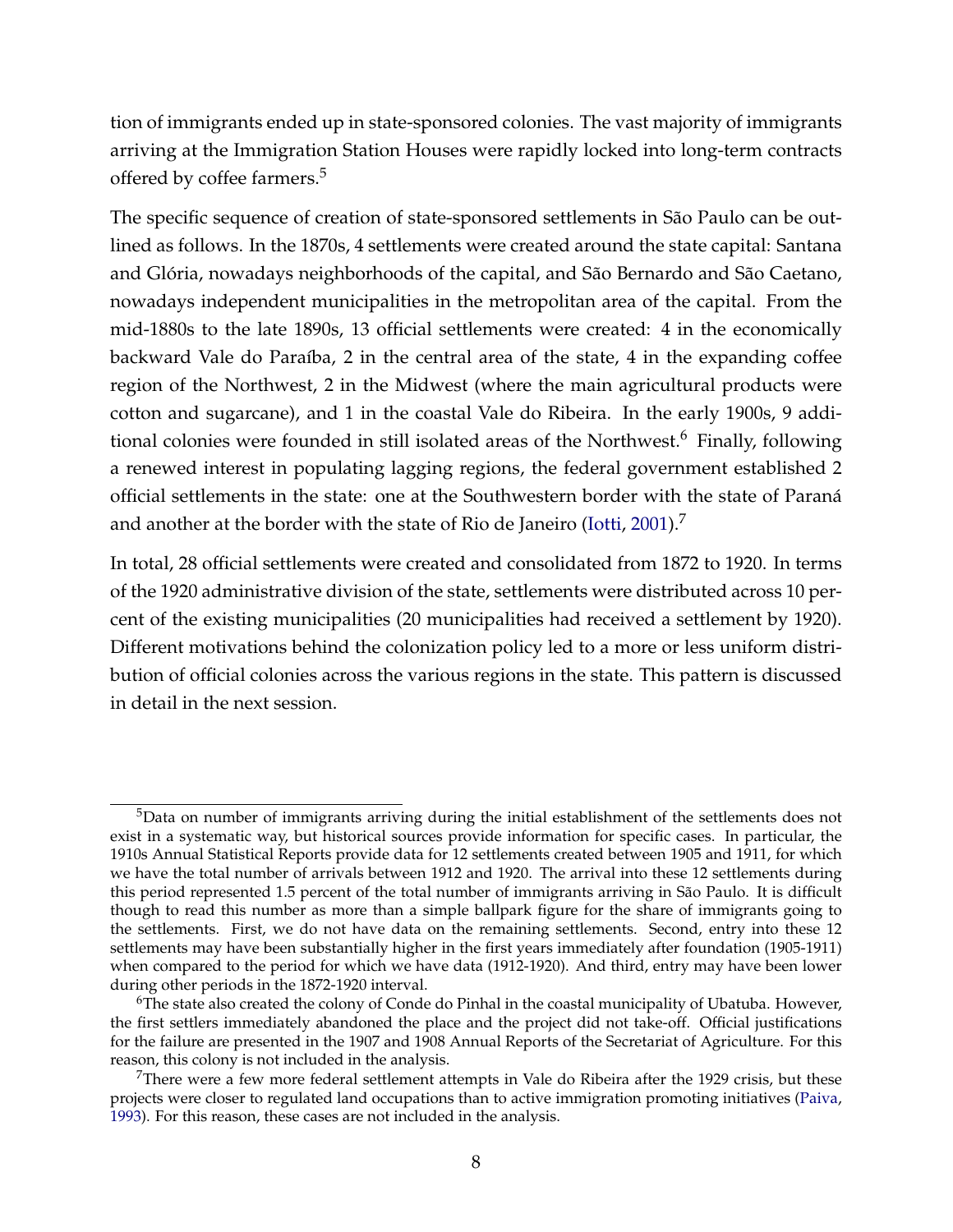#### **2.2 Characteristics of the State-sponsored Settlements**

Table 1 enumerates the state-sponsored settlements included in our analysis, presenting basic information on dates of foundation and – when available – emancipation, initial area, location (in terms of the original and current political division of municipalities), predominant immigrant nationalities, as well as the main sources of information used. The 28 colonies were founded between 1877 and 1911, 17 of them in the end of 19*th* century and the remaining 11 in the first years of the 20*th* century. Emancipation came, on average, 10 years after foundation. The size of settlements varied considerably: those created between the late 1870s and the early 1880s had areas mostly between 1,000 and 3,000 hectares, while those created in the 1910s were somewhat larger, roughly between 3,000 and 5,000 hectares. Still, in both periods, a few settlements were created with much larger areas, reaching over 10,000 hectares. Through time, settlements sometimes expanded geographically as the number of settlers increased. Information from the 1910s Annual Statistical Reports of São Paulo shows that, a few years after initial operation, the average population of settlements reached typically from 1,000 to 3,000 inhabitants. The most common nationalities were Italian and German, but Spanish, Portuguese, and Brazilian, among others, were also present [\(Bassanezi et al.,](#page-31-6) [2008\)](#page-31-6).<sup>8</sup>

Detailed data on immigrants initially arriving during the establishment of the settlements does not exist in a systematic way, but historical sources provide information for some specific cases: the 1888 Annual Statistical Report of São Paulo discusses in detail three settlements created in the 1870s; the 1898 Annual Report of the Secretariat of Agriculture presents data on another 6 settlements, mostly created in the 1880s and 1890s; and the 1910s Annual Statistical Reports mention 12 additional settlements created between 1905 and 1911. We calculate literacy rates for these cases and compare them to the average literacy across municipalities in the state of São Paulo at two points in time: 1890 and 1920 (using data from the respective censuses). Figure 2 presents this information. The average literacy rate across these settlements was 40 percent, as compared to 12 percent across municipalities in the state of São Paulo in 1890, and 23 percent in 1920. The settlements surveyed in the first two reports had average literacy rates of 32 percent, while those mentioned in the reports from the 1910s had literacy rates of 47 percent, indicating some improvement in the pool of immigrants over time. Overall, the population within settlements had substantially higher literacy rates when compared to the remainder of the state.

 ${}^{8}$ Brazilians were allowed to purchase plots of land within settlements under certain conditions.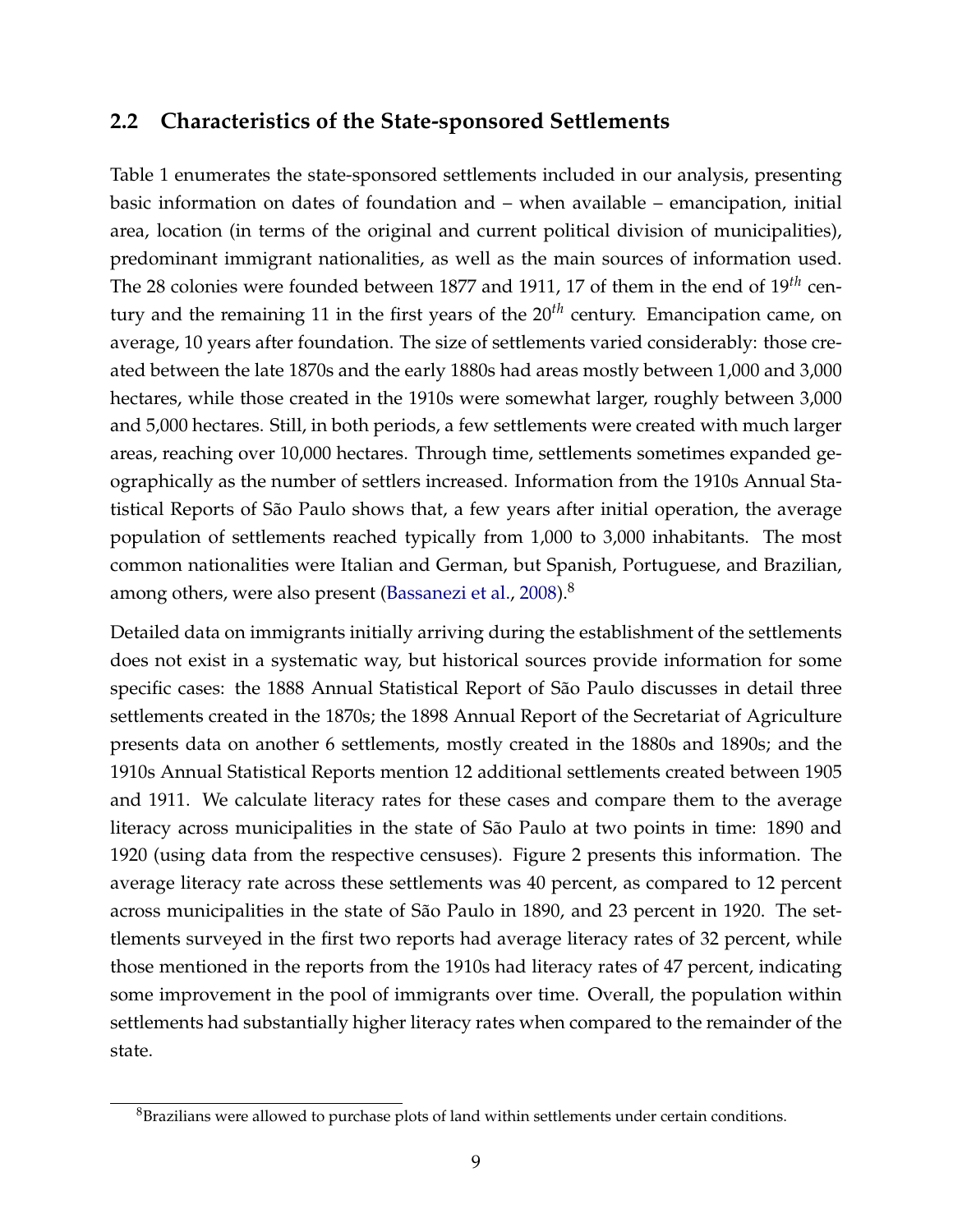While we are unaware of any study that identified this positive selection statistically and explained its origins, some hypotheses naturally arise. The state-sponsored settlements were populated in two ways. First, Brazilian representatives in European cities could select settlers and negotiate available plots of land. There is evidence that representatives searched for more skilled individuals. This is illustrated by the 1907 Provincial Presidential Report (p.353), where it is recorded that "*the inflows of immigrants that have entered into the state, brought by the Immigration Commissariat in Antwerp and originating from northern Europe, indicate that we managed to find the convenient element for occupying the official colonies*" (translated by the authors, emphasis added). Other examples come from the purposeful selection of Russian families for the settlement of Nova Odessa and Belgium families for the settlement of Rodrigo Silva, reported, respectively, in the 1905 Annual Report of the Secretariat of Agriculture and the 1888 Provincial Presidential Report. Second, available plots of land within colonies were also offered at the Immigration Station Houses. Thus, upon arrival in São Paulo, immigrants sometimes had a choice between official settlements and job opportunities in coffee farms. As the 1906 Provincial Presidential Report (p.43) mentions, "*the immigration trends will increase due to the official propaganda the government is disseminating abroad, and whose efficacy has been already observed in the spontaneous arrival of immigrants searching for the official colonies*" (translated by the authors). Official selection abroad and self-selection upon arrival may have channeled more educated immigrants into official settlements.

Despite the positive selection of immigrants, life conditions in the state-sponsored settlements were not particularly good. Official documents explicitly recommended that settlements be placed in areas close to transportation and with reasonable soil quality.<sup>9</sup> However, the process of choice of location was not homogeneous and, as a result, soil quality varied considerably. On the one hand, some sources document that engineers responsible for the settlements' location weighed in favor of soil fertility when deciding where to establish colonies (see [Martins,](#page-34-6) [1973\)](#page-34-6). On the other hand, selection of location was conditional on alternatives available among unclaimed public lands and unused private or foreclosure lands purchased by the government. These were areas unlikely to be highly productive or particularly suitable for coffee, the main crop at the time. In fact, some official reports mention explicitly the low quality of soils in certain settlements (for example, see discussion in [Martins](#page-34-6) [\(1973\)](#page-34-6) and the 1899 Annual Report of the Secretariat

 $9$ [Martins](#page-34-6) [\(1973\)](#page-34-6) details this point when describing the procedures behind the choice of location for the colony of São Caetano. The recommendation on transportation and soil fertility is explicit in many administrative reports and presidential speeches that justified the choice of location of official settlements. Examples can be found in the 1877 and 1885 Provincial Presidential Reports, and in the 1885 and 1892 Annual Reports of the Secretariat of Agriculture.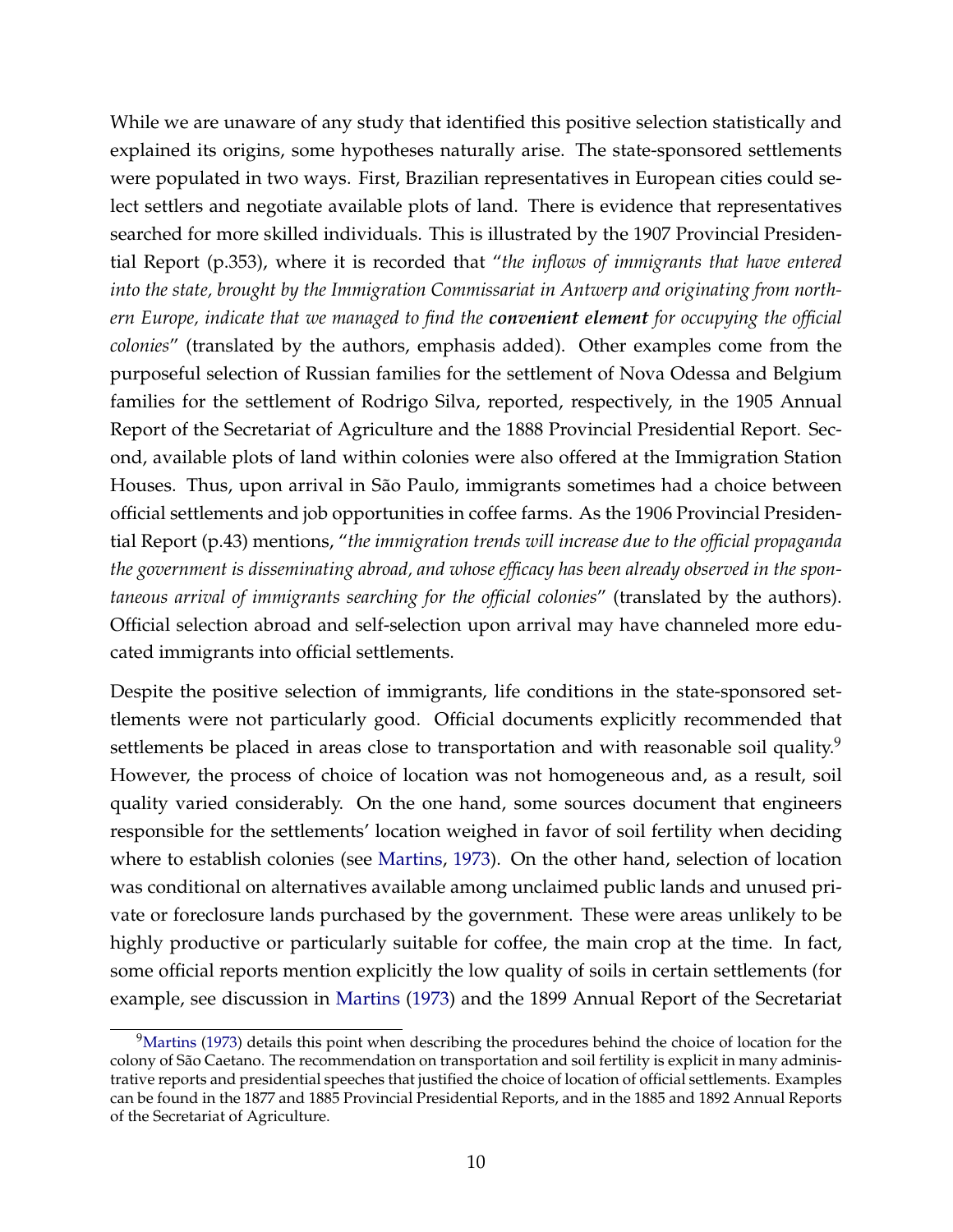#### of Agriculture).

The 1910s Annual Statistical Reports of São Paulo present detailed information on the economic conditions within 11 settlements, most of them created between 1905 and 1911. We use this information to compare the agricultural productivity within colonies to the average productivity in the state. Productivity is measured as the ratio between the value of production (agricultural, extractive, and animal) and total population. To smooth production and population fluctuations within colonies, we calculate the average of this ratio for the years between 1915 and 1920 (when data are available). We then compare this productivity to the per capita value of agricultural production in the state, reported in the 1920 census. Figure 3 presents these numbers. The annual per capita production within colonies (median around 225 Réis) was systematically lower than the state level production (average of 531 Réis). If anything, this suggests that soil quality may have provided relatively poor levels of subsistence within settlements. But it is difficult to tell whether this lower productivity reflected the difficulties typically faced in maintaining the colonies in the first years immediately after occupation, or indeed lower productivity in the long-run. In any case, there is no evidence suggesting that the quality of the soil in state-sponsored settlements was above that observed elsewhere in the state.

Examples of the challenges faced in the first years after occupation can be found in the 1898 and the 1905 Annual Reports of the Secretariat of Agriculture, where the cases of the colonies of Campos Salles, Nova Odessa, and Jorge Tibiriçá are discussed. Still, relatively few immigrants left the colonies. Figure 4 presents the data available on arrivals and departures for 11 state-sponsored settlements, obtained from the 1910s Annual Statistical Reports of São Paulo. For each settlement, we present cumulative arrivals, departures, and net growth from 1912 to 1918 (as shares of the 1912 population).<sup>10</sup> The 11 settlements grew substantially during this period, on average by 66 percent. In 73 percent of the cases, outflows were considerably low, below 20 percent of the initial population. In the remaining 3 colonies, outflows were substantial, reaching close to or above 100 percent in the cases of Bandeirantes and Monção. But, even in these cases, population grew by, respectively, 29 and 242 percent. So the extreme inflows and outflows in these two colonies seem to be related to the then recent creation of the settlements – dated from 1908 and 1910 – and to the still unstable initial occupation, rather than to a dynamics typical of state-sponsored colonies.

 $10$ This cumulative number excludes 1917, since the Annual Statistical Report of São Paulo was not available for this year.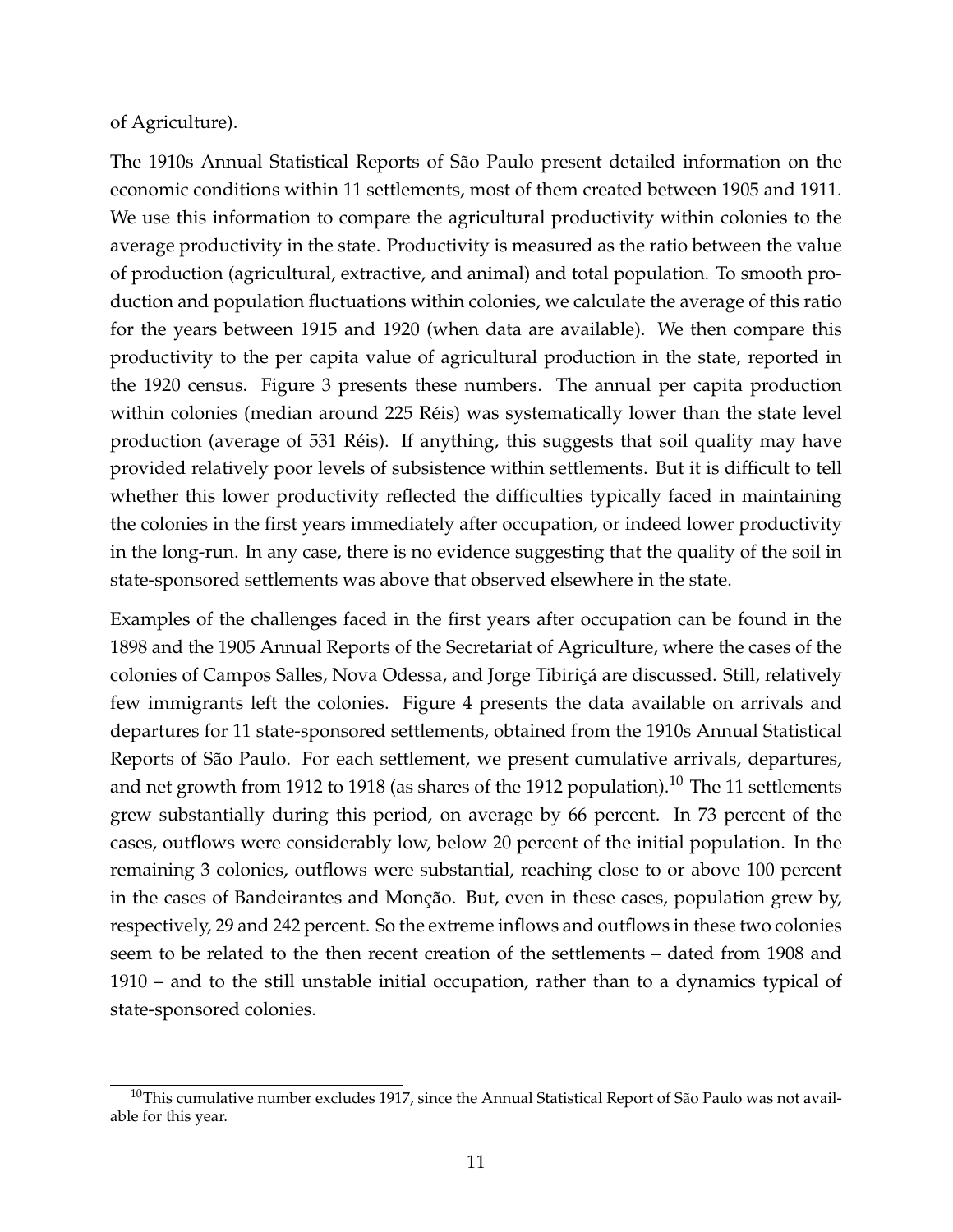### **2.3 Potential Effects of State-sponsored Settlements**

In principle, the establishment of state-sponsored settlements in São Paulo could represent a many-folded intervention. Without further historical information, one could picture such event as affecting human capital levels, culture, land concentration, property rights, and initial agglomeration. All of these factors have received substantial attention from specific literatures within development economics.

The evidence to be presented in the next sections shows that the main distinguishing feature of the settlements was the attraction of a better pool of immigrants, with higher educational levels. The literature on growth and development has repeatedly shown that initial levels of human capital are correlated with subsequent growth, be it across countries or across regions or cities within a country (see, for example, [Barro,](#page-31-7) [1991](#page-31-7) and [Glaeser](#page-33-5) [et al.,](#page-33-5) [1995\)](#page-33-5). The theoretical link between human capital and growth dates back to the early endogenous growth models, such as [Lucas](#page-34-10) [\(1988\)](#page-34-10), where there are internal (individual improvements) and external (positive externalities) effects of human capital on productivity. [Moretti](#page-34-11) [\(2004\)](#page-34-11), for example, argues that knowledge spillovers increase aggregate productivity over and above the direct effect of human capital on individual wages.

Still, it may not be immediately obvious why the initial human capital composition would have persisted over long periods of time. The literature on the history of schooling in Brazil documents that immigrants from more educated groups actively demanded more public investments in schooling, which were typically consolidated through community ethnic schools [\(Kreutz,](#page-33-8) [2000](#page-33-8) and [Maschio,](#page-34-12) [2005\)](#page-34-12). Based on descriptive historical information, this literature claims that Brazilian states that adopted immigration as a systematic policy to attract labor experienced a process of substantial expansion in schooling. According to [Maschio](#page-34-12) [\(2005\)](#page-34-12), ethnic schools benefited not only the children of immigrants but also children of Brazilian families who previously inhabited the areas. She documents the specific demands of immigrants and respective government responses, culminating with the creation of community schools, in the case of some state-sponsored colonies in Paraná. It seems natural to think that similar processes could as well have operated whenever more educated immigrants were concentrated in other state-sponsored settlements.

We also consider some alternative hypotheses in our empirical exercise and discuss them briefly here. First, settlements may have changed the distribution of land within settled regions. Land was partitioned into relatively small plots to be allocated to settlers. This process could have led to a reduction in land inequality. It might also have affected property rights, since lands used to establish colonies were sometimes from unclaimed public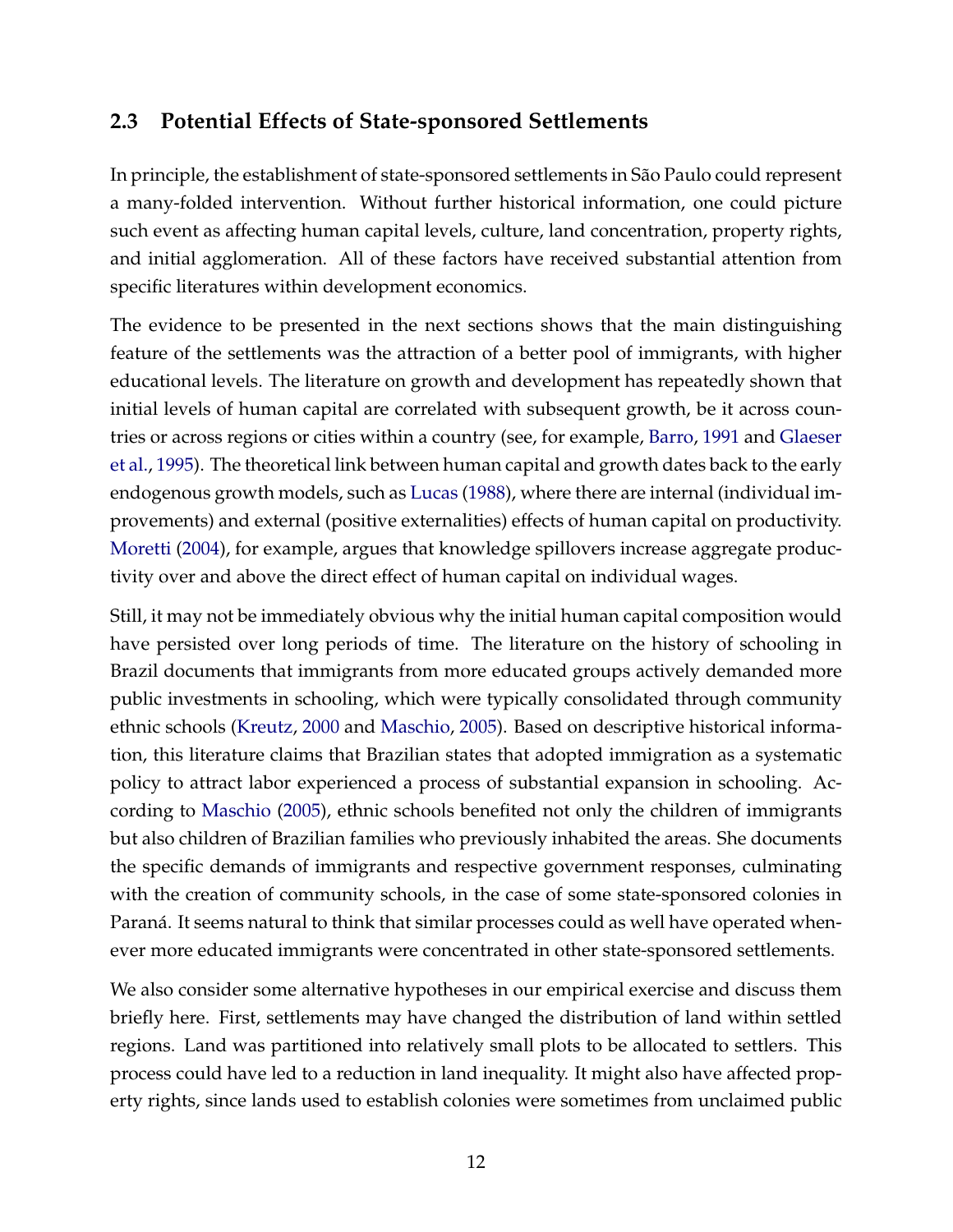areas otherwise potentially subject to dispute through violence. Both land inequality and property rights have been identified as important determinants of long-term development (see, for example, [Acemoglu et al.,](#page-31-8) [2005,](#page-31-8) [Galor et al.,](#page-32-1) [2009,](#page-32-1) and [North,](#page-34-13) [2009\)](#page-34-13). Other relevant aspects have to do with social norms, culture, and religion. As an embodied asset, human capital can be confounded with other embodied characteristics. Settlers may have brought not only productive skills, but also social capital, work ethics, and trust. These factors have a long tradition in the literature on economic development, going back as further as [Weber](#page-35-4) [\(1930\)](#page-35-4) and including more recent work such as [Landes](#page-33-9) [\(1999\)](#page-33-9) and [Fer](#page-32-3)[nandez](#page-32-3) [\(2011\)](#page-32-3). Finally, settlements may have represented an initial agglomeration shock, which could then have had long-run impacts through scale effects as suggested by the regional economics literature (see, for example, [Ciccone et al.,](#page-31-9) [1996,](#page-31-9) [Combes et al.,](#page-32-9) [2010,](#page-32-9) and [Baldwin and Martin,](#page-31-10) [2004\)](#page-31-10). This process could have been further intensified by the development of transportation infrastructure, as in [Donaldson](#page-32-10) [\(2010\)](#page-32-10). We try to assess the relevance of each of these alternative hypotheses while conducting our empirical exercises. But human capital, its persistence through time, and its long-term effect on income per capita and the structure of production remain our main focus throughout the paper.

## <span id="page-15-0"></span>**3 Data**

We use three sets of historical data. First, we build a data set of state-sponsored settlements in São Paulo based on historical reports. We identify, locate, and characterize all official colonies created between 1870 and 1920. Second, we merge this information with historical municipality-level data drawn from the population censuses. Third, we complement these data with geographical variables and information on transportation infrastructure. We describe the construction of each data set below.

#### **State-sponsored Settlements**

There are scant statistics and literature on the state-sponsored settlements in São Paulo. In order to gather data and qualitative information, we combine the few comprehensive analysis found in [Martins](#page-34-6) [\(1973\)](#page-34-6), [Petrone](#page-34-7) [\(1982\)](#page-34-7), [Gadelha](#page-32-11) [\(1982\)](#page-32-11), and [Iotti](#page-33-7) [\(2001\)](#page-33-7) with case studies and historical documentation from various sources. In particular, we make use of data from the Annual Reports of the Secretariat of Agriculture of São Paulo, published between 1882 and 1920, and from the Annual Statistical Reports of São Paulo, published in 1888, between 1898 and 1920, and also in 1940. Additional qualitative information on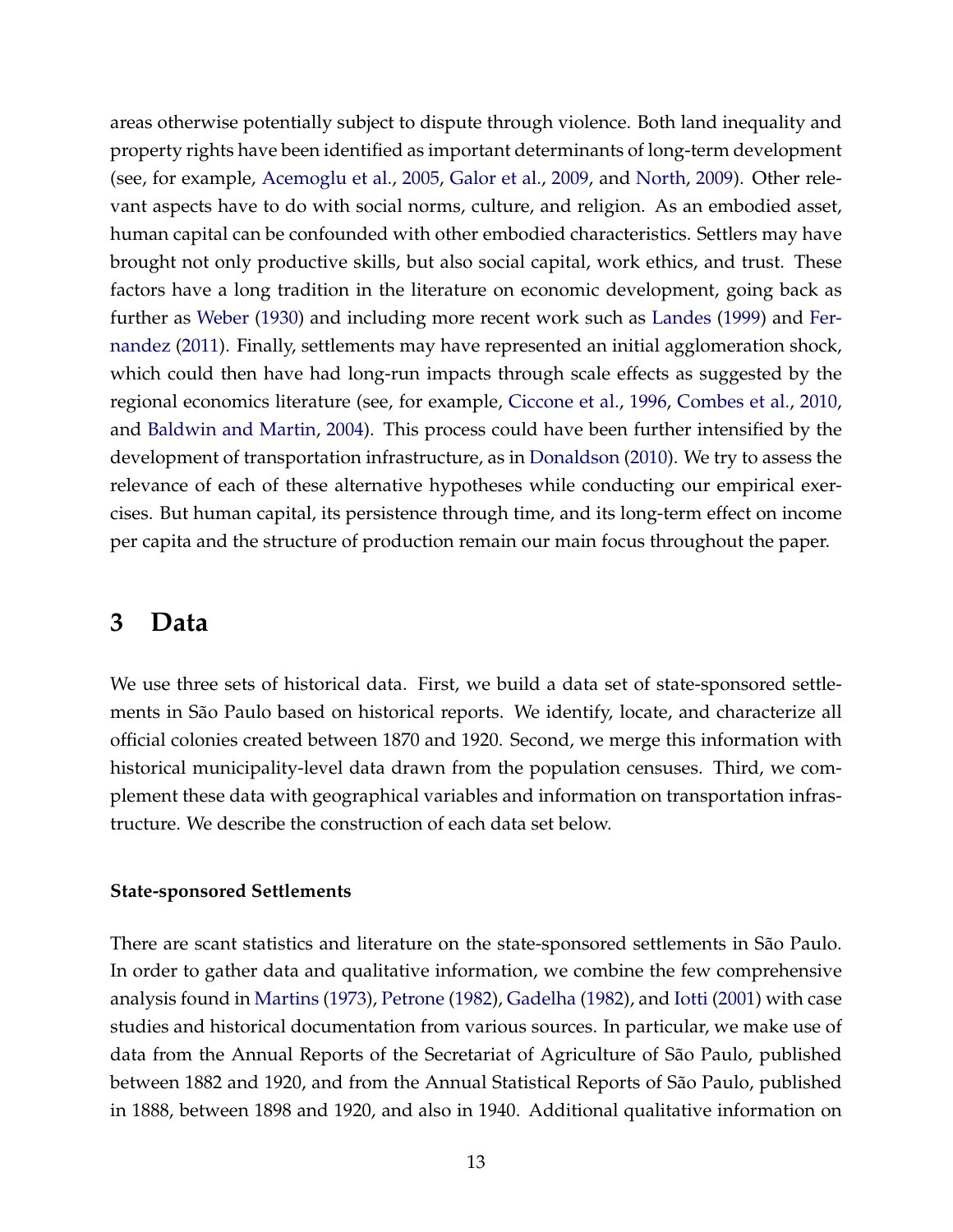the procedures for the selection of settlers and settled regions was found in the Public Archives of the State of São Paulo, and in the Provincial Presidential Reports and Messages to the Legislative Assembly of São Paulo.<sup>11</sup>

These sources of information combined provide us with a list containing the location and date of foundation of each settlement, displayed in Table 1. We make use of this list to build our variable of interest, an indicator for settlements created in a given municipality and year. In addition, the Annual Statistical Reports of São Paulo contain data on demographics and socioeconomic conditions for some settlements for selected years. Although the information for earlier settlements is scarce, life conditions within those created in the later waves are relatively well documented. This allows us to examine the economic and demographic patterns within settlements that had not yet been emancipated by the 1910s.

#### **Census Data**

The official settlements were created between 1877 and 1911. Given this timing, our analysis is based on municipality level data drawn from the population censuses of 1872, 1920, 1940, and 2000. The 1872 census allows us to examine pre-existing socioeconomic characteristics right before the implementation of the first settlements. The 1920 census is used to build outcome variables for the period just after the establishment of the last colonies. The 1940 and 2000 censuses allow us to analyze, respectively, the mid and long-term impacts of the settlements.

The splitting of municipalities over time generated an increasingly fragmented administrative division. While there were 88 municipalities in 1872, the number of municipalities reached 645 in 2000.<sup>12</sup> Hence we build two different samples for our analysis. The sample used in our main exercises maintains the 1920 border definition and simply aggregates the municipalities in 1940 (270 municipalities) and 2000 (645 municipalities) to the 220 municipalities that existed in 1920.<sup>13</sup> We also match the original data from the 88 municipalities in 1872 to the 202 municipalities that existed in 1920 in order to account for pre-settlement characteristics.<sup>14</sup>

 $11$ It is worth mentioning that many official settlements became independent municipalities during the first half of the 20*th* century. Some of them have their histories published online. Official websites of municipalities that have origins closely connected to the settlements also provided useful information.

 $12$ More precisely, there were 89 municipalities in 1872. However, the independent municipality of Santo Amaro in 1872 is considered part of the capital city, since it was incorporated by its administration in 1935.

<sup>&</sup>lt;sup>13</sup>A similar procedure has been used in the US (see [Hornbeck,](#page-33-10) [2012\)](#page-33-10).

 $14$ Under this procedure, one municipality in 1872 may be matched to several municipalities in 1920. Thus, in our empirical analysis, we cluster the standard-errors of the regressions at the level of the original 1872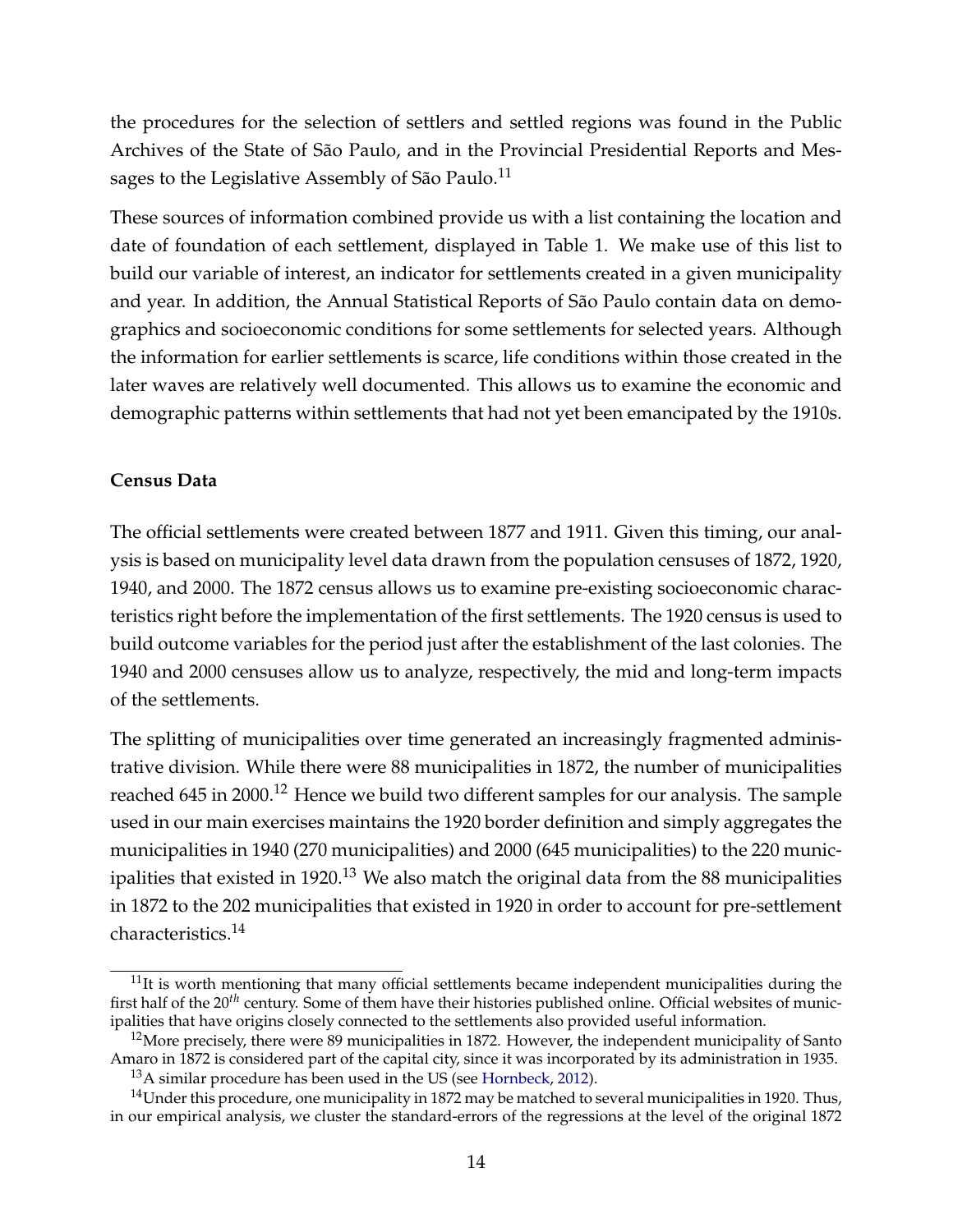The second data set merges the layers of data from different census years using the 88 municipalities from the 1872 administrative organization. In this case, the 202 municipalities from later censuses are merged to match the 1872 census boundaries, making the various rounds of data geographically comparable. Although the sample is smaller, this data set allows us to estimate our model using municipal fixed-effects.

We select a comprehensive set of variables from the 1872 census to characterize preexisting conditions at the municipality level. This includes the shares of slaves, foreigners, literate inhabitants, and children attending school, labor force by sector, and population density. From the 1920 census, we use the following variables: share of literate inhabitants, number of schools and teachers per children aged between 7 and 14, share of foreigners (total and by nationality), share of small farms (up to 100 hectares), average value of farmland per hectare, coffee production in tons, population density, shares of the labor force by sector, and wages in construction and agriculture.

Both the 1940 and the 2000 censuses have educational variables similar to those listed for 1920, as well as a larger set of demographic characteristics including the shares of children attending school, literate individuals aged between 15-19, and, as before, labor force by sector (though the sectors contained in the data vary across years). Since the census micro data are available for 2000, we are able to calculate average years of schooling for different cohorts born during the 20*th* century. We can also calculate years of schooling for individuals who were born in the municipality and those who are immigrants (in this particular case, meaning not born in the municipality). Finally, we calculate income per capita at the municipality level for 2000 based on micro data from the census.

#### **Data on Geography and Railroads**

We use two important sets of additional controls in our regressions. By the late 1870s, many regions in the state of São Paulo were still geographically isolated and had low population density. This was particularly true for the Northwest, which was farthest away from the capital. Thus, geographic characteristics, such as distance to the capital, latitude, and longitude are likely to have been important determinants of the timing of the economic expansion across São Paulo (longitude, in this case, is closely related to distance to the coast). We include these variables as controls in our analysis, as well as average elevation and indicators for the types of soil present in a given municipality (the latter two account for potential heterogeneity in land quality and agricultural productivity).

division.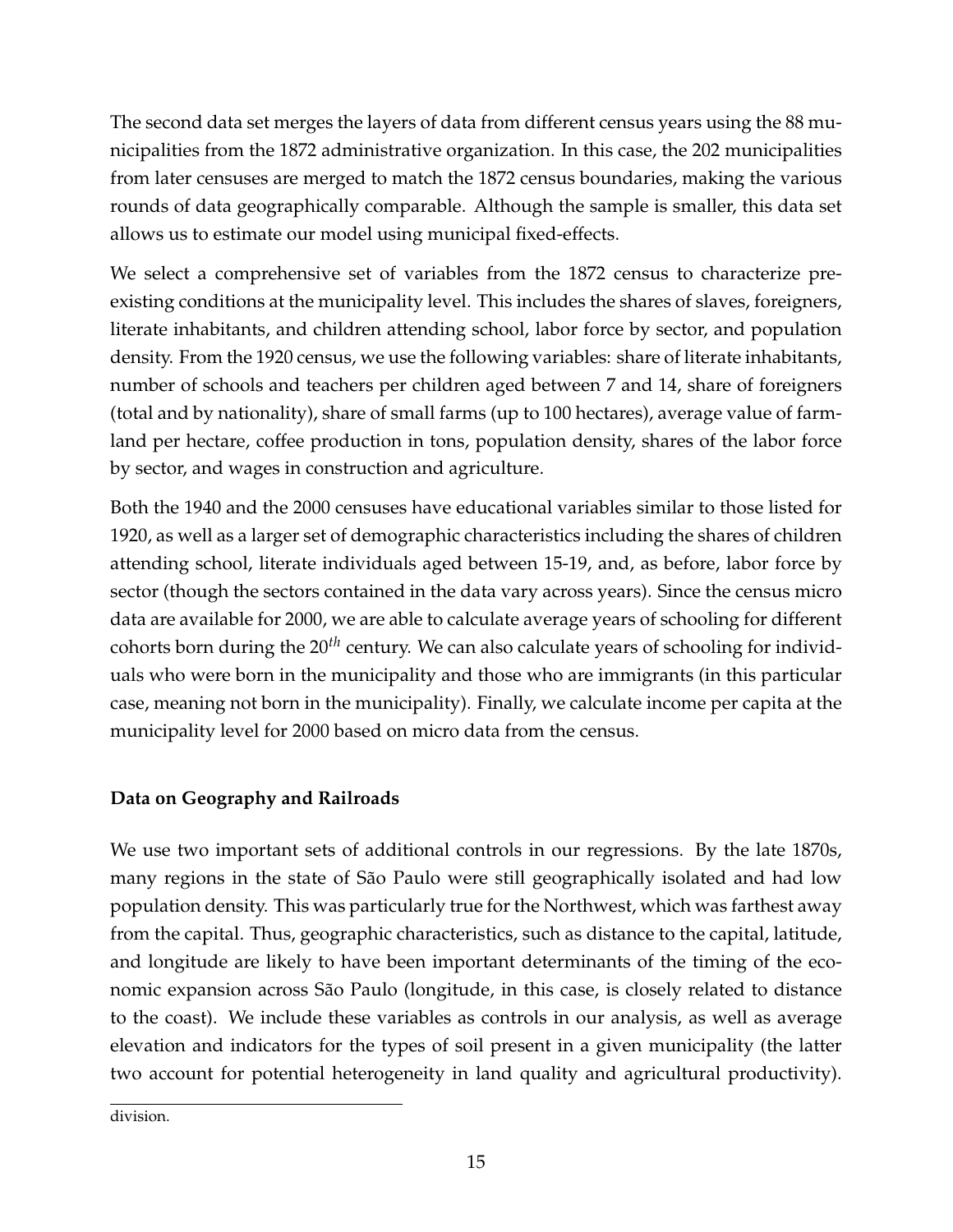Geographic characteristics are available from Ipeadata (distance to the capital, latitude, longitude, and elevation) and Embrapa Solos (types of soil). Finally, we include a control for access to transportation infrastructure. Railroads were closely associated with the expansion of the agricultural frontier and urbanization in the state [\(Dean,](#page-32-12) [1969\)](#page-32-12). As mentioned before, the location of the state-sponsored settlements was often associated with proximity to transportation. We thus include in our analysis a control for the initial presence of the railroad system (based on historical information on the date of construction of each train station in the state of São Paulo).<sup>15</sup> In the Appendix we provide the definition of each variable included in our analysis.

## **3.1 Descriptive Statistics**

Table 2 presents summary statistics based on the administrative division from 1920, with 202 municipalities. Official settlements were created in 20 of these municipalities, representing 10 percent of the sample. Panel A reports summary statistics for geographic variables. Since the data are restricted to the state of São Paulo, we observe limited variation in latitude, longitude, and elevation. Latosol is the predominant type of soil, present in 55 percent of the municipalities, while argisol is present in 37 percent of the sample. These are the main soil types in the state of São Paulo and are both suitable for coffee production.

Panels B to E present characteristics of the sample by census year. It is worth noting that average literacy rate increased by only 10 percentage points between 1872 and 1920, while population size doubled, the average share of foreigners increased from 1 to 13 percent, and railroad coverage increased from 2 to nearly 70 percent. Average literacy continued to grow in subsequent years, reaching 43 percent in 1940, though the share of children attending school still lagged at 34 percent. Illiteracy was still present up to 2000, but at that point reflecting mostly the lower literacy rates of older cohorts. In 2000, the share of children attending school was 96 percent, while average years of schooling reached 5.5.

Table 3 compares the 1872 characteristics of municipalities that would receive settlements with those of other municipalities in the state. Overall, demographic and geographic variables, as well as the structure of employment, were very similar across the two groups. Differences across municipalities that would receive settlements and other municipalities are typically very small quantitatively and appear as statistically significant for only 1

<sup>&</sup>lt;sup>15</sup>Data available from www.estacoesferroviarias.com.br.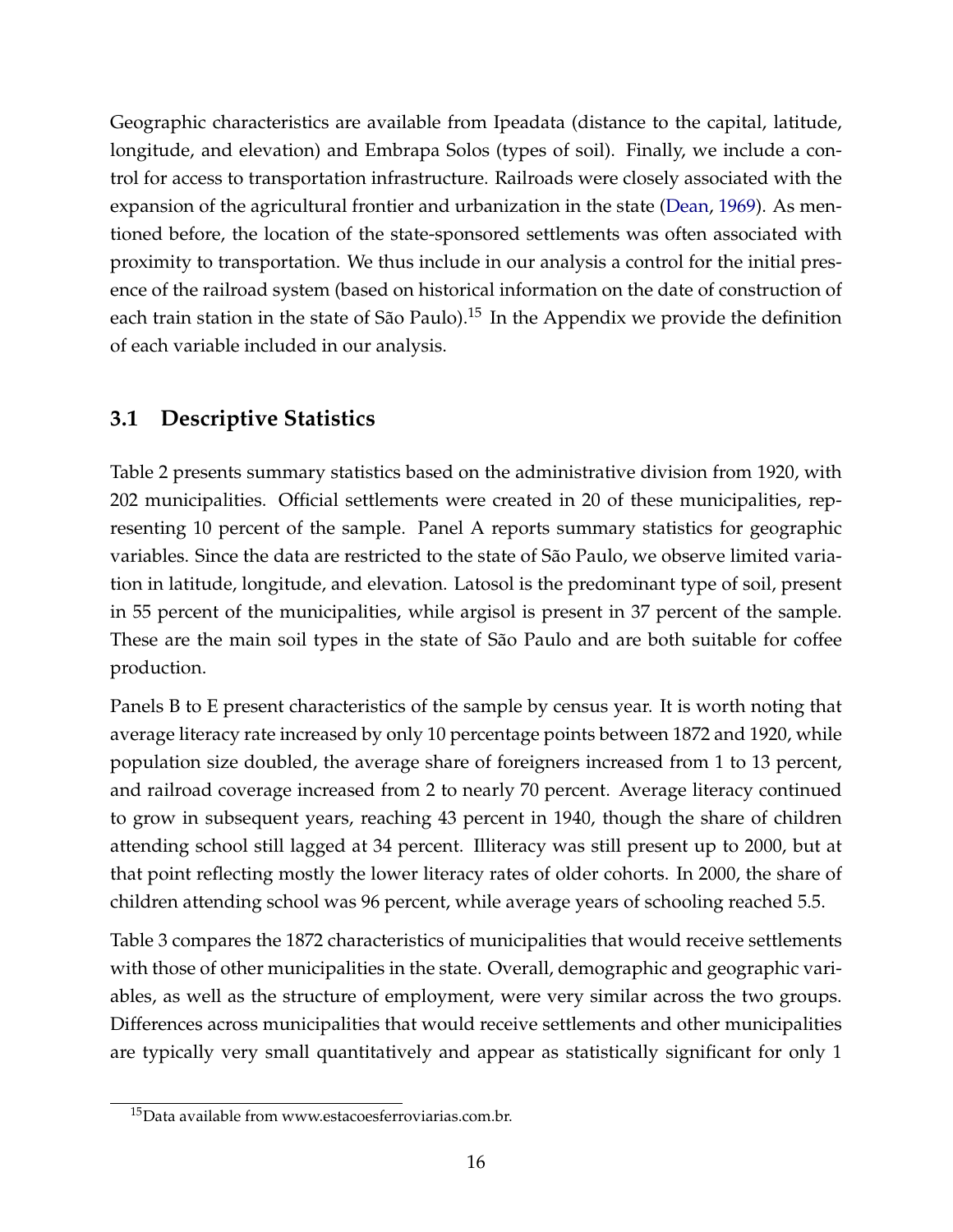of the 16 variables considered (and, even in this case, at the 10 percent level). The evidence indicates that the distribution of state-sponsored settlements across regions of São Paulo – in terms of demographic and geographic characteristics, and structure of economic activity – was approximately balanced. This supports the idea that non-settlement municipalities serve as an appropriate comparison group for settlement municipalities.

### <span id="page-19-0"></span>**4 Empirical Strategy**

The paper focuses on the effect of state-sponsored settlements on the evolution of educational outcomes over time and on long-term development. Therefore, our main empirical strategy compares schooling and other outcomes across municipalities that received a state-sponsored settlement and municipalities that did not receive a settlement but had similar pre-1920 characteristics. We examine the short, middle, and long-run effects of the settlements using municipality-level data from the 1920, 1940, and 2000 censuses and the following regression:

$$
y_i = \alpha + \beta S_i + \Gamma' X_i + \Pi' W_i + \epsilon_i \tag{1}
$$

where *y<sup>i</sup>* is the outcome of interest in municipality *i* measured in 1920 for the short-run effects, 1940 for the middle-run, and 2000 for the long-run; *S<sup>i</sup>* is a variable indicating whether the municipality received a state-sponsored settlement between 1872 and 1920; and  $\epsilon_i$  is an error term. The regression also includes  $X_i$ , a vector of geographic controls (distance to the capital city, latitude, longitude – which is similar to distance to the coast in this context –, altitude, and dummies for the presence of four different types of soil – argisol, cambisol, spondosol, and latosol), and *W<sup>i</sup>* a vector of socioeconomic characteristics measured at the baseline in 1872 (discussed in detail in the presentation of the results). The regression is estimated with the 1920 administrative division, which contains 202 municipalities. Because these municipalities were originally part of the less fragmented 1872 division and we control for pre-determined characteristics based on this administrative organization, we report standard errors that are clustered at the more aggregated 1872 division. We use identical specifications in complementary exercises to analyze: (i) whether there were other dimensions of heterogeneity across municipalities that received and did not receive settlements in 1920, immediately after the initial establishment of settlements; (ii) whether other factors, such as nationality or religion of immigrants, intervened in the relationship between settlements and educational outcomes; and (iii) whether increased schooling over time ended up reflected on a change in the occupational structure of the economy (in the short, medium, and long-run).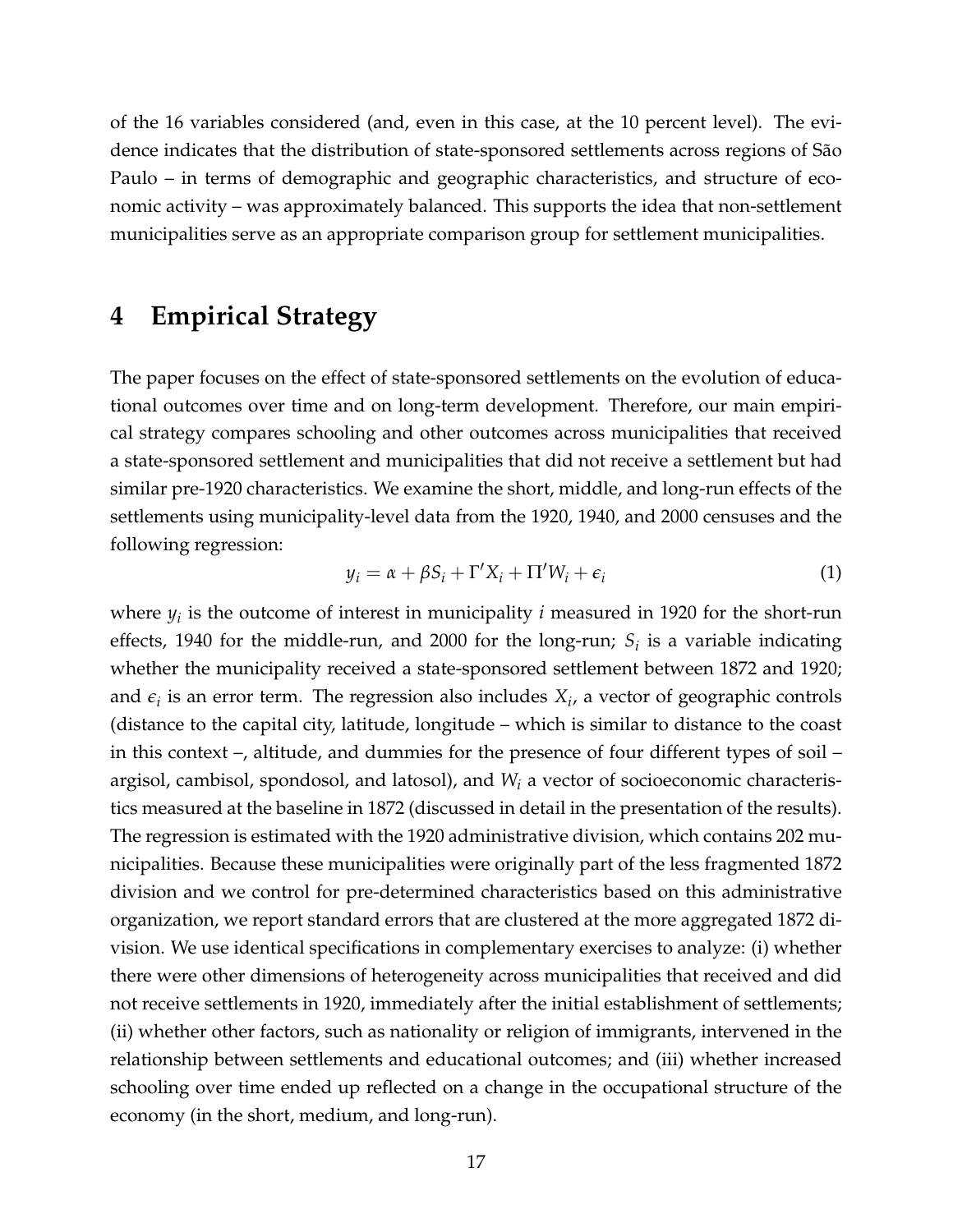One potential concern in relation to the specification from equation (1) is that there might be unobservable characteristics that could have affected the decision to place settlements in specific locations, and that were also correlated with patterns of skilled migration. If this were true, we would observe individuals with more education located in municipalities with settlements, but this correlation would have been driven by unobserved characteristics that might directly affect long-term educational outcomes. One way to control for unobservable factors that are fixed over time is to use panel data and control for municipal fixed-effects. We use an alternative data set based on the 1872 municipality boundaries and pool data from the different censuses to run specifications that estimate year-specific differences between municipalities with and without settlements, relative to the base year of 1872. This specification includes municipality and year fixed-effects and each  $\beta$  is interpreted as the average difference in the outcome variable between settlement and non-settlement municipalities in a given year relative to 1872 (this approach is similar to that adopted by [Hornbeck](#page-33-11) [\(2010\)](#page-33-11) and [Hornbeck and Naidu](#page-33-12) [\(2014\)](#page-33-12)). The specific model that we estimate is:

$$
y_{it} = \alpha + \beta_t S_i + \gamma_t X_i + \pi_t W_i + \eta_i + \mu_t + \epsilon_{it}
$$
 (2)

where *i* indexes a municipality and *t* indicates the census year. The variables *η<sup>i</sup>* and *µ<sup>t</sup>* represent municipality and year fixed-effects and  $\epsilon_{it}$  is an error term.  $X_i$  is a vector of geographic controls and *W<sup>i</sup>* a vector of socioeconomic characteristics measured at the baseline in 1872, both of which are interacted with year effects to allow for differential trends across settlement and non-settlement municipalities. The sample follows the 1872 administrative division and contains 88 municipalities. This exercise is limited to the analysis of literacy rates, the only schooling outcome that can be compared across the different censuses.

Finally, we assess whether the shock to human capital induced by the creation of statesponsored settlements affected local economic development in the long-run. We use income per capita as a measure of economic development and regress income in 2000 on the settlement indicator from the 1920 municipality boundaries. Assuming that the main channel through which settlements affected long-run development was the persistence of education, we also present estimates of the long-run effect of increases in literacy rates in 1920 using settlements as an instrumental variable. Specifically, we estimate the following equations using 2SLS:

$$
y_{i2000} = \alpha + \beta \hat{H}_{i1920} + \Gamma' X_i + \Pi' W_i + \epsilon_i
$$
  

$$
H_{i1920} = \mu + \pi S_i + \Gamma' X_i + \Pi' W_i + \epsilon_i
$$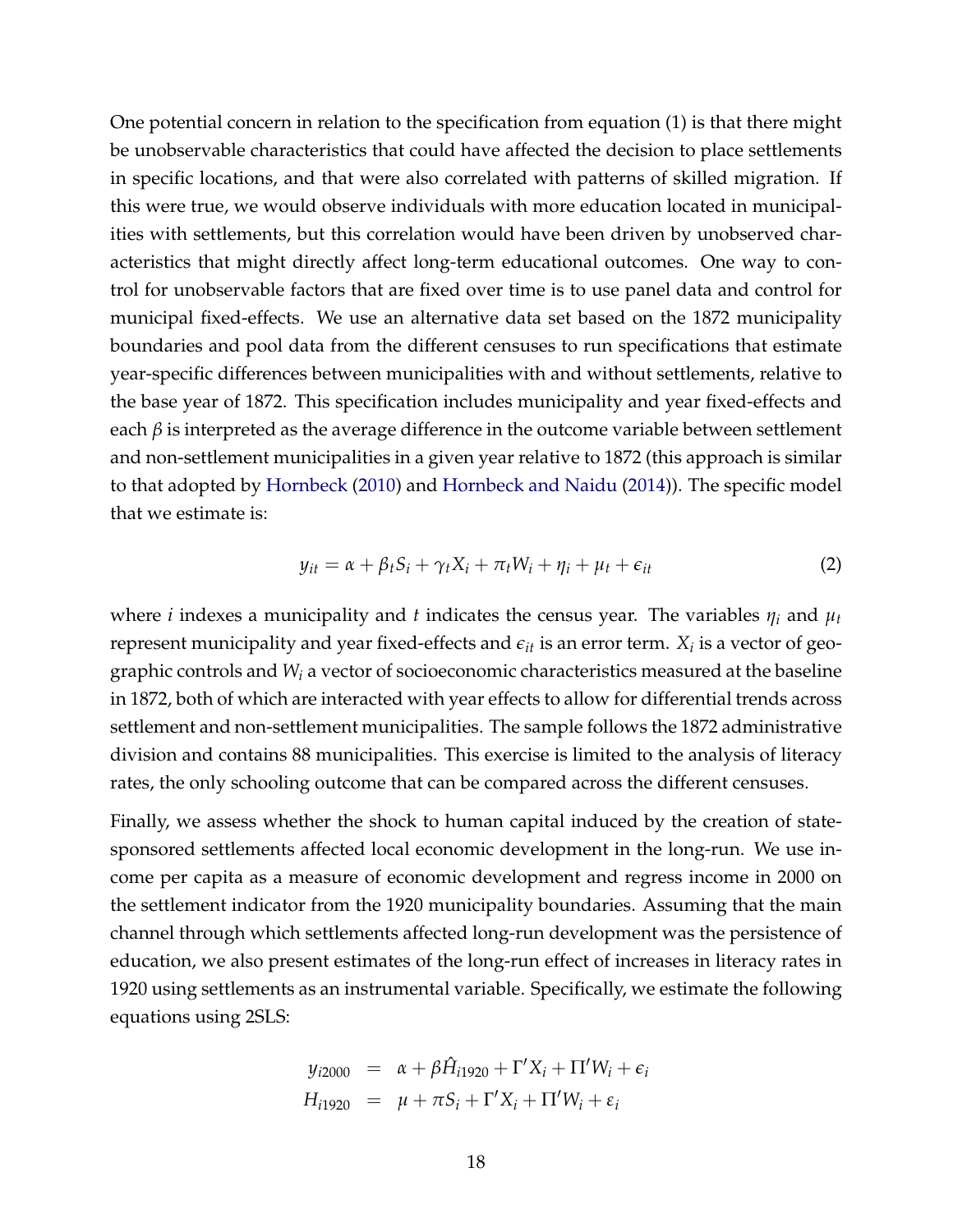where *i* stands for municipality,  $y_{i2000}$  is the log of income per capita in 2000,  $H_i$  is the literacy rate in 1920,  $S_i$  is an indicator variable for whether the municipality received a state-sponsored settlement between 1872 and 1920, *X<sup>i</sup>* is the same vector of geographic controls discussed before, and *W<sup>i</sup>* is the vector of socioeconomic characteristics measured at the baseline in 1872.

The identification of the long-run effect rests on two assumptions: first, state-sponsored settlements affected education in the short and medium-run; and, second, the long-run effect of settlements on income worked only through increased schooling in 1920. The strength of the first stage is shown below when we present the short-run effects of the state-sponsored settlements on literacy rates. While we cannot test the exclusion restriction directly, we provide evidence that other mechanisms that could potentially affect long-run development – such as land inequality, culture, and initial shocks to agricultural productivity – do not seem to be affected by the settlements. Also, we provide indicative evidence that the long-term development effect of the 1920 literacy rate worked mostly through a persistent increase in years of schooling.

## <span id="page-21-0"></span>**5 Results**

## **5.1 Baseline Differences in Characteristics**

Our empirical strategy compares schooling outcomes and inputs over time across municipalities that received a state-sponsored settlement and municipalities that did not receive a settlement but had similar pre-1920 characteristics. So we start by testing whether initial characteristics in 1872 were indeed similar across municipalities that would receive a settlement and other municipalities. Table 3 already introduced this discussion and showed that municipalities with and without settlements had similar characteristics in 1872, before the establishment of the settlements. The initial literacy rate and the percentage of children attending school were very similar across these localities (19 and 17 percent literacy rates, and 15 and 16 percent of school-aged children attending school), as well as the population density, the percentage of foreigners, and the percentage of slaves. Geographic characteristics – such as distance to the capital, latitude, and altitude – and the types of economic activities and occupations were also similar. Two important differences that can be observed in Table 3, although not statistically significant, are the presences of the soil latosol and of a railway.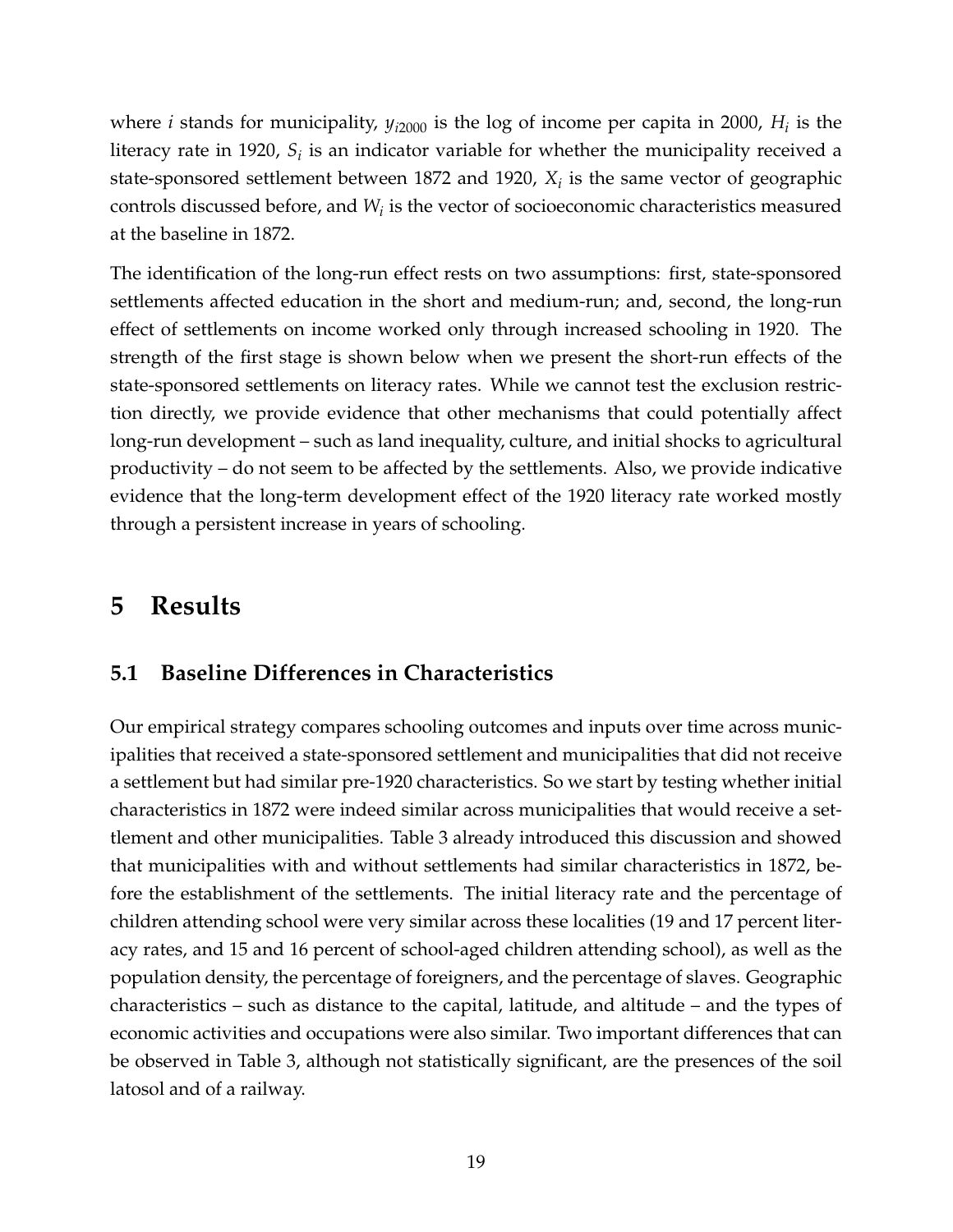Table 4 reproduces the comparison from Table 3 in a multivariate setting. It reports the results of regressions estimating the "determinants of settlement presence," where the dummy for settlement is regressed on all 1872 characteristics from Table 3. Columns 1 to 3 include the sets of variables related to geography, socioeconomic characteristics, and occupations separately, each at a time, in the regression. In general, pre-determined characteristics have limited, if any, predictive power for settlement location. Once we add all variables simultaneously (column 4), only the presence of a railway is a statistically significant correlate of the future establishment of a state-sponsored settlement (and only at the 10 percent level). Still, since some of these 1872 characteristics could be correlated with future schooling outcomes, we control for all of them in our benchmark specification.

### **5.2 The Educational Effects of State-sponsored Settlements**

Table 5 reports the results from estimating equation (1) using the literacy rate in 1920 as the dependent variable. In column 1 we report the bivariate relationship between literacy rate and the settlement indicator, while in column 2 we control for geographic characteristics. The coefficients on the settlement variable in columns 1 and 2 are very similar and show that 1920 literacy rates were higher in municipalities that received a state-sponsored settlement. The estimate represents a 10 percentage point difference in the literacy rate between settlement and non-settlement municipalities (or a 33 percent difference, given the average of 0.30 in 1920). In column 3, we control for the 1872 socioeconomic characteristics. The estimated coefficient on the settlements drops to 8 percentage points, but remains highly significant. Thus, while the share of slaves and the presence of a railway in 1872 were correlated with literacy rates in 1920, our results are robust to controlling for these initial differences across municipalities. The relationship we uncover between settlements and literacy rates is not driven by geographic characteristics or previously existing socioeconomic conditions associated with these areas.

As a robustness test of the previous results, columns 4 to 6 show the same set of regressions using a continuous variable as an indicator of the intensity of treatment: the population of the initial settlement relative to the existing population in the municipality in 1872. This is a very noisy statistic for the size of settlements since initial population is not always measured at the same moment. In addition, we do not have this information for some of the settlements and therefore loose some observations under this specification. Despite these limitations, all specifications show that an increase in the relative size of the settlement is associated with an increase in the literacy rate in the municipality in 1920. The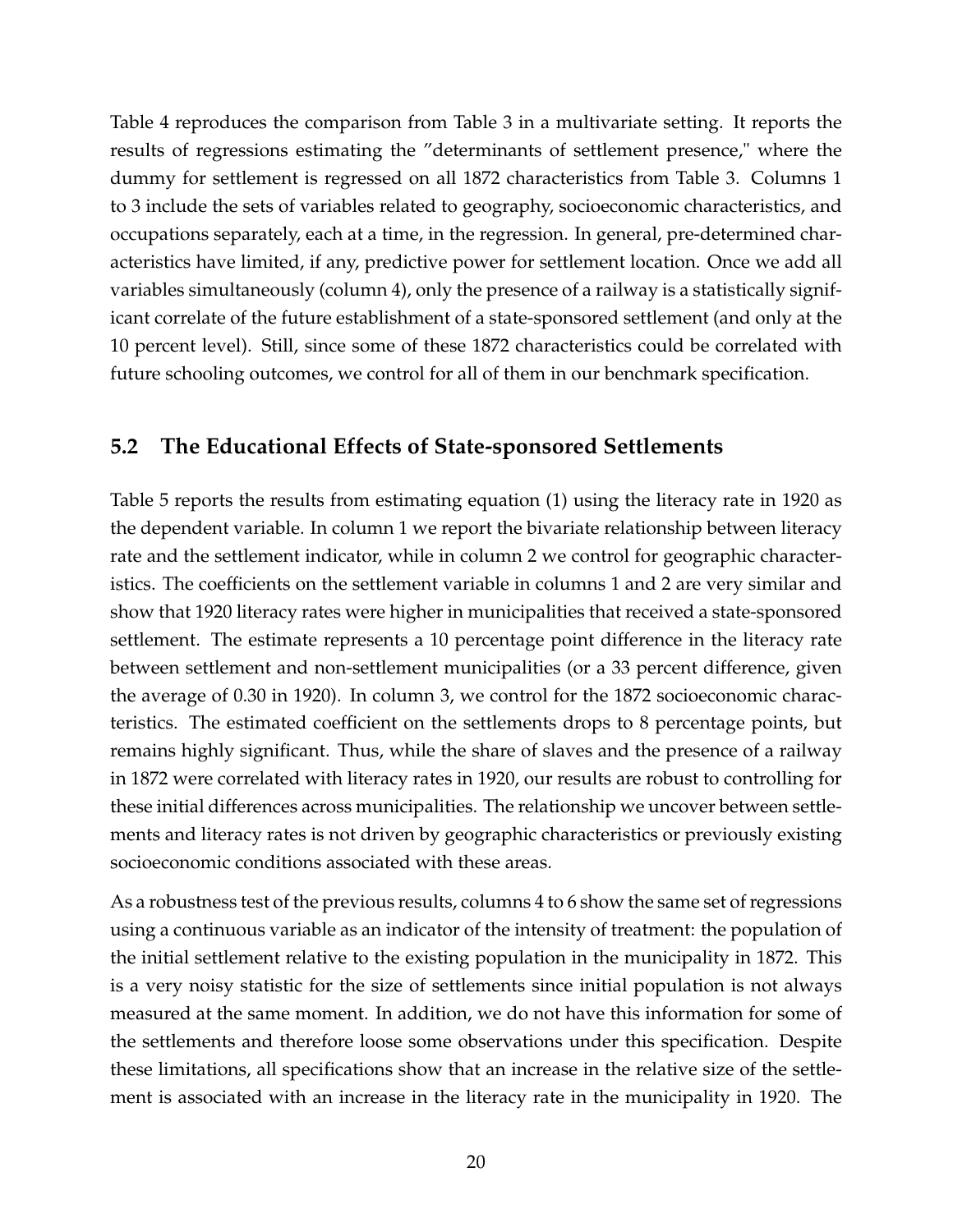magnitude of the coefficient declines when we control for pre-settlement characteristics in 1872 (column 6), but the results are still significant at the 10 percent level.

We next document the persistence over time of the initial shock to human capital. Table 6 shows results from estimating equation (1) for literacy rate in 1940 and literacy rate and years of schooling in 2000 (years of schooling are not available in the 1920 and 1940 censuses). We use two measures of literacy rate, one for the entire population (above age 5) and another for those aged 15 to 19. The second measure captures the effect on individuals who were not directly affected by the policies implemented before 1920. Column 1 shows that, in 1940, municipalities that had a settlement established between 1872 and 1920 had literacy rates 10 percentage points higher when compared to municipalities that did not have a settlement (this represents a 23 percent difference based on the average literacy rate of 0.43 in 1940). This effect is 13 percentage points if we focus on individuals aged 15-19 (column 2), suggesting that the effect is not driven solely by the older cohorts who arrived with the establishment of the settlements or soon thereafter. The fact that individuals aged 15-19 were more educated in 1940 suggests persistence of policies at the municipality level or intergenerational transmission of human capital.

In columns 3 to 5, we show the long-run effects of state-sponsored settlements on education using data from the 2000 census. By the year of 2000, roughly 90 percent of São Paulo's population was literate, with relatively little variation across municipalities. Because literacy at that point was close to universal for younger cohorts, we find a small effect of settlements on overall literacy (column 3) and no effect for individuals aged 15- 19 (column 4). So we also look at the effect of the settlements on years of schooling in 2000. We find that municipalities that received a state-sponsored settlement before 1920 had 0.52 more year of schooling when compared to other municipalities (column 5). Given the average years of schooling of 5.5 in 2000, this represents a 10 percent increase in long-run educational attainment.

In Table 7, we repeat the same regression for years of schooling from column 5 in Table 6, but restrict the sample to individuals born in the respective municipality and also decompose the result by cohort of birth. In column 1, where we consider all cohorts simultaneously, the coefficient is substantially larger than that from Table 5, indicating that most of the quantitative effect of settlements on schooling is indeed driven by individuals who were educated in the municipalities. Individuals born in settlement municipalities have, on average, 0.88 more year of schooling when compared to individuals born in nonsettlement municipalities. Looking at birth cohorts from 1920-29 to 1960-69 (columns 2 to 6), which were likely to have already completed their schooling by 2000, we see a positive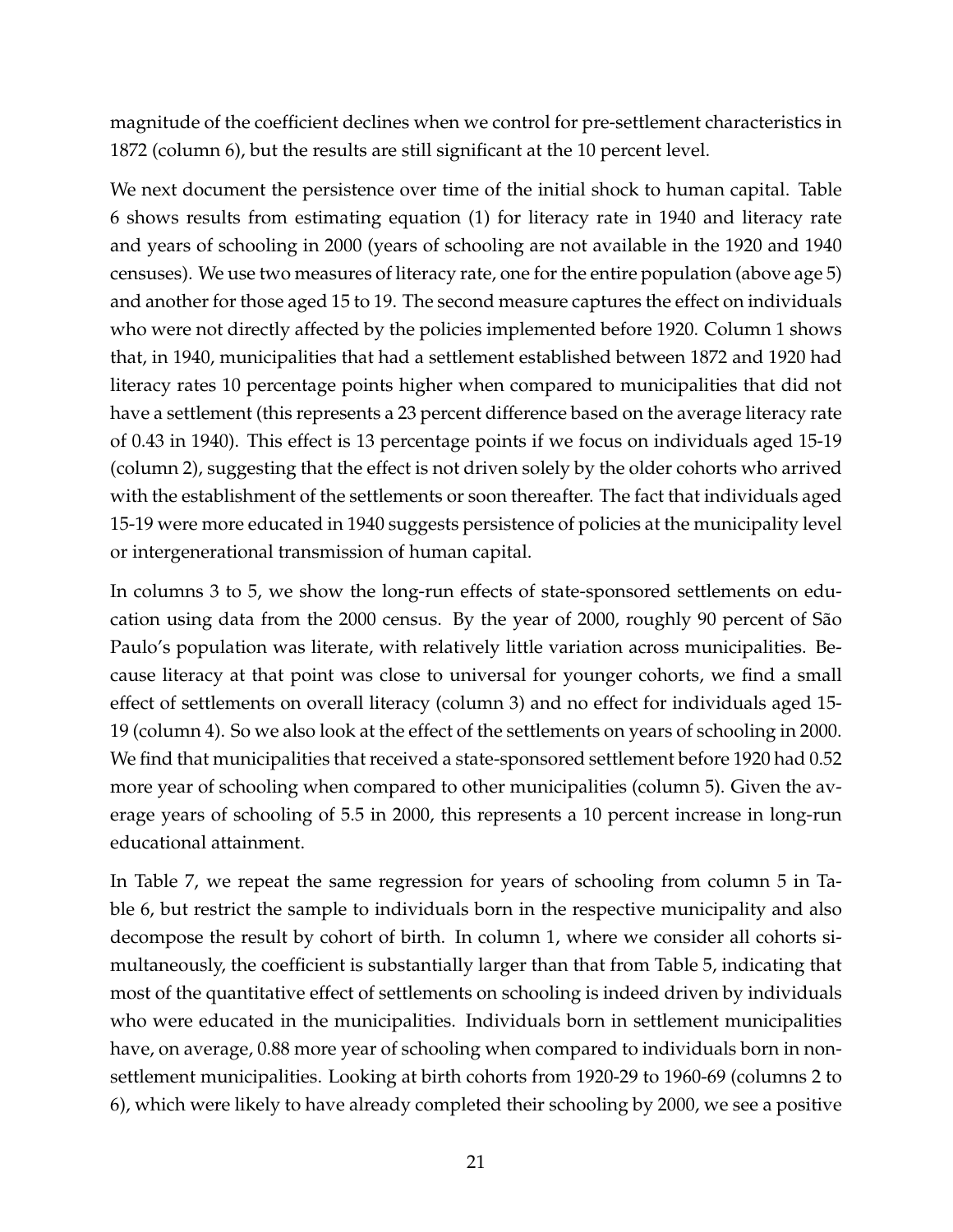and statistically significant effect that increases over time. Individuals born in settlement municipalities between 1960 and 1969 had on average 1 more year of schooling when compared to individuals born elsewhere. The analogous number for the cohort born between 1920 and 1929, soon after the establishment of the settlements, was 0.66 year of schooling. But comparing the point estimates with the mean of the dependent variable – displayed in the table – one can see that the proportional effect of settlements on years of schooling declined over time, from 24 percent for the 1920-29 cohort to 15 percent for the 1960-69 cohort.

One potential drawback of the estimates presented above is that there may be unobservable characteristics that affect the decision of location of settlements and that are also correlated with patterns of skilled migration. In Table 8, we present results from an alternative specification that controls for unobservable factors that are fixed over time. We construct a panel of municipalities covering 1872, 1920, and 1940, use municipal fixedeffects, and allow coefficients capturing the effect of settlements to vary over time. The literacy rate, which is the only educational outcome that can be compared across censuses, is used as dependent variable. We restrict the analysis to 1872, 1920, and 1940, since by 2000 differences across municipalities were not anymore reflected on literacy but on completed years of schooling (see Table 6). The coefficients displayed in column 1 suggest that in 1920 there was a 4.4 percentage point increase in literacy rates relative to the base year of 1872 in localities with settlements. This effect increased to 9.7 percentage points in 1940. To assess whether the results are robust to trends in initial characteristics that could be correlated with the choice of location of the settlements, column 2 presents results with year effects interacted with baseline geographic characteristics, and column 3 shows the results including year effects interacted with both geographic and demographic characteristics. While the effect in 1920 remains similar and close to 4 percentage points, the effect in 1940 decreases a bit, reaching 6.8 percentage points in the more saturated specification in column 3, but remains statistically significant. Overall, these results are consistent with the cross-section estimates presented in Tables 5 and 6 showing that state-sponsored settlements led to a significant increase in literacy rates in the short and medium run.

Tables 5 to 8 show that the settlements represented a positive shock to educational outcomes that lasted until 2000. We next document how the initial shock to human capital persisted through time. Table 9 presents a series of cross-section specifications for 1920, 1940, and 2000 where we regress three different measures of schooling inputs on the settlement indicator. Because the specific data collected by the census vary over time, the three measures are not available for all years. In column 1, we show that settlement mu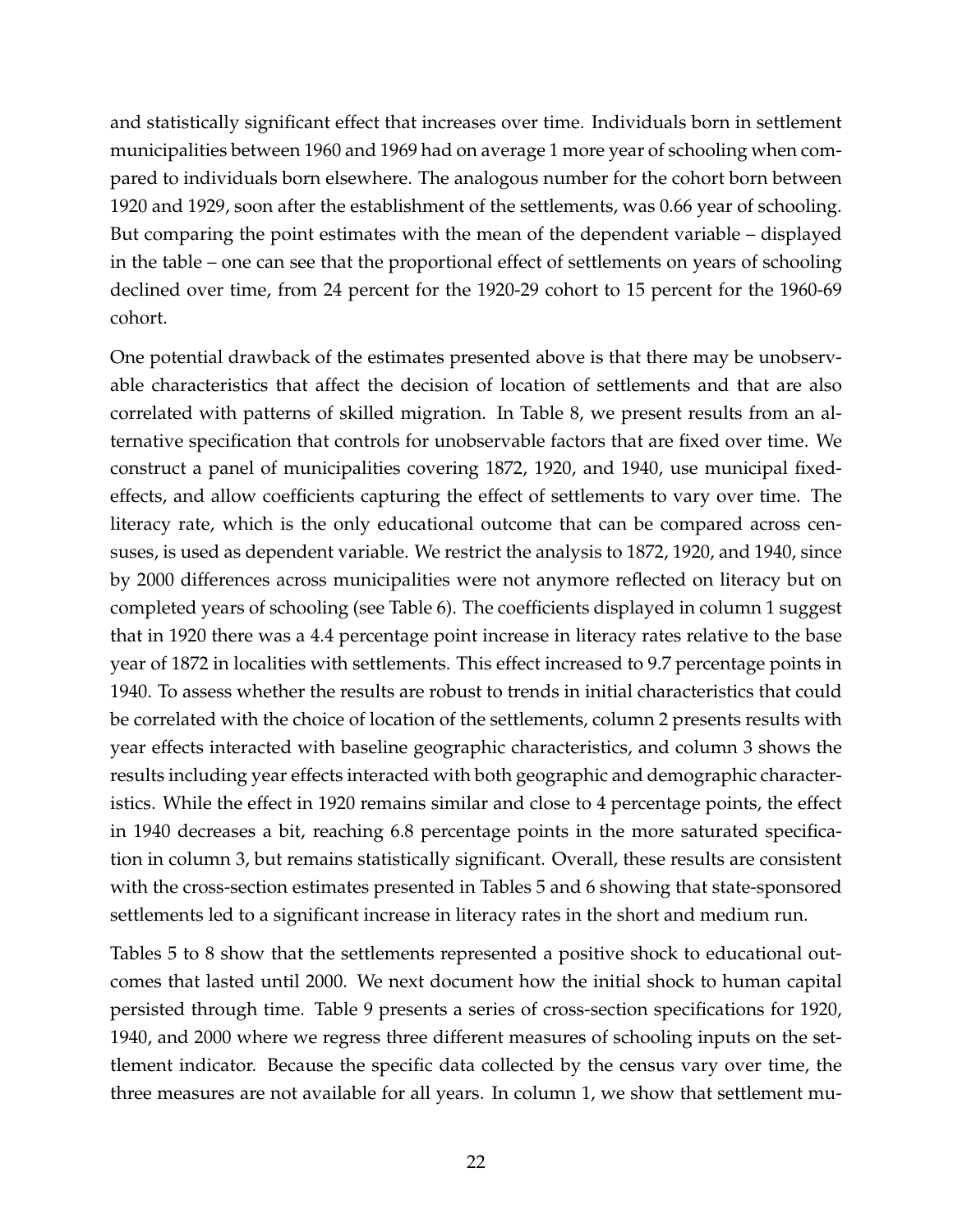nicipalities had more schools per child in 1920 than non-settlement municipalities. The effect on number of schools, however, was only significant in the short-run. Column 2, on the other hand, shows that settlement municipalities had more teachers per child in 1920 and that this effect persisted until 2000 (coefficient 11.2 in column 2, Panel C). Finally, in column 3, we show that, consistently with the positive shock to the number of schools and teachers, a larger percentage of children in settlement municipalities were enrolled in school. Similarly to literacy, we find a stronger effect on the percentage of children enrolled in school in 1940, since by 2000 basic education was close to universal in the state of São Paulo (data on school enrollment were not available from the 1920 census).

### **5.3 Alternative Hypotheses**

The previous results show a persistent increase in educational levels in municipalities that received state-sponsored settlements. We next investigate whether this increase was associated with the initial composition of immigrants or with other characteristics of settlements that might have affected long-term development and, indirectly, educational outcomes. Table 10 reports a series of results from estimating equation (1) using a large set of 1920 dependent variables that, in principle, could have been affected by the settlements. All regressions use the same specification from Table 5 and control for geographic and pre-1872 socioeconomic characteristics.

Columns 1 and 2 report the initial effect of the settlements on the presence of foreigners and the percentage of literate foreigners. Municipalities with settlements had 2.5 percentage points more foreigners when compared to municipalities without settlements (average of 13 percent in 1920). Conditioning on the presence of foreigners, column 2 shows that the settlements increased the percentage of literate foreigners in almost 5 percentage points (an increase of 11 percent over a base of 0.44). Thus settlements brought slightly more foreigners to the respective areas, but particularly more educated foreigners.<sup>16</sup> In columns 3 to 8, we examine other potential effects of the settlements, associated with alternative theoretical channels that have been highlighted in the literature (see Section 2.3). We find no evidence that state-sponsored settlements affected population density, the percentage of small farms (proxy for land inequality), or agricultural productivity in

<sup>&</sup>lt;sup>16</sup>These results should be interpreted with caution. In the 1920 census, the question that allows identification of foreigners is related to nationality, not locality of birth as in most current censuses. So it is possible that foreign born individuals who by 1920 had acquired Brazilian citizenship would be identified as Brazilian nationals rather than foreigners. Without specific assumptions about the identification of these individuals – and its difference across settlements and non-settlement municipalities – it is difficult to tell the type of bias that would be implied by this measurement error.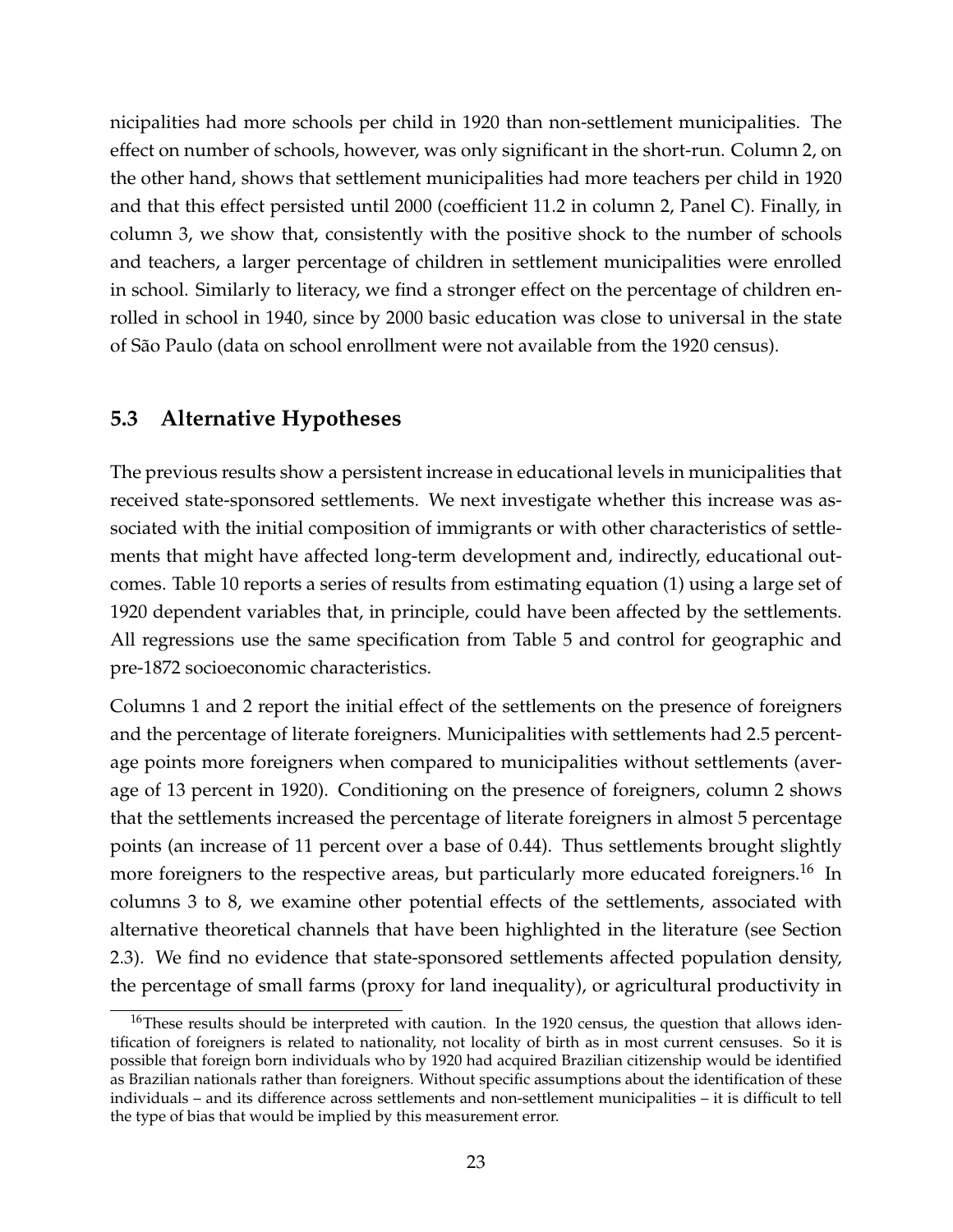the short-run (proxied by coffee productivity). We also find no significant effect on land prices, which could capture investments in rural infrastructure, nor on wages of either construction or agricultural workers. Despite the fact that settlements attracted a selected pool of immigrants, this seems to have had no immediate effect on any form of income or on the value of land. These results are consistent with the idea that state-sponsored settlements brought more educated foreigners to localities where the higher level of human capital had no immediate economic return, at a moment when coffee production was still the dominant and most profitable economic activity [\(Dean,](#page-32-12) [1969\)](#page-32-12).

Another potential limitation in our results is that settlements may be proxying for certain groups of immigrants, and it may be the culture or social norms associated with these groups that affect schooling outcomes and development, rather than the other way around. Table 11 assesses this possibility by introducing controls related to the nationality of immigrants and religion in our benchmark specification (column 3 from Table 5). In column 1, we control for the 1920 percentage of foreigners by major national groups: German, Spaniard, Italian, Portuguese, and Japanese. Some of these nationalities appear as positively and significantly associated with higher literacy rates, but the introduction of these additional controls does not interfere with the estimated coefficient on state-sponsored settlements. In column 2, we control for the 1920 percentage of Catholic individuals. Again the coefficient of interest is unaffected, despite the fact that the percentage of Catholics appears as positively associated with literacy rates. Finally, column 3 controls simultaneously for nationality and religion. The estimated effect of settlements on 1920 literacy rates remains strongly significant and, in fact, increases by 12 percent when compared to Table 5. Columns 4 and 5 repeat the same exercise from column 3 using as dependent variables, respectively, the literacy rate in 1940 and average years of schooling in 2000. Results remain almost identical to those from Table 6. In short, Table 11 suggests that our previous results are not driven by cultural factors associated with the nationality or religion of immigrants.

## **5.4 Human Capital, Long-term Development, and Structural Transformation**

In the previous sections, we showed how the establishment of state-sponsored settlements improved the educational outcomes of the local population, both in the short and in the long-run. We next examine whether the establishment of settlements, and the persistent increase in human capital, also induced a differential development path. We begin by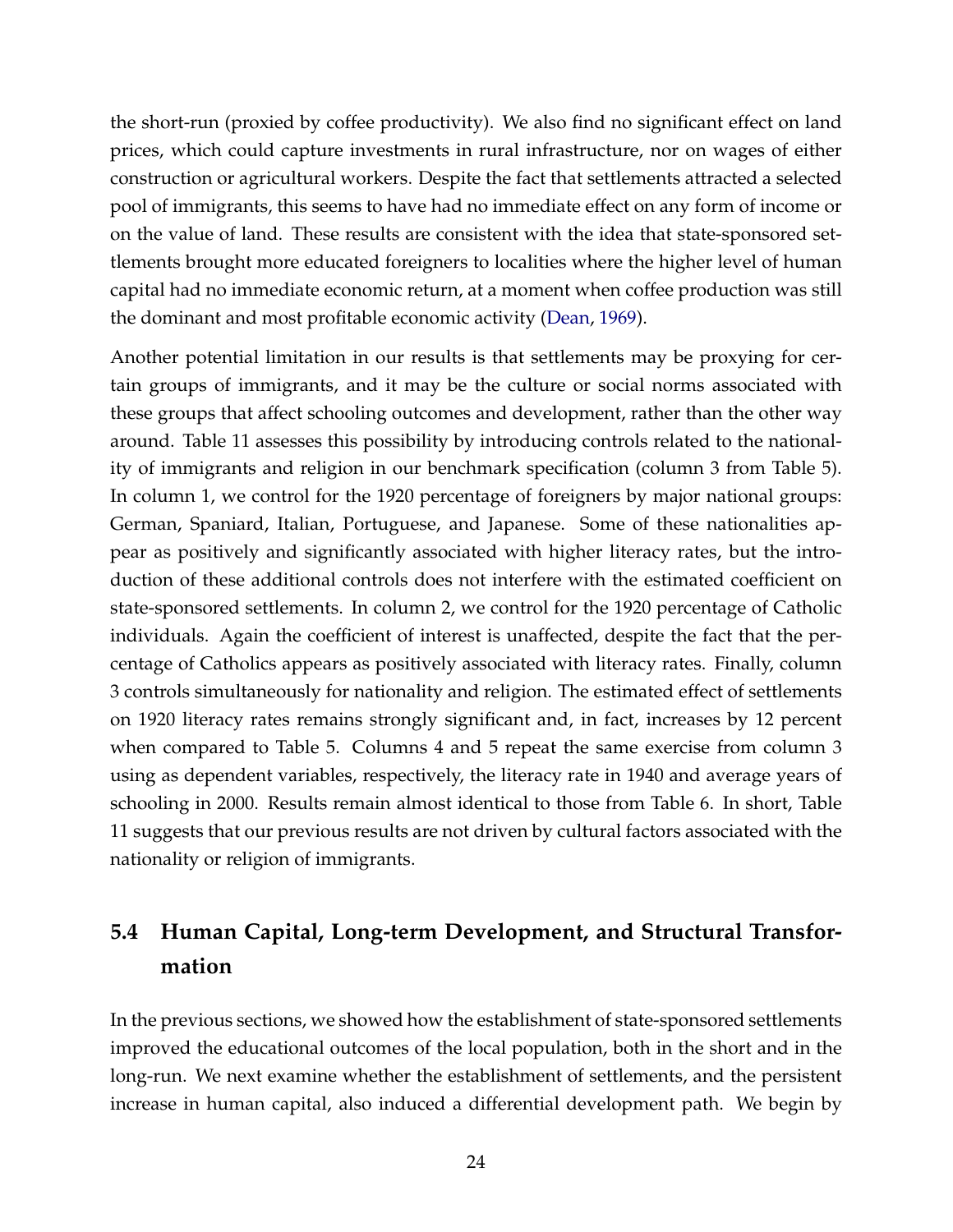analyzing the effect of settlements on income per capita in 2000. We then provide evidence that settlements induced a structural transformation in economic activity and, in the longrun, attracted more educated immigrants from inside Brazil. The long-term growth in income per capita is likely to have been a consequence of both the increase in the education level of the native population and the attraction of more educated domestic immigrants.

Table 12 presents estimates of the effect of state-sponsored settlements on income per capita in 2000. Column 1 shows that income per capita in 2000 was 15 percent higher in municipalities that received a state-sponsored settlement when compared to other municipalities. Our hypothesis is that a significant part of this difference is driven by increases in human capital dating back to the settlements. So in column 2 we regress current income per capita on the literacy rate in 1920 and find a strong correlation between the two variables. But there are unobserved factors at the municipality level correlated with both literacy and long-term development that preclude a causal interpretation of this result. If, as argued in the previous sections, there is indeed an exogenous dimension of variation in education that was driven by the establishment of settlements, and settlements did not have any other direct effect on long-term growth, then we can use the presence of settlements as an instrument for literacy rates in 1920. We present the result from this exercise in column 3. The effect is consistent with column 2, where we showed a strong association between literacy rates in 1920 and income per capita in 2000, with the IV coefficient being somewhat larger than the respective OLS estimate. Still, standard errors are such that we cannot reject that the OLS and IV coefficients are identical. The coefficient from column 3 suggests that a 10 percentage point increase in the 1920 literacy rate would be associated with an income per capita in 2000 approximately 19 percent higher. Finally, in column 4, we control for years of schooling in 2000 and the coefficient on the 1920 literacy rate (instrumented with the presence of settlements) drops from 1.9 to 0.27 and ceases to be statistically significant. This pattern suggests that most of the association between settlements and development was indeed driven by improvements in educational outcomes.

In Table 13, we assess specifically how the increased schooling translated into higher income per capita in the long-run. In particular, we analyze whether the higher level of education allowed individuals to explore more skill-intensive economic activities. Panel A shows that, already in 1920, municipalities with settlements had lower employment shares in agriculture and higher shares in manufacturing and services. At this early point, coffee production was still the leading and more profitable economic activity in the state of São Paulo and accounted for close to 70 percent of total Brazilian exports [\(Abreu and](#page-31-11) [Bevilaqua,](#page-31-11) [1996\)](#page-31-11). So, as Table 10 indicated, this initial shift in employment towards man-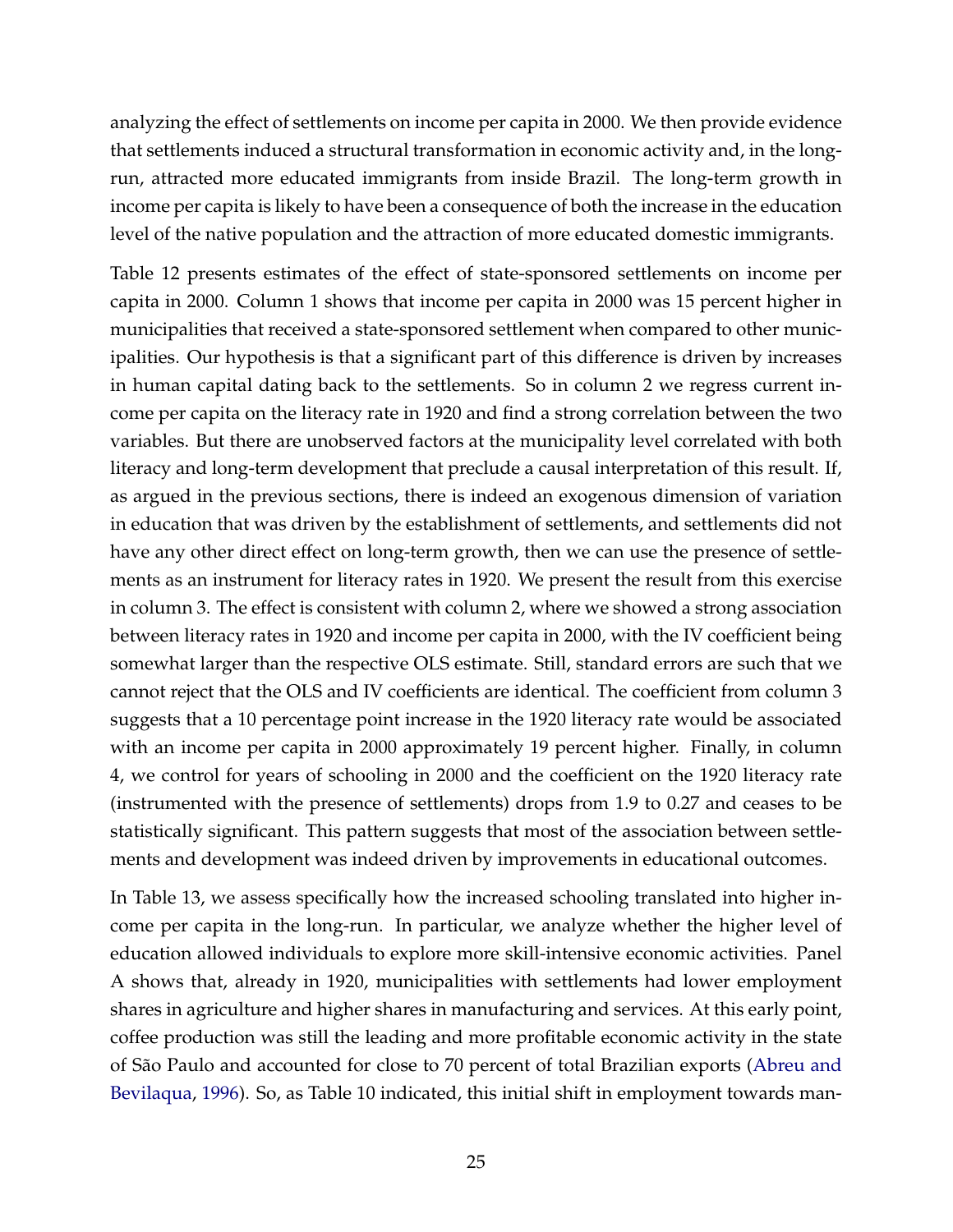ufacturing and services was not reflected on higher urbanization, higher wages, or higher value of land. It was simply a direct results of the different composition of immigrants arriving at these locations. Manufacturing was then still incipient and marginal within the local economy, mostly supplying basic goods demanded by the coffee economy, such as bricks, tiles, cement, glass, and plumbing [\(Dean,](#page-32-12) [1969\)](#page-32-12). This process of structural transformation deepened and started becoming indeed an economic advantage between 1920 and 1940, when industrialization took off in the state and the capital previously accumulated with coffee production was invested in manufacturing [\(Dean,](#page-32-12) [1969\)](#page-32-12). As Panel B shows, by 1940 there was a 9 percentage point difference in the share of employment in manufacturing – and a 7 percentage point difference in services – across municipalities that had received a settlement before 1920 and other municipalities. Finally, while by 2000 the whole state of São Paulo had gone through a process of structural transformation, municipalities that had received a settlement before 1920 still had 5 percentage points more employment in services – and less in agriculture – when compared to other areas in the state. Interestingly, the higher share of employment in services in 2000 was mainly concentrated in high skill sectors, such as banking and finance, education, health, and retail (see Appendix Table A2).

Once the process of structural transformation and income growth took place, one should expect settlement municipalities to become poles of attraction for immigrants from inside Brazil. If this was indeed the case, long-term growth would be partly attributable as well to agglomeration effects.<sup>17</sup> In Table 14, we look at the 2000 census and repeat the same cohort based exercise from Table 7, but looking at immigrants (now meaning individuals who were not born in the municipality where they lived in 2000, rather than foreign born). We estimate the effect of the settlements on years of schooling across different cohorts for individuals who were not born in the settlement municipalities where they live. Two hypotheses underlie this exercise and our interpretation of its results: (i) individuals not born in the settlement municipality where they live are more likely to have been born in municipalities without settlements; and (ii) older cohorts of individuals not born in the municipality where they leave are more likely to have migrated to this municipality longer ago in the past (as compared to younger cohorts of immigrants). Looking across all cohorts, in column 1, we see that immigrants to settlement municipalities have, on average, 0.54 more year of schooling when compared to immigrants to other municipalities. Columns 2 to 6 present the effect of the settlements on the characteristics of immigrants

 $17$  For instance, [Ciccone et al.](#page-31-9) [\(1996\)](#page-31-9), [Ciccone](#page-31-12) [\(2002\)](#page-31-12), [Combes et al.](#page-32-9) [\(2010\)](#page-32-9) show that employment density positively affects labor productivity at the regional level in the US, Europe and France, respectively. See also [Rosenthal and Strange](#page-34-14) [\(2004\)](#page-34-14) and [Duranton and Puga](#page-32-13) [\(2004\)](#page-32-13) for reviews of the empirical evidence and a discussion of the likely mechanisms.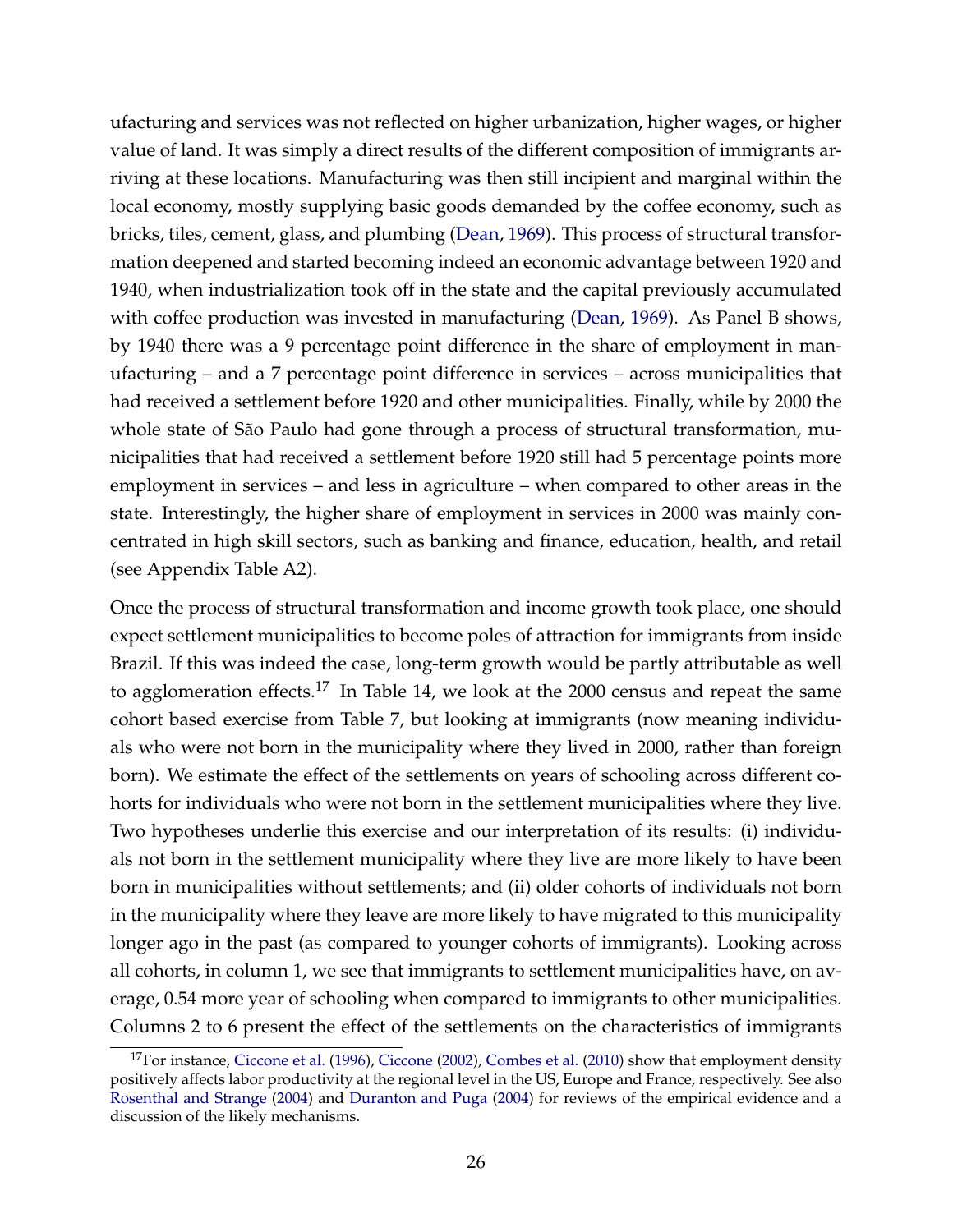across cohorts. Older cohorts of immigrants, born between 1920 and 1939, were not significantly different between settlement and non-settlement municipalities. But starting with the cohorts born between 1940 and 1949, immigrants to settlement municipalities are significantly more educated than immigrants to other locations. This effect increases in magnitude for younger cohorts and continues to be strongly significant. Though substantially smaller than the effect detected for natives in Table 7, the relative difference between natives and immigrants in settlement municipalities shrinks in magnitude for the later cohorts, as can be seen by comparing the analogous columns across Tables 7 and 14. In addition, contrary to the results from Table 7, the relative size of the coefficient (as compared to the mean of the dependent variable) does not decline with time. This pattern suggests that the initial shock to schooling represented by state-sponsored settlements also attracted, over time, more educated individuals from within Brazil. We interpret this evidence to be consistent with human capital agglomeration effects.

## <span id="page-29-0"></span>**6 Concluding Remarks**

This paper looks at a unique episode where, in the midst of a mass inflow of European immigrants to the Brazilian state of São Paulo, those relatively more educated were channeled into specific areas. In the end of the 19*th* and beginning of the 20*th* century, public authorities established a number of official settlement colonies throughout São Paulo. Simultaneously, European immigrants were also arriving in virtually every other area of the state. We exploit a key feature of this episode to document the persistence of human capital through time and to isolate its role as a determinant of long-term development: state-sponsored settlements were not too different from other areas in the state, but for the fact that they received immigrants with higher educational levels. This natural experiment allows us to disentangle human capital from other factors typically highlighted in the literature on the impacts of European colonization and provides evidence on the effect of the composition of immigrants on long-term development.

We follow more than 120 years of Brazilian history to characterize the initial conditions in the state of São Paulo in the second half of the 19*th* century and the dynamics of the impact of state-sponsored settlements through time. We use data from the 1872, 1920, 1940, and 2000 Brazilian censuses, as well as a vast array of auxiliary information from various historical sources. The results show that, in 1872, before the establishment of any settlement, areas that were to receive settlements in the future were very similar to other areas in the state. In 1920, immediately after the initial establishment of the settlements,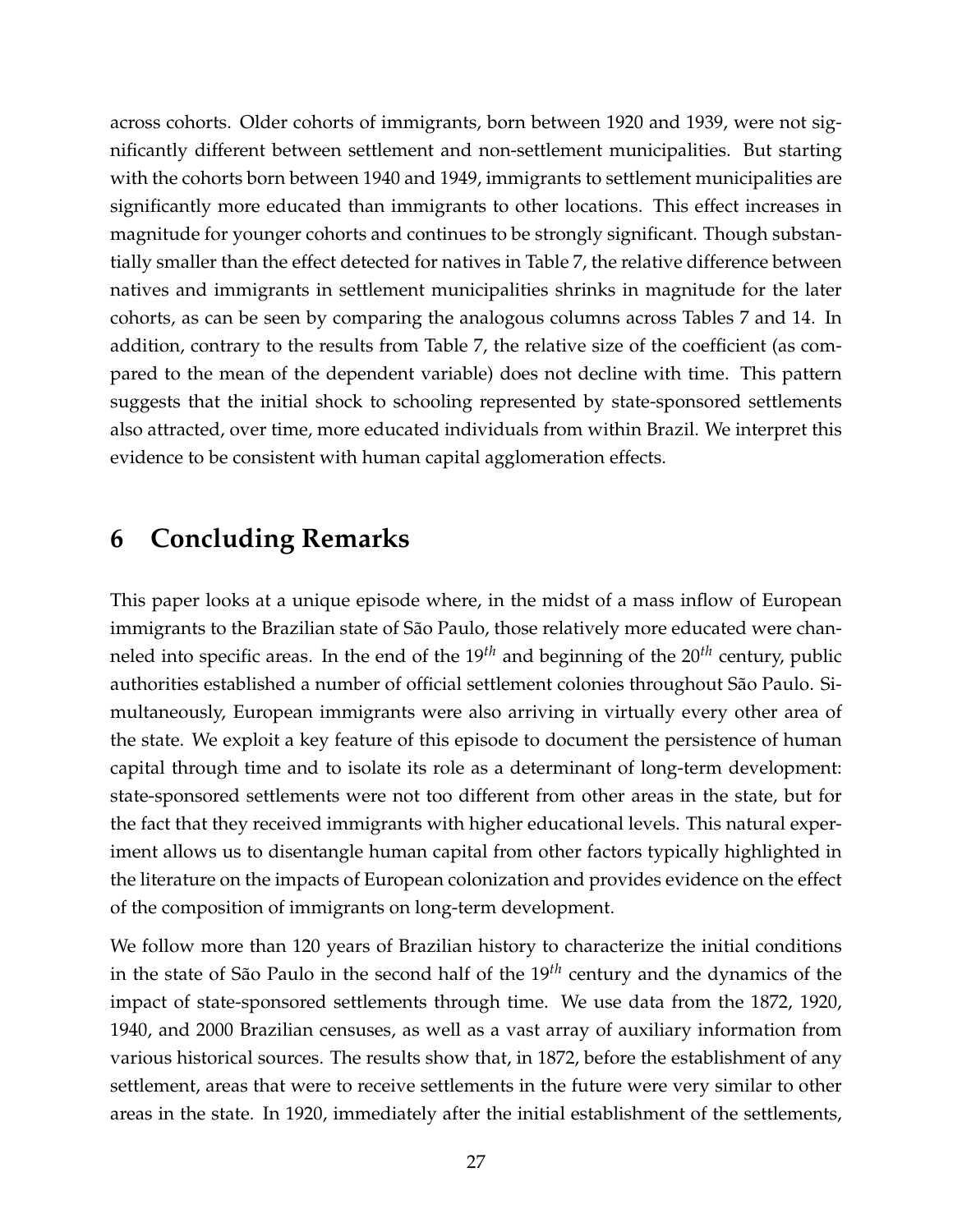these areas had populations with literacy rates 8 percentage points higher than elsewhere, despite having only marginally higher shares of immigrants. At that moment, apart from the educational composition of the population, areas that had received settlements were not too different from other areas. Still, in 1940 and 2000, long after the settlements had officially ceased to exist, their populations continued to be more educated. In 2000, areas corresponding to previous settlements had income per capita 15 percent higher than the remainder of the state. We also show that, throughout the 20*th* century, enrollment rates and number of teachers per school aged children were higher in locations associated with settlements. In these same locations over this period, employment shifted away from agriculture and towards manufacturing and services . None of these differences in the use of educational inputs and in the structure of employment were present before the settlements were established. The evidence suggests that local communities that developed from historical settlements demanded higher educational investments and, through time, shifted economic activity to skill-intensive sectors.

Our results are consistent with the idea that state-sponsored settlements brought more educated foreigners to localities where the higher level of human capital had no immediate economic return, since coffee production – intensive in unskilled agricultural workers – was still the dominant and most profitable economic activity. But as soon as industrialization took hold, the higher level of human capital started representing an economic advantage that ended up materializing in changes in the productive structure of the economy and increased income per capita in the long-run.

Although this paper is based on a specific historical episode, our findings provide evidence for broader interpretations that connect European colonialism to long-term development specifically through the human capital channel. We contribute to this literature by disentangling human capital from other factors that typically accompanied most historical experiences of European immigration.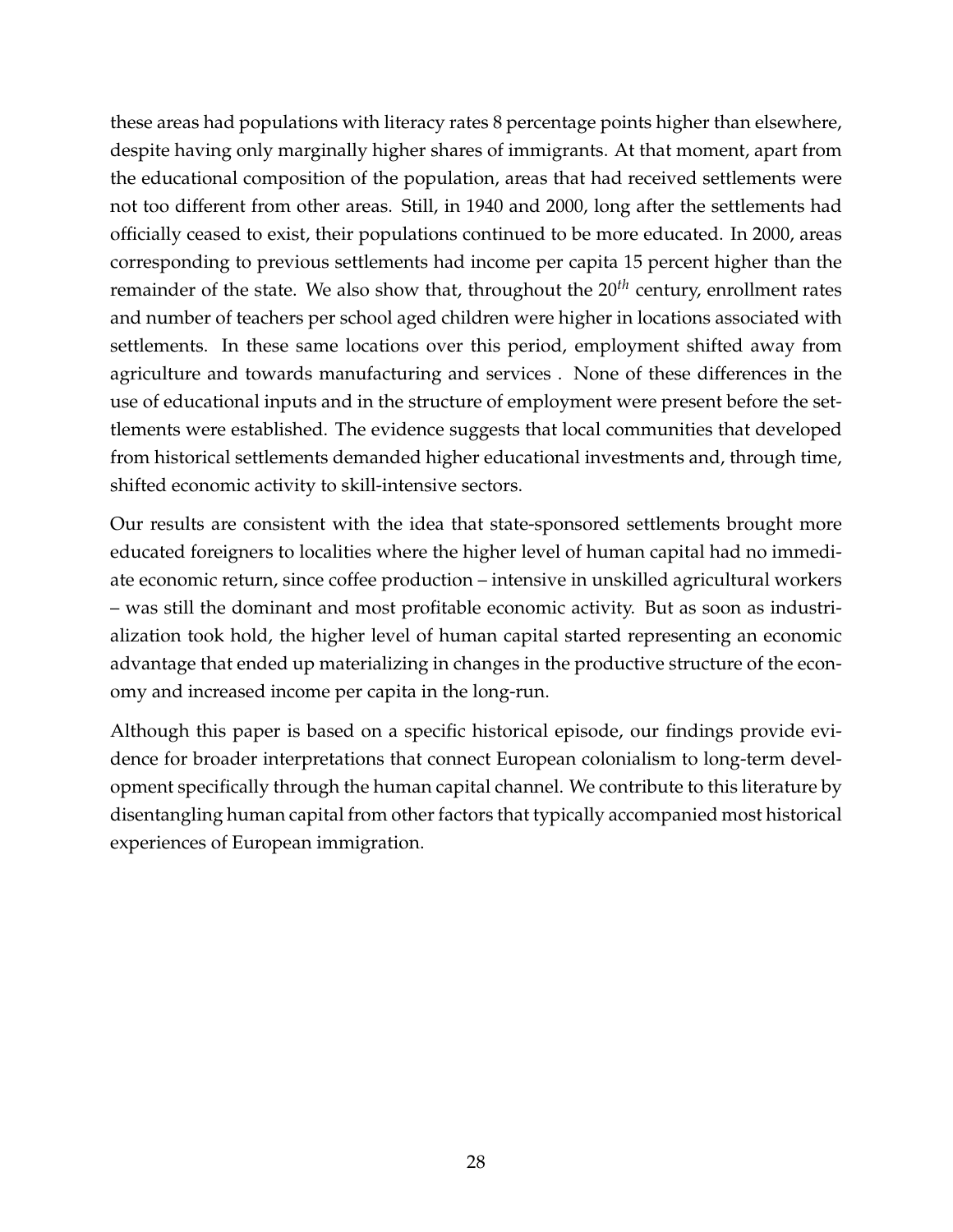## **References**

- <span id="page-31-11"></span>Abreu, M. and Bevilaqua, A. (1996). Brazil as an export economy, 1880-1930. PUC-Rio, Working Paper 363.
- <span id="page-31-2"></span>Acemoglu, D. and Dell, M. (2010). Productivity Differences Between and Within Countries. *American Economic Journal: Macroeconomics*, 2(1):169–188.
- <span id="page-31-1"></span>Acemoglu, D., Gallego, F. A., and Robinson, J. A. (2014). Institutions, Human Capital, and Development. *Annual Review of Economics*, 6(1):875–912.
- <span id="page-31-8"></span>Acemoglu, D., Johnson, S., and Robinson, J. (2005). *Institutions as a Fundamental Cause of Development*, volume In: Aghion, P. and Durlauf, S. Handbook of Economic Growth, Vol. 1A. North-Holland.
- <span id="page-31-0"></span>Acemoglu, D., Johnson, S., and Robinson, J. A. (2002). Reversal of Fortune: Geography and Institutions in the Making of the Modern World Income Distribution. *The Quarterly Journal of Economics*, 117(4):1231–1294.
- <span id="page-31-10"></span>Baldwin, R. and Martin, P. (2004). *Agglomeration and Regional Growth*, volume In: Henderson, V. and Thisse, J.F., Handbook of Regional and Urban Economics, V. 4, pages 2671–2711. Elsevier.
- <span id="page-31-3"></span>Bandiera, O., Mohnen, M., Rasul, I., and Viarengo, M. (2015). Nation-Building Through Compulsory Schooling During the Age of Mass Migration. *Mimeo, LSE*.
- <span id="page-31-7"></span>Barro, R. (1991). Economic Growth in a Cross Section of Countries. *The Quarterly Journal of Economics*, 106(2):407–443.
- <span id="page-31-6"></span>Bassanezi, M., Scott, A., Bacellar, C., and Truzzi, O. (2008). *Atlas da Imigração Internacional em São Paulo - 1850-1950*. São Paulo: Editora UNESP.
- <span id="page-31-4"></span>Becker, S. O., Hornung, E., and Woessmann, L. (2011). Education and catch-up in the industrial revolution. *American Economic Journal: Macroeconomics*, 3(3):92–126.
- <span id="page-31-12"></span>Ciccone, A. (2002). Agglomeration effects in Europe. *European Economic Review*, 46(2):213– 227.
- <span id="page-31-9"></span>Ciccone, A., Hall, R. E., et al. (1996). Productivity and the Density of Economic Activity. *American Economic Review*, 86(1):54–70.
- <span id="page-31-5"></span>Ciccone, A. and Papaioannou, E. (2009). Human Capital, the Structure of Production, and Growth. *Review of Economics and Statistics*, 91(1):66–82.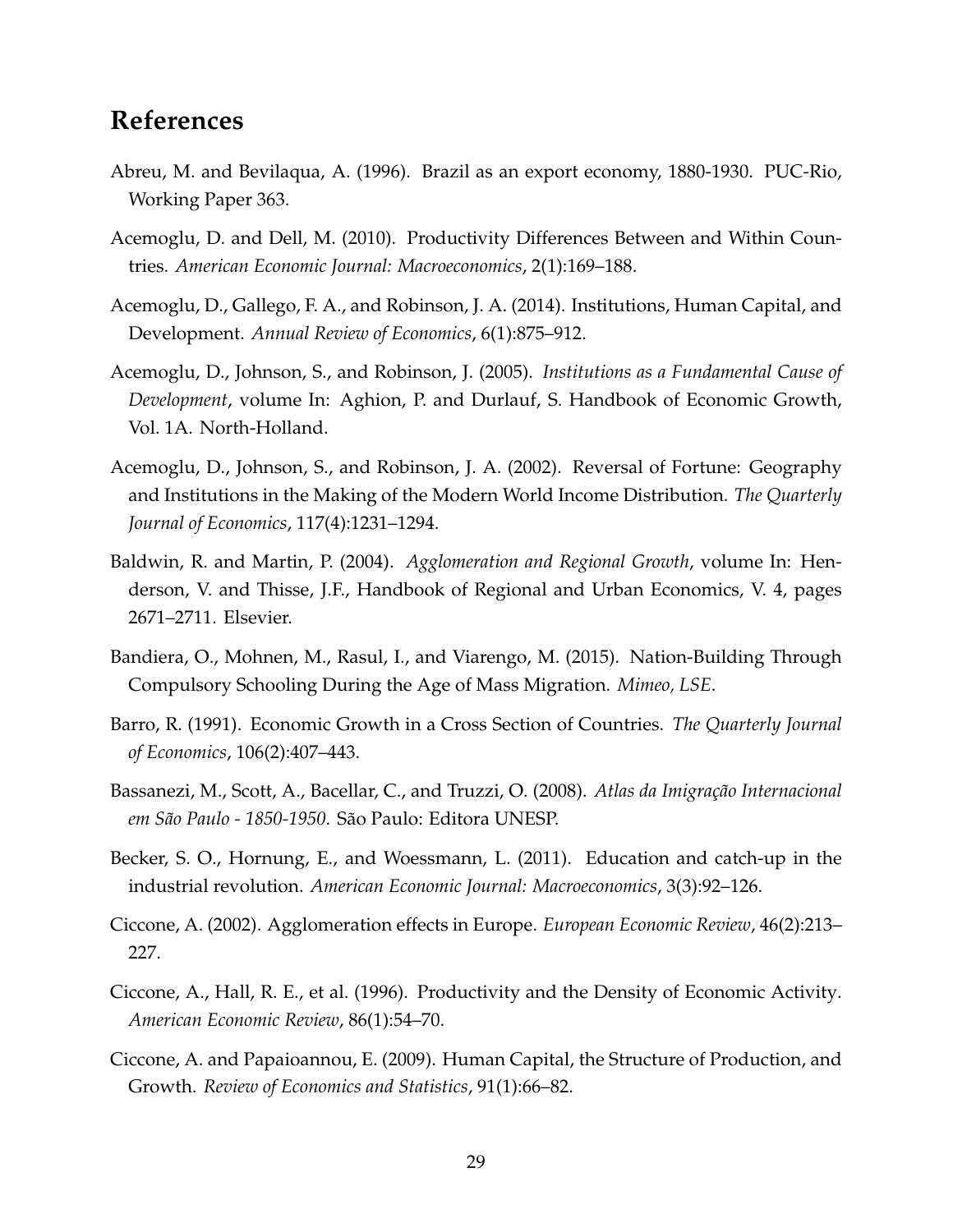- <span id="page-32-9"></span>Combes, P.-P., Duranton, G., Gobillon, L., and Roux, S. (2010). *Estimating Agglomeration Economies with History, Geology, and Worker Effects*, chapter In: Glaeser, E. (Ed). Agglomeration Economics, pages 15–66. University of Chicago Press.
- <span id="page-32-5"></span>de Carvalho Filho, I. and Colistete, R. (2010). Education Performance: Was It All Determined 100 Years Ago? Evidence From São Paulo, Brazil.
- <span id="page-32-6"></span>de Carvalho Filho, I. and Monasterio, L. (2011). Immigration and the Origins of Regional Inequality: Government-Sponsored European Migration to Southern Brazil Before World War I. *Regional Science and Urban Economics*. Forthcoming.
- <span id="page-32-12"></span>Dean, W. (1969). *The Industrialization of São Paulo, 1880-1945*. University of Texas Press.
- <span id="page-32-10"></span>Donaldson, D. (2010). Railroads of the Raj: Estimating the Impact of Transportation Infrastructure. *NBER Working Paper*, 16487.
- <span id="page-32-7"></span>Droller, F. (2013). Migration, population composition and long-run economic development: Evidence from settlements in the pampas. *Mimeo*.
- <span id="page-32-13"></span>Duranton, G. and Puga, D. (2004). *Micro-foundations of Urban Agglomeration Economies*, chapter In: Henderson, J. and Thisse, J. (Eds). Handbook of Regional and Urban Economics V4, pages 2063–2117. Elsevier.
- <span id="page-32-2"></span>Easterly, W. and Levine, R. (2012). The european origins of economic development. Working Paper 18162, National Bureau of Economic Research.
- <span id="page-32-0"></span>Engerman, S. L., Mariscal, E., and Sokoloff, K. L. (2012). *The Evolution of Schooling: 1800–1925*, chapter In: Engerman, Stanley L and Sokoloff, Kenneth L (Eds). Economic Development in the Americas since 1500: Endowments and Institutions. Cambridge University Press.
- <span id="page-32-3"></span>Fernandez, R. (2011). *Does Culture Matter?*, volume In: Benhabib, J., Jackson, M. and A. Bisin. Handbook of Social Economics, Vol. 1A. North-Holland.
- <span id="page-32-4"></span>Fourie, J. and von Fintel, D. (2014). Settler skills and colonial development: the huguenot wine-makers in eighteenth-century dutch south africa. *The Economic History Review*, 67(4):932–963.
- <span id="page-32-8"></span>Furtado, C. (1989). *Formação Econômica do Brasil*. São Paulo: Editora Nacional.
- <span id="page-32-11"></span>Gadelha, R. (1982). *Os Núcleos Coloniais e o Processo de Acumulação Cafeeira (1850-1920): Contribuições ao Estudo da Colonização de São Paulo*. PhD thesis, FFLCH-USP, São Paulo.
- <span id="page-32-1"></span>Galor, O., Moav, O., and Vollrath, D. (2009). Inequality in Landownership, the Emergence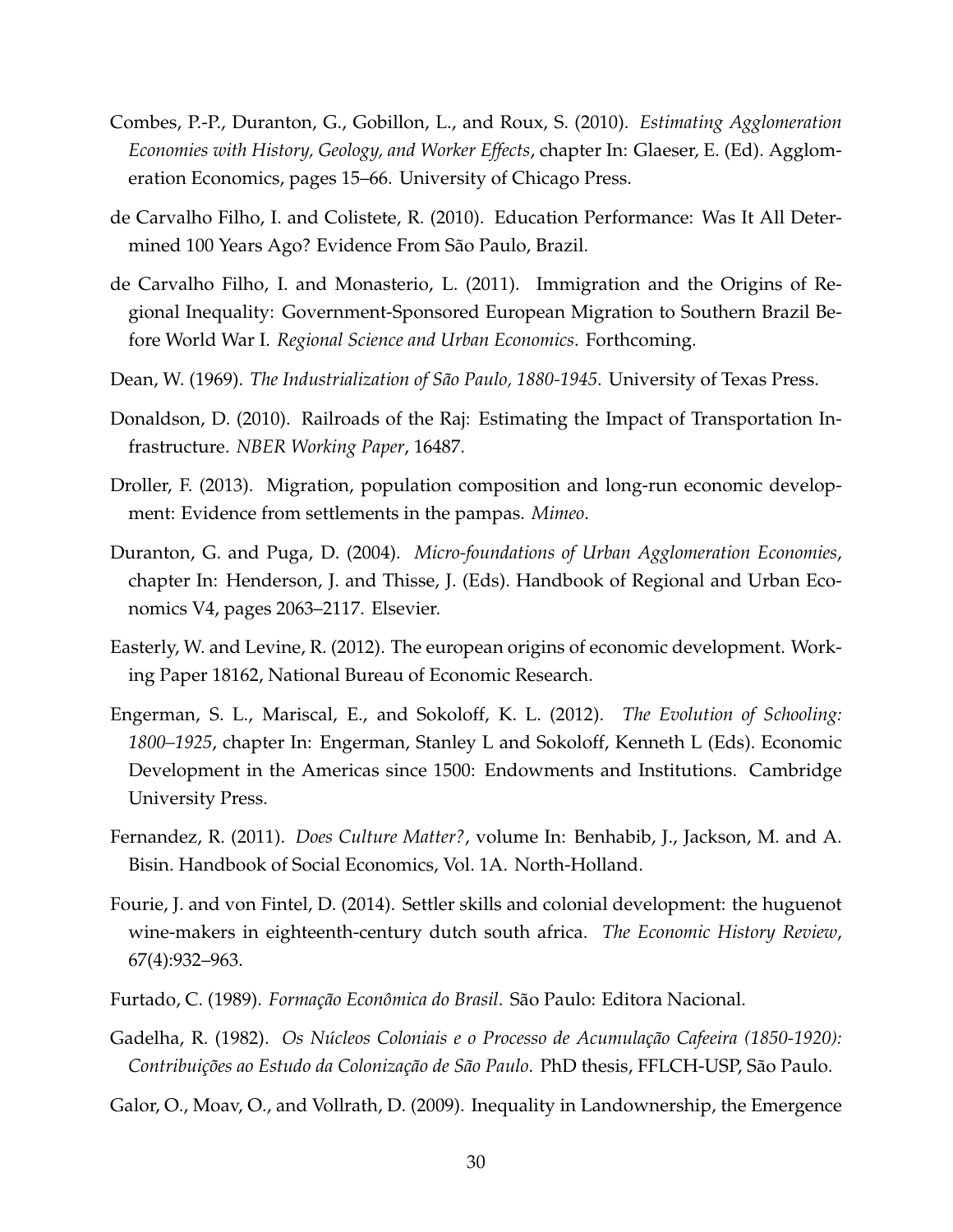of Human-Capital Promoting Institutions, and the Great Divergence. *The Review of Economic Studies*, 76(1):143–179.

- <span id="page-33-2"></span>Gennaioli, N., Porta, R. L., de Silanes, F. L., and Shleifer, A. (2013). Human Capital and Regional Development. *The Quarterly Journal of Economics*, 128(1):105–164.
- <span id="page-33-1"></span>Glaeser, E., La Porta, R., Lopez-de Silanes, F., and Shleifer, A. (2004). Do Institutions Cause Growth? *Journal of Economic Growth*, 9(3):271–303.
- <span id="page-33-5"></span>Glaeser, E., Scheinkman, J., and Shleifer, A. (1995). Economic Growth in a Cross-Section of Cities. *Journal of Monetary Economics*, 36(1):117–143.
- <span id="page-33-0"></span>Hall, R. E. and Jones, C. I. (1999). Why Do Some Countries Produce So Much More Output Per Worker Than Others? *The Quarterly Journal of Economics*, 114(1):83–116.
- <span id="page-33-11"></span>Hornbeck, R. (2010). Barbed Wire: Property Rights and Agricultural Development. *The Quarterly Journal of Economics*, 125(2):767–810.
- <span id="page-33-10"></span>Hornbeck, R. (2012). The Enduring Impact of the American Dust Bowl: Short-and Long-Run Adjustments to Environmental Catastrophe. *The American Economic Review*, 102(4):1477–1507.
- <span id="page-33-12"></span>Hornbeck, R. and Naidu, S. (2014). When the Levee Breaks: Black Migration and Economic Development in the American South. *The American Economic Review*, 104(3):963– 990.
- <span id="page-33-4"></span>Hornung, E. (2014). Immigration and the diffusion of technology: The huguenot diaspora in prussia. *The American Economic Review*, 104(1):84–122.
- <span id="page-33-3"></span>Huillery, E. (2009). History matters: The long-term impact of colonial public investments in french west africa. *American Economic Journal: Applied Economics*, 1(2):176–215.
- <span id="page-33-7"></span>Iotti, L. H. (2001). *Imigração e Colonização: Legislação de 1747-1915*. Caxias do Sul: EDUCS.
- <span id="page-33-6"></span>Iranzo, S. and Peri, G. (2009). Schooling Externalities, Technology, and Productivity: Theory and Evidence from US States. *The Review of Economics and Statistics*, 91(2):420–431.
- <span id="page-33-8"></span>Kreutz, L. (2000). Escolas comunitarias de imigrantes no brasil: instancias de coordenacao e estruturas de apoio. *Revista Brasileira de Educacao*, 15:159–176.
- <span id="page-33-9"></span>Landes, D. (1999). *The Wealth and Poverty of Nations: Why Some Are So Rich and Some So Poor*. WW Norton & Company.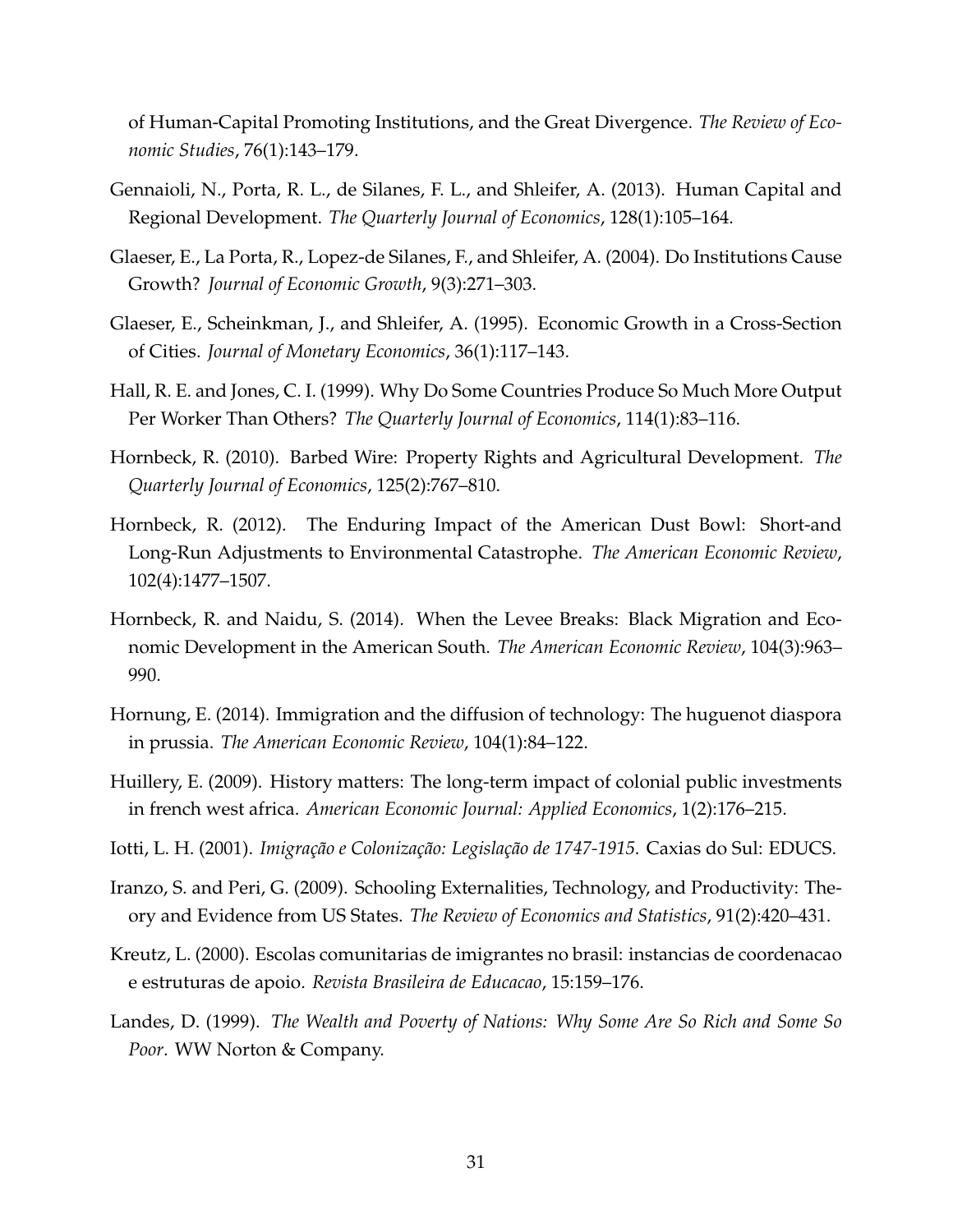- <span id="page-34-10"></span>Lucas, R. (1988). On the Mechanics of Economic Development. *Journal of Monetary Economics*, 22(1):3–42.
- <span id="page-34-6"></span>Martins, J. S. (1973). *A Imigração e a Crise do Brasil Agrario*. São Paulo: Pioneira.
- <span id="page-34-12"></span>Maschio, E. (2005). A experiencia escolar entre imigrantes italianos no parana. Universidade Federal do Parana.
- <span id="page-34-11"></span>Moretti, E. (2004). *Human Capital Externalities in Cities*, volume In: Henderson, J.V. and Thisse, J.F. Handbook of Regional and Urban Economics, V.4. Amsterdam: Elsevier.
- <span id="page-34-13"></span>North, D. (2009). *Institutions, Institutional Change and Economic Performance*. Cambridge University Press.
- <span id="page-34-0"></span>North, D. C. and Thomas, R. P. (1973). The Rise ofthe Western World. *A New Economic History, Cambridge*.
- <span id="page-34-3"></span>Nunn, N. (2011). Christians in colonial africa. Harvard University.
- <span id="page-34-8"></span>Paiva, O. C. (1993). Intervenção Governamental e Reoardenação Fundiária. Master's thesis, Unicamp.
- <span id="page-34-1"></span>Peri, G. (2012). The Effect of Immigration on Productivity: Evidence from US States. *Review of Economics and Statistics*, 94(1):348–358.
- <span id="page-34-7"></span>Petrone, M. (1982). *O Imigrante e a Pequena Propriedade*. São Paulo: Brasiliense.
- <span id="page-34-2"></span>Putterman, L. and Weil, D. (2010). Post-1500 Population Flows and the Long-Run Determinants of Economic Growth and Inequality. *Quarterly Journal of Economics*, 125(4):1627– 1682.
- <span id="page-34-14"></span>Rosenthal, S. S. and Strange, W. C. (2004). *Evidence on the Nature and Sources of Agglomeration Economies*, chapter In: Henderson, J. and Thisse, J. (Eds). Handbook of Regional and Urban Economics V4, pages 2119–2171. Elsevier.
- <span id="page-34-5"></span>Shapiro, J. (2006). Smart Cities: Quality of Life, Productivity, and the Growth Effects of Human Capital. *The Review of Economics and Statistics*, 88(2):324–335.
- <span id="page-34-9"></span>Siriani, S. (2005). Os Descaminhos da Imigração Alemã para São Paulo no Seculo XIX - Aspectos Políticos. *Almanack Braziliense*, 2:91–100.
- <span id="page-34-4"></span>Squicciarini, M. and Voigtlaender, N. (2015). Human Capital and Industrialization: Evidence from the Age of Enlightenment. *Quarterly Journal of Economics*, forthcoming.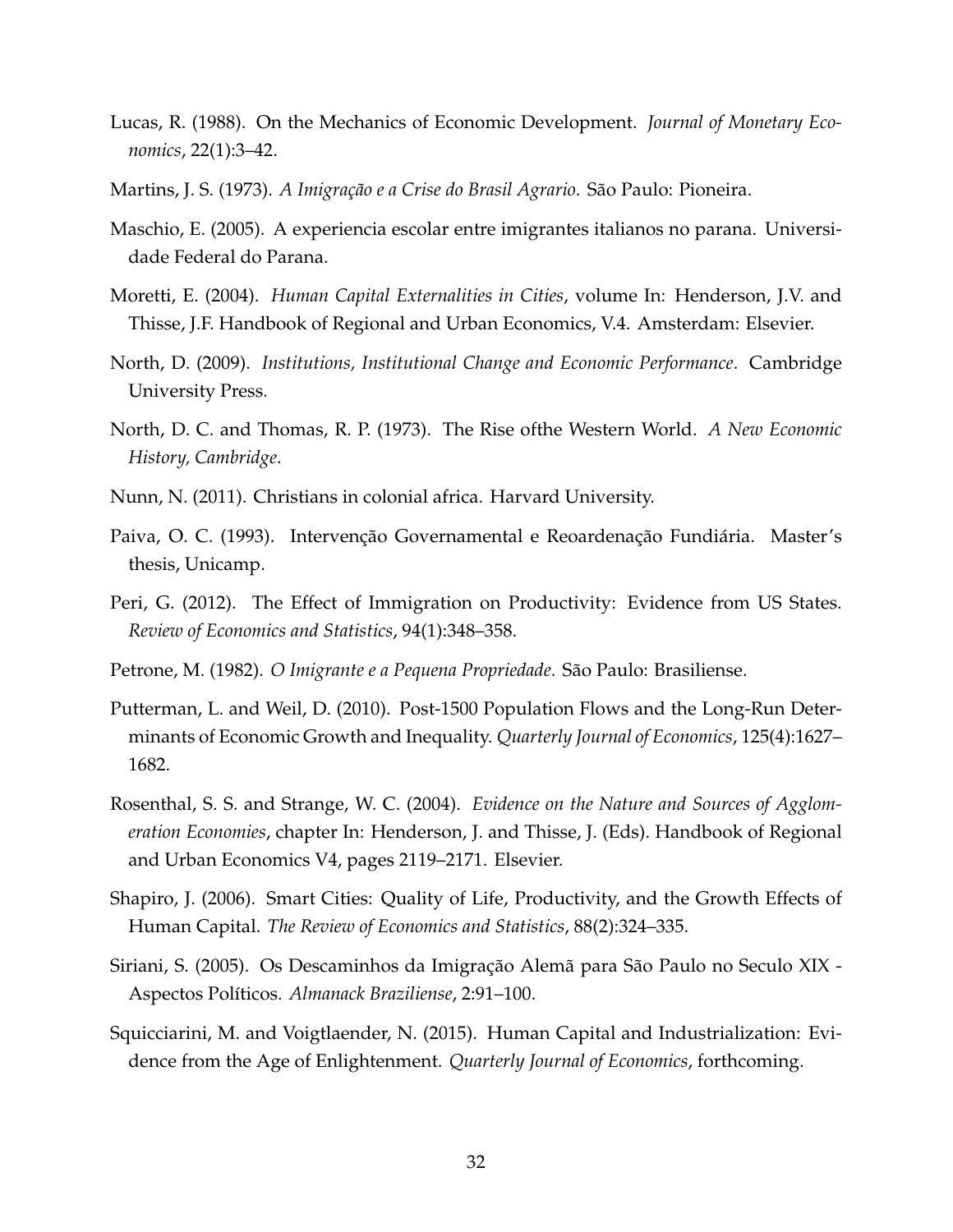- <span id="page-35-3"></span>Summerhill, W. (2003). *Order Against Progress: Government, Foreign Investment, And Railroads in Brazil, 1854-1913*. Stanford University Press.
- <span id="page-35-1"></span>Summerhill, W. (2010). Colonial Institutions, Slavery, Inequality, and Development: Evidence from São Paulo, Brazil.
- <span id="page-35-2"></span>Valencia Caicedo, F. (2014). The mission: Economic persistence, human capital transmission and culture in south america. *Mimeo*.
- <span id="page-35-0"></span>Wantchekon, L., Klasnjaz, M., and Novta, N. (2015). Education and Human Capital Externalities: Evidence from Colonial Benin. *Quarterly Journal of Economics*, 130(2):703–757.
- <span id="page-35-4"></span>Weber, M. (1930). *The Protestant Ethic and the Spirit of Capitalism*. London: Allen & Unwin.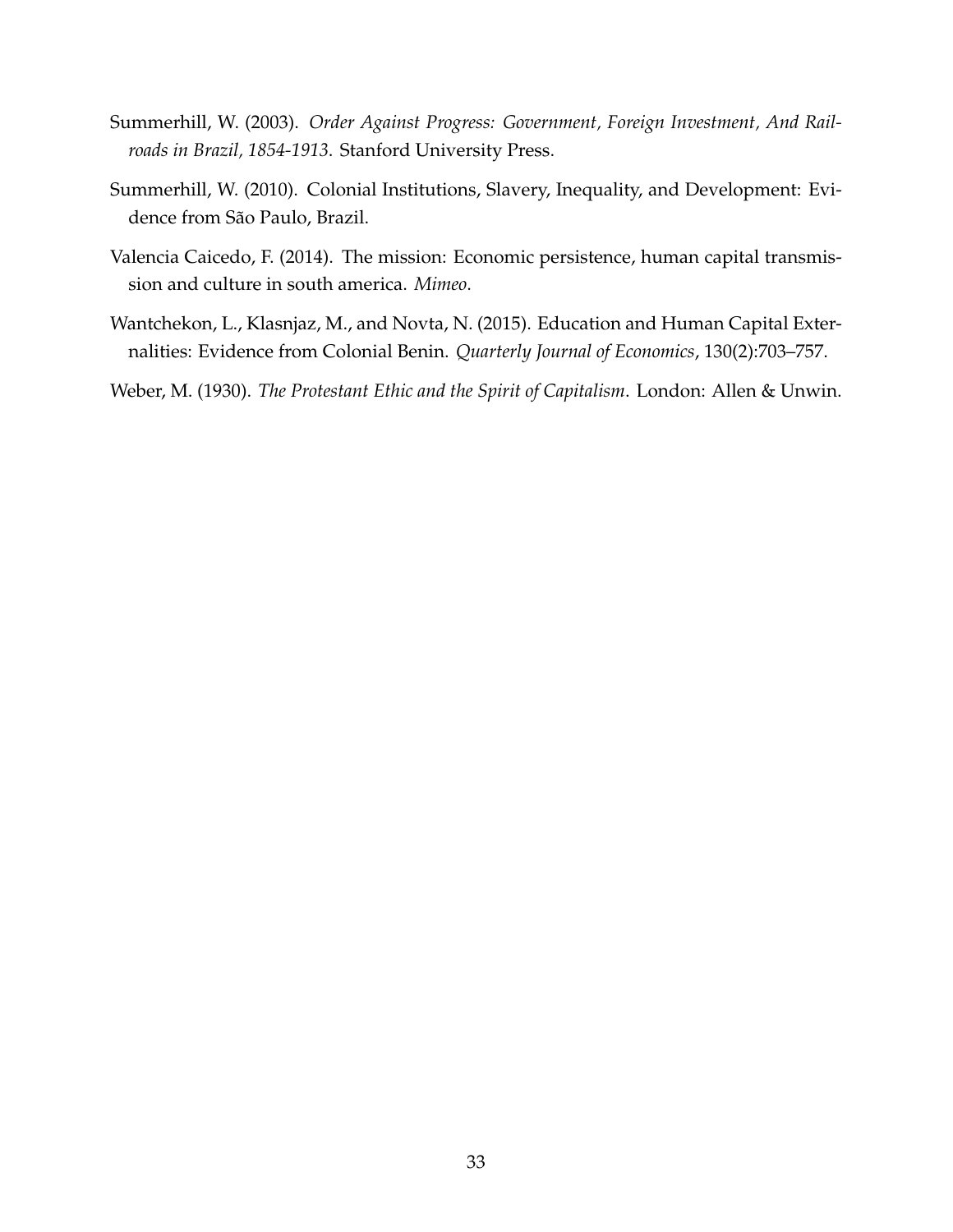## **Appendix**

#### **Merging Municipal Boundaries across Censuses**

*Matching the 1872-1920 censuses*. Each municipality of the 1920 administrative division is matched to the original municipality it belonged to in the 1872 administrative division. For instance, the municipality of the capital city as existed in 1872 was partitioned into 6 new municipalities between 1872 and 1920. Thus, all these 6 municipalities are linked to the same pre-existing conditions of the original municipality as reported in the 1872 census.

*Merging the 1920 layer of municipal data with the 1940 and 2000 censuses*. To match the 1920 layer to the variables from the 1940 and 2000 censuses, we proceed as follows. First, the municipalities as they existed in the 1920 division are used as minimum comparable areas in order to match the merged 1920-1872 variables with the variables from the more fragmented divisions of 1940 (270 municipalities) and 2000 (645 municipalities). Second, if a given municipality was partitioned into two or more units between 1920 and 1940 (2000), the variables from the 1940 (2000) census associated with these new units are then aggregated in order to rebuild the original municipality. The aggregation of a given variable of the 1940 (2000) census into the original 1920 minimum comparable area follows two rules: (i) the variable is aggregated as an weighted average by using the population of the administrative units of 1940 (2000) as weights. For instance, suppose municipality X in 1920 (or the minimum comparable area X) is partitioned into X1 and X2 in 1940. Thus, the share of literate individuals for this area X in 1940 is the sum of the literate individuals in X1 and X2 over the sum of the 1940 populations of X1 and X2. This first rule was applied to those municipalities created from the partition of only one original municipality, and corresponds to more than 95% of the cases. The second rule, which was applied to 4 cases, relates to a very specific way a municipality can be partitioned. This specific case arises if a given municipality in 1940 (2000) was originally made by parts of two or more municipalities in the past. In this case, we just follow the capital district of the municipality. For example, suppose municipality Y in 1940 was originally made by parts of municipalities Z and K in the past. In this case, we ask whether the capital-district of Y was originally located in the municipality Z or K. If it were in Z, we thus consider Y to be part of Z in the past and incorporate it into Z in the subsequent years. Thus, for example, the share of literate individuals for the area Z in 1940 is the sum of the literate individuals in Z and Y in 1940 over the sum of the populations of Z and Y in 1940. This second rule is based on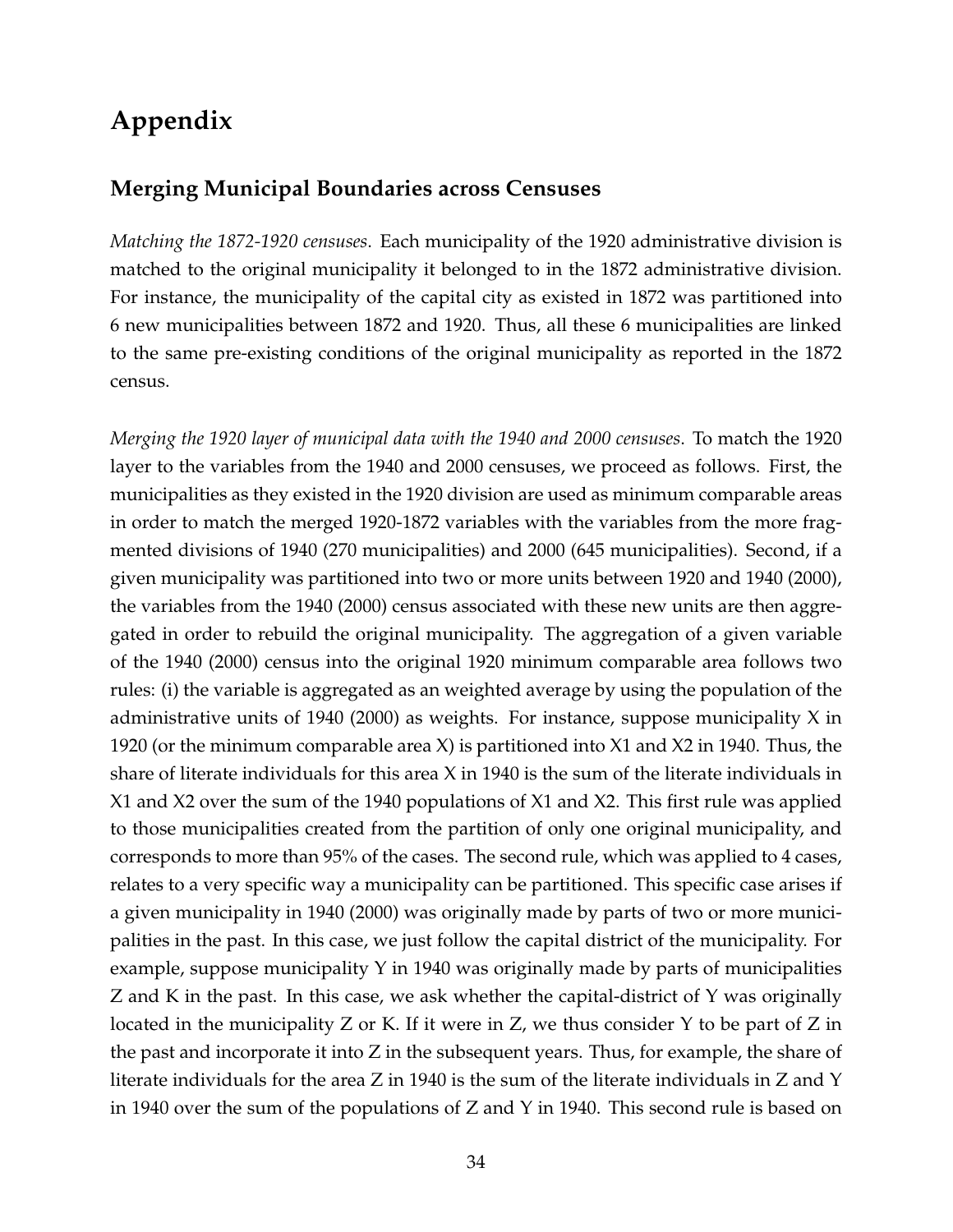the facts that the capital district of a given municipality is its most populated district, and that any weighting that would consider district populations is restricted by the fact that all the data in the historical censuses are available only at the municipality level (and not at the less fragmented district level).<sup>18</sup>

*Merging the 1872-1920-1940 censuses for the panel analysis*. The panel analysis requires the baseline sample to be the more aggregate one, the 1872 administrative division. We proceed analogously to the above cases. Information from the 1920 (1940) census was mapped into the smaller set of the 1872 division. For example, in order to make the share of literate individuals for the capital city compatible across time, we first calculated the share of literate individuals for the capital city as it was recorder in the 1872 Census. The capital city was partitioned into 6 new municipalities between 1872 and 1920. Thus, in order to calculate the 1920 share of literate individuals for the capital city as it was in 1872, we divide the (i) sum of the literate individuals recorded in the 1920 Census for those 6 municipalities, by the (ii) sum of the total individuals recorded in those same 6 municipalities. The four specific cases mentioned above were aggregated accordingly.

*The case of municipalities merged with others*. Some municipalities have been incorporated into others over time. Santo Amaro was an independent municipality of the state of São Paulo until 1935, when it was definitively incorporated by law as a district of the capital city of São Paulo. For this specific reason, and because we are not able to follow data at the district level, we incorporate Santo Amaro into the capital city of São Paulo since the first 1872 census. There are also cases of temporary merges. In the late 1930s, some independent municipalities (eg. municipality y) were made districts of larger ones (eg. municipality X), and made again independent a few years later. We thus have historical data for the independent municipalities from all the censuses included in our analysis except from the 1940 one. In these cases, for those municipalities that were incorporated into others (eg. for y, that was incorporated into  $X$ ), we imputed the value of the variables from the 1940 census calculated for the municipalities that absorbed them (eg. we assigned for y in 1940 the same literacy rate calculated for X in 1940). In doing so, we keep intact our benchmark sample based on the 1920 administrative division. None of these municipalities received a state-sponsored settlement.<sup>19</sup>

<sup>&</sup>lt;sup>18</sup>This second rule was applied to the municipalities of Pereira Barreto (located at the far-western region of the state, near the frontier with the state of Mato Grosso do Sul), Marília, Garça and Tupã (all located near the frontier with the state of Paraná).

<sup>&</sup>lt;sup>19</sup>The municipalities that were temporarily incorporated by others are Araçariguama, Bom Sucesso, Buquira, Conceição do Monte Alegre, Espírito Sto do Turvo, Igaratá, Lagoinha, Platina, Ribeirão Branco, Sta Cruz da Conceição, and Sta Isabel.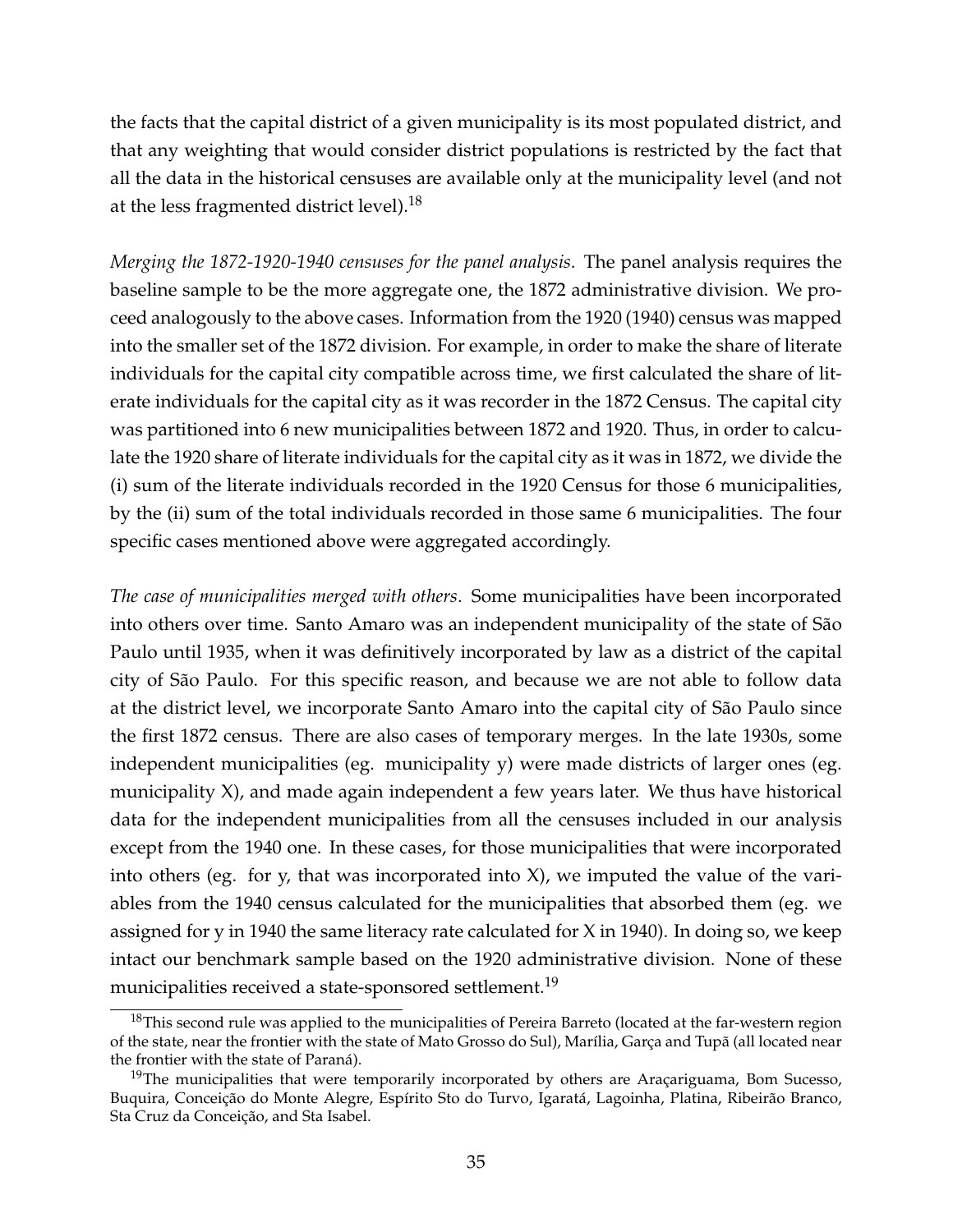### **Definition of Variables**

Table A1 presents the definition of the variables included in our analysis and their respective sources. We provide below some additional details.

*Demographic variables*. All demographic variables are constructed directly from census data at the (i) *parochial* level, as originally available from the 1872 census, and then aggregated at the municipality level; (ii) at the municipality level, as originally available from the 1920 and the 1940 census; and (iii) at the individual and household level, as originally available from the 2000 census. Variables for the 1872 and 1920 layers of data are directly constructed from the respective census. For example, the share of literate individuals aged 6+ was simply built as the total number of literate individuals aged 6+ over total population aged 6+. Variables for the 1940 and 2000 layers of data were also constructed directly from the respective census, but were made compatible with the 1920 layer based on the merging rules described above. For example, suppose that a given municipality X in 1920 was partitioned into X1 and X2 just before 1940. The share of literate individuals for the area X in 1940 is simply the sum of the literate individuals in X1 and X2 over the sum of the 1940 populations of X1 and X2 - all the data needed the build the share of literate individuals in X in 1940 are therefore available in the 1940 census for the municipalities X1 and X2. Regarding more specifically the income and education variables for the 2000 layer of data: (i) per capita income in 2000 of a given unit of the 1920 municipal division level was calculated as the sum of all incomes over total population in the municipalities that make part of that given administrative unit; (ii) average years of schooling in 2000 of a given unit of the 1920 municipal division level was calculated for those aged 5+ living in the municipalities that make part of that given administrative unit, and also by specific cohorts, either restricted only for individuals born in those municipalities, and for those that were not born in those municipalities; (iii) total number of schools was calculated from the 2000 School Census originally available from INEP/MEC.

*Employment and occupational structure*. For the 1872 layer of employment data: (i) the share of legal professionals was calculated as the total number of judges, lawyers, prosecutors, notaries and court clerks over total population (\*1000); (ii) the share of workers in the public administration was calculated directly from the number of workers in the public administration available in the census over total population (\*1000); (iii) the share of workers in the agricultural sector is the total number of individuals assigned by the 1872 census under the labels of agricultural professions, fishermen and miners over total number of workers; (iv) the share of workers in manufacturing is the total number of individ-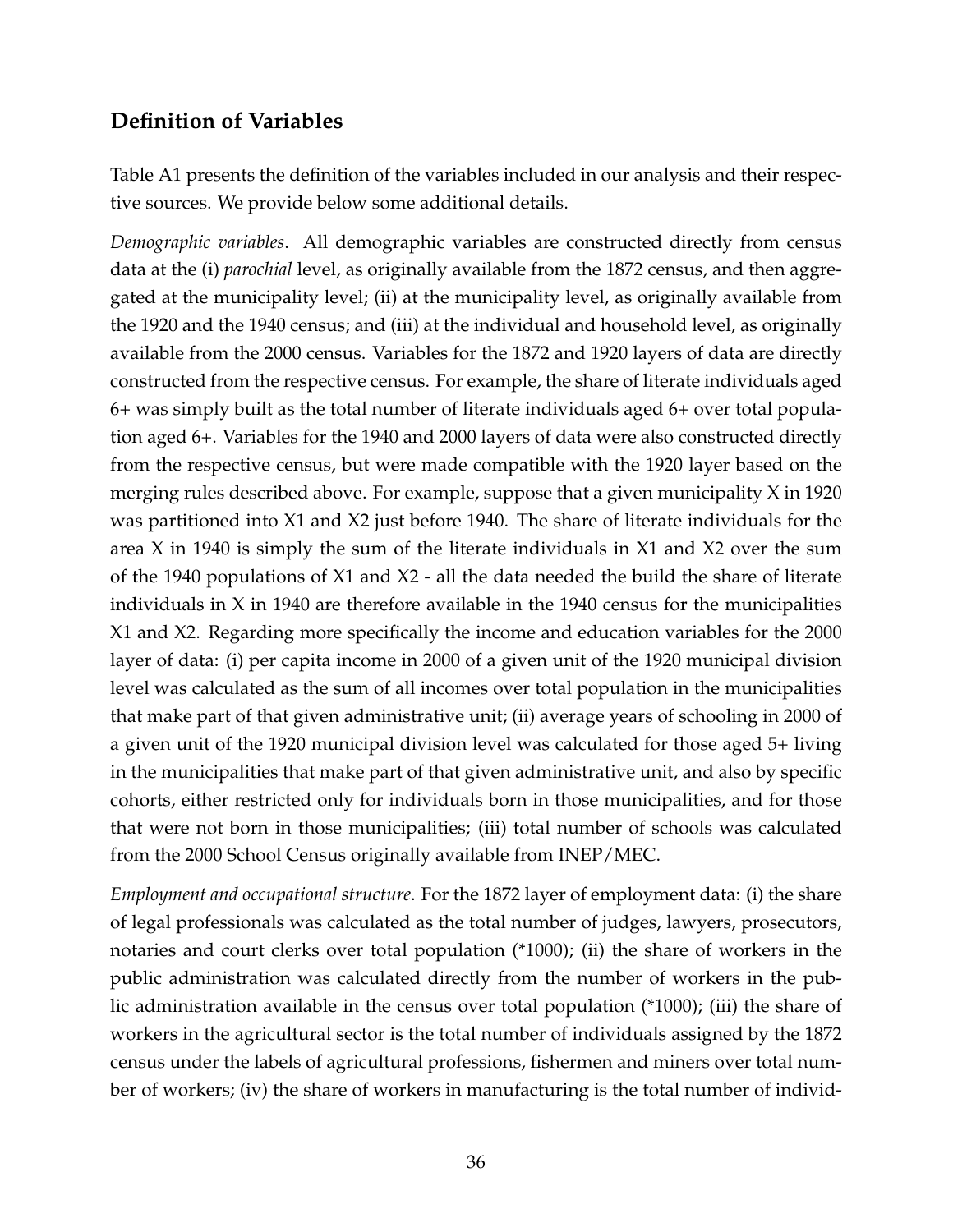uals assigned by the 1872 census to the labels of manual and mechanical professions over total number of workers; (v) the share of workers employed in the services and retail sectors include the remainder occupations, such as liberal professionals (eg. physicians and lawyers), artists, merchants, retailers, and local traders. We followed as close as possible these same occupational categories in the definition of the employment structure for the 1920, 1940 and 2000 layers of data.

*Geographic variables and transportation*. Geographic characteristics are available from Ipeadata (distance to the capital city, latitude, longitude, and elevation) and Embrapa Solos (different types of soil) at the more fragmented municipality level of the 2000 administrative division. We use this information at the 2000 administrative level to build geographical variables for the 1920 (and 1872) administrative division. Regarding distance to the capital city, latitude, longitude, and elevation: for a given administrative unit of the 1920 layer of data, we take the average of each variable across the municipalities from the 2000 administrative division that compose that unit. For example, suppose the unit X in 1920 is partitioned into X1 and X2 in 2000. The latitude (longitude) assigned to X is simply the average across the latitude (longitude) of the centroids of X1 and X2. We follow the same procedure for elevation (recorded in each municipality of the 2000 layers as the average elevation in meters) and distance to the capital city (linear distance from the city of São Paulo to the capital district of the municipality in km ). Regarding types of soil we use information at the 2000 administrative division level in order to build dummy variables that indicate whether the type of soil is present in a given administrative unit of the 1920 layer of data (types of soil include latosol, argisol, cambisol and spondosol). Regarding the presence of railway, we use historical information at the train station level (location and date of construction, available from www.estacoesferroviarias.com.br) in order to build a dummy variable indicating whether the municipality is provided with railway transportation.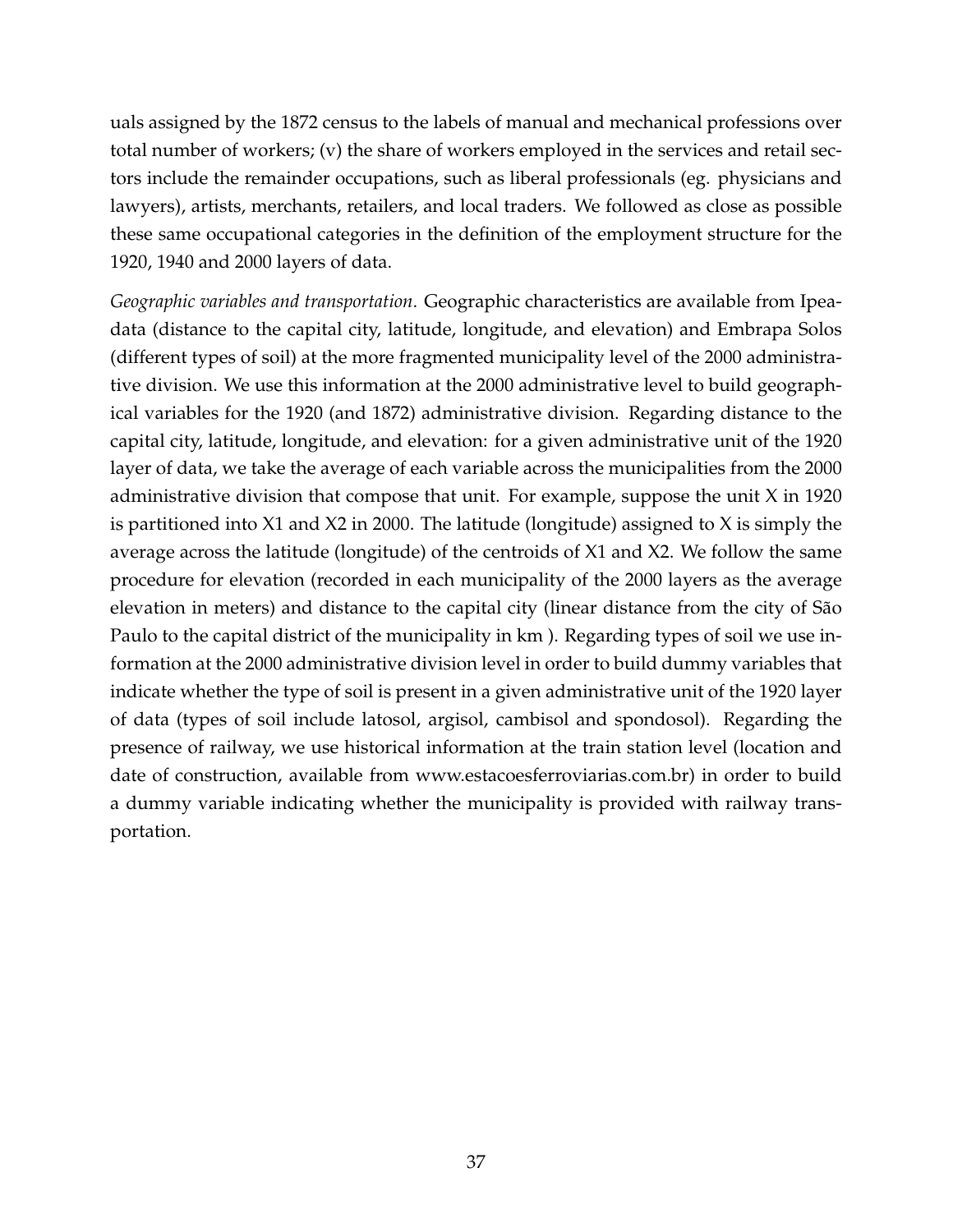

Figure 1: Arrival of Immigrants in the State of São Paulo, Brazil, 1872-1940

Source: Memorial do Imigrante and Censuses of 1872, 1890, 1900, 1910, 1920 and 1940.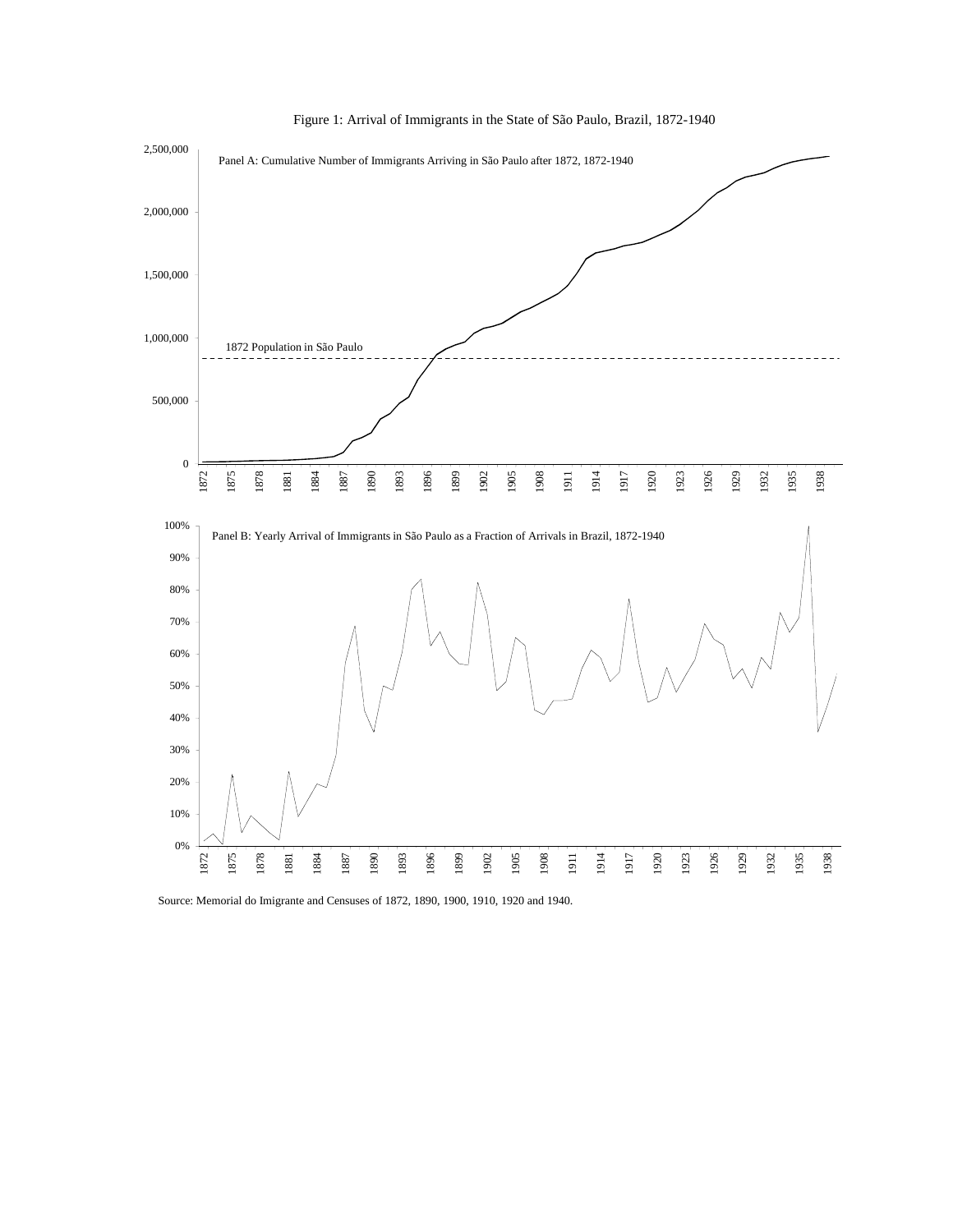

#### Figure 2: Literacy Rates in Selected State Sponsored Settlements, State of São Paulo, Brazil, Late 19th Century and Early 20th Century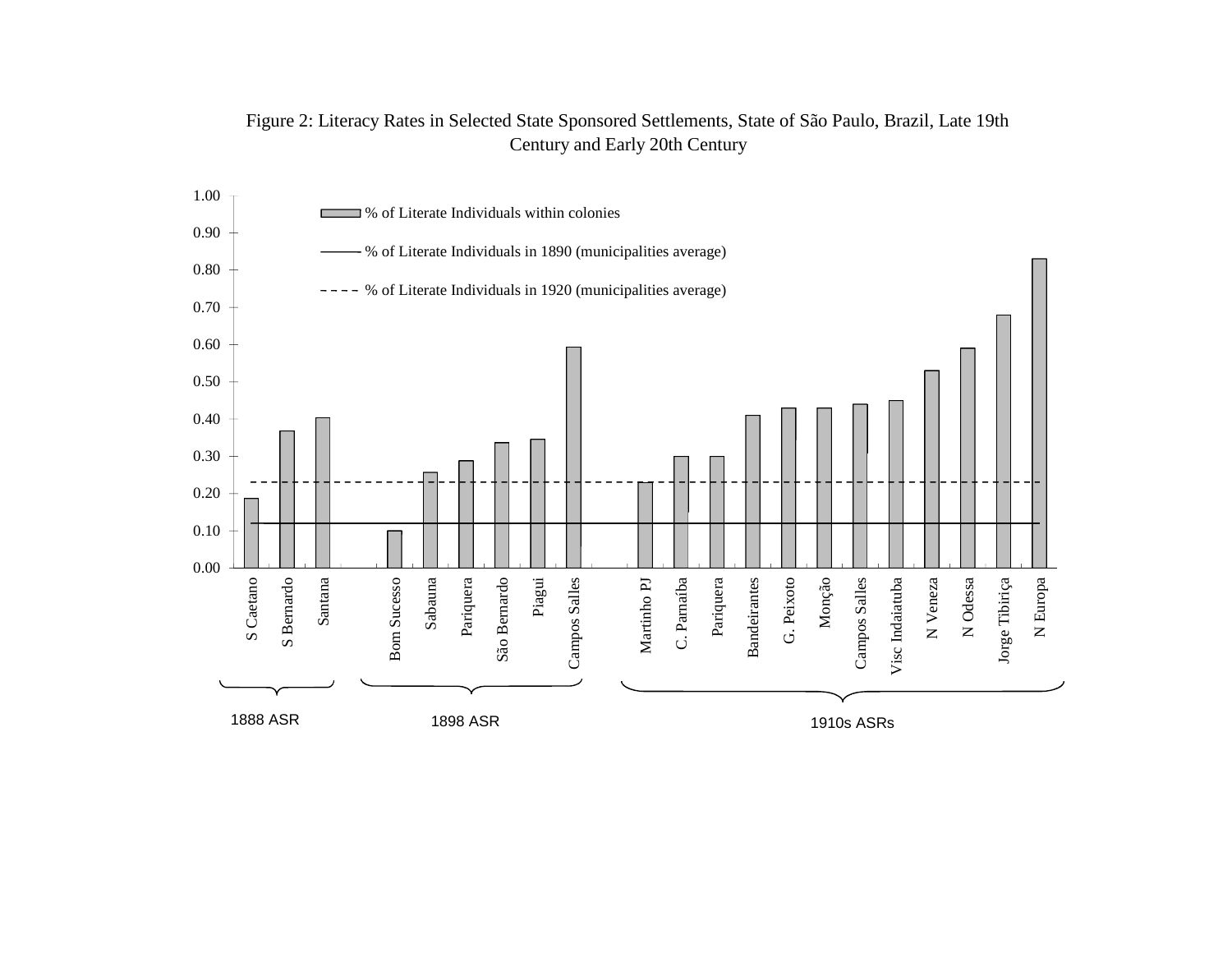#### Figure 3: Productivity in Selected State Sponsored Settlements, State of São Paulo, Brazil, Early 20th Century



Source: 1920 Census and 1910s ASRs.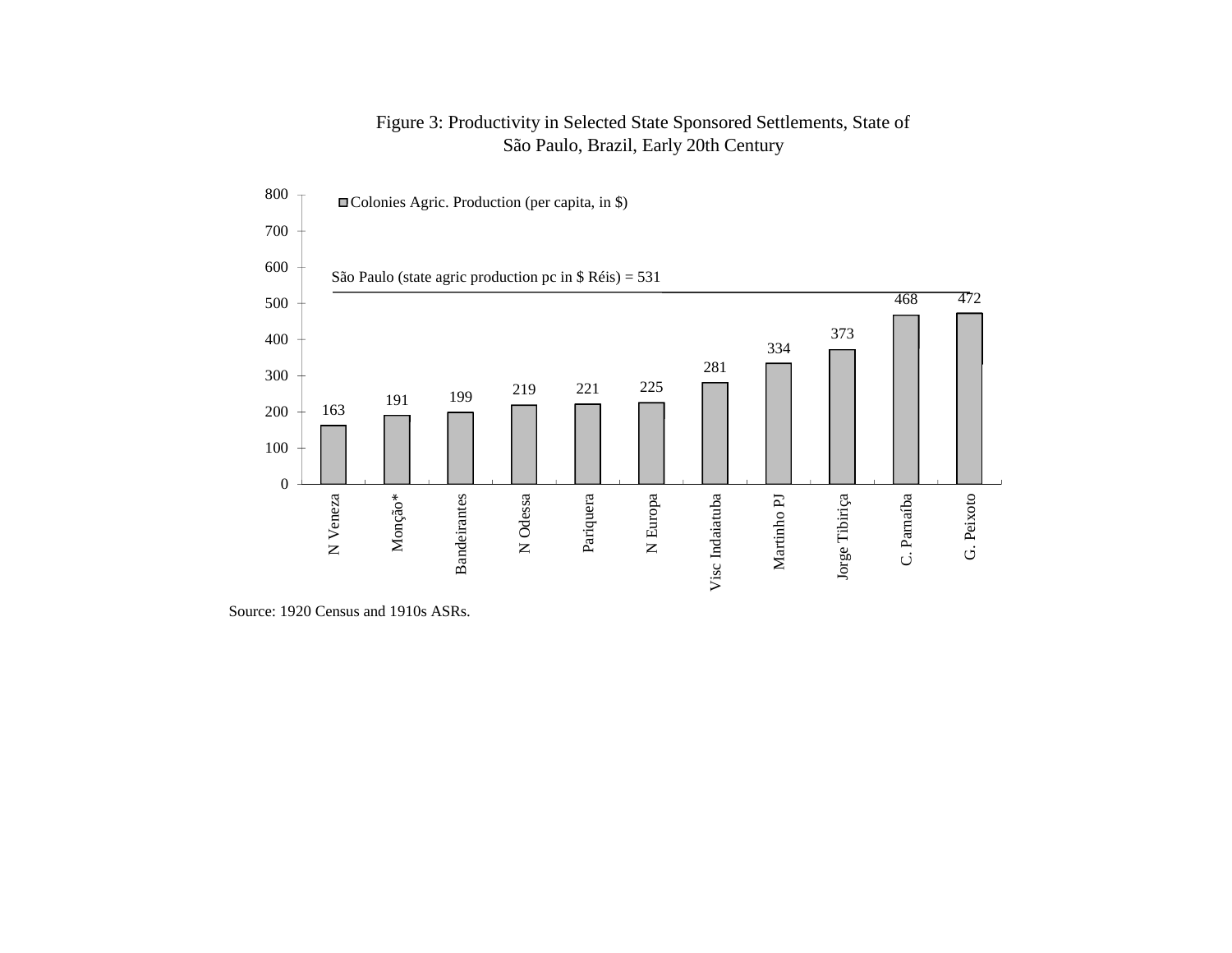Figure 4: Inflow and Outflow of Immigrants and Net Growth in Selected State Sponsored Settlements, State of São Paulo, Brazil, 1912-1918 (as fractions of 1912 population)



Source: 1910s ASRs.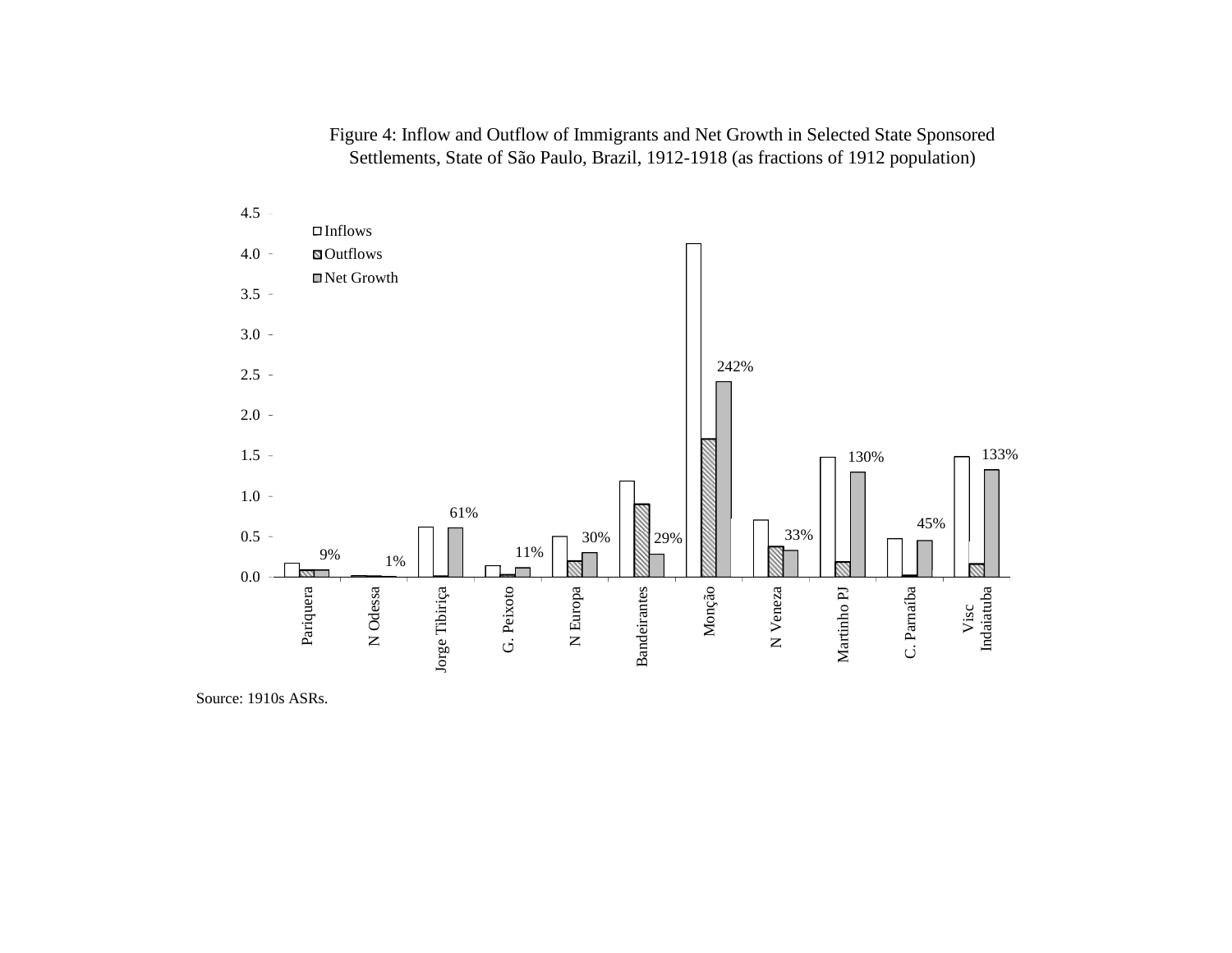| Settlements         | Year of | Year of<br>Foundation Emancipation | Original Municipality    | <b>Current Municipality</b> | <b>Initial Area</b><br>(hectares) | <b>Predominant Nationalities</b> | Sources of Information       |
|---------------------|---------|------------------------------------|--------------------------|-----------------------------|-----------------------------------|----------------------------------|------------------------------|
| Glória              | 1877    | N/A                                | São Paulo                | São Paulo                   | N/A                               | N/A                              | Pires (2006)                 |
| Santanna            | 1877    | N/A                                | São Paulo                | São Paulo                   | 84                                | N/A                              | 1877 PPR                     |
| São Bernardo        | 1877    | 1901                               | São Bernardo             | São Bernardo                | 1959                              | Italians/Germans/Poles           | 1877 PPR                     |
| São Caetano         | 1877    | N/A                                | São Bernardo             | São Caetano                 | 1909                              | Italians                         | <b>Martins</b> (1973)        |
| Canas               | 1885    | 1893                               | Lorena                   | Canas                       | 1110                              | Italians/Brazilians              | 1892 ARSA                    |
| Cascalho            | 1885    | 1893                               | Limeira                  | Cordeirópolis               | N/A                               | Italians                         | 1892 ARSA                    |
| Pariquera-açu       | 1887    | 1901                               | Iguape                   | Pariquera-açu               | 16603                             | Germans/Brazilians               | <b>1898 ARSA</b>             |
| Sen. Antônio Prado  | 1887    | 1893                               | Ribeirão Preto           | Ribeirão Preto              | 1500 aprox                        | Italians                         | Silva (2004)                 |
| Ribeirão Pires      | 1887    | 1893                               | São Bernardo             | Ribeirão Pires              | N/A                               | N/A                              | Freitas (2008)               |
| Rodrigo Silva       | 1887    | 1893                               | Porto Feliz              | Porto Feliz                 | 1601                              | Belgians                         | Souza (1978)                 |
| Boa Vista           | 1888    | 1893                               | Jacareí                  | Jacareí                     | N/A                               | Italians                         |                              |
| Barão de Jundiaí    | 1887    | 1893                               | Jundiaí                  | Jundiaí                     | 514 aprox                         | Italians                         | Pereira and Fillipini (1988) |
| Sabaúna             | 1889    | 1901                               | Mogi das Cruzes          | Mogi das Cruzes             | N/A                               | Spaniards/Brazilians             | <b>1898 ARSA</b>             |
| Ouiririm            | 1890    | 1893                               | Taubaté                  | Taubaté                     | N/A                               | Italians                         | Lorenzo (2002)               |
| Piagui              | 1892    | 1901                               | Guaratinguetá            | Guaratinguetá               | 1264                              | N/A                              | 1892 ARSA                    |
| <b>Bom Sucesso</b>  | 1894    | 1899                               | Sorocaba                 | Sorocaba                    | N/A                               | <b>Brazilians</b>                | <b>1898 ARSA</b>             |
| Campos Sales        | 1897    | 1903                               | Campinas                 | Cosmópolis                  | 3200                              | Swiss/Germans                    | Baldini (2008)               |
| Jorge Tibiriçá      | 1905    | 1923-24                            | Rio Claro                | Corumbataí                  | 4356                              | Spaniards/Italians/Brazilians    | 1900-1910s ASRAs and ASRs    |
| Nova Odessa         | 1905    | 1920-21                            | Campinas                 | Nova Odessa                 | 4310                              | <b>Russians</b>                  | 1900-1910s ASRAs and ASRs    |
| Gavião Peixoto      | 1907    | 1923-24                            | Araraquara               | Gavião Peixoto              | 4840                              | N/A                              | 1900-1910s ASRAs and ASRs    |
| Nova Paulicéia      | 1907    | 1920-21                            | Araraquara               | Gavião Peixoto              | 4840                              | N/A                              | 1900-1910s ASRAs and ASRs    |
| Nova Europa         | 1907    | 1920-21                            | Ibitinga/Araraquara      | Nova Europa                 | 4840                              | Germans/Brazilians               | 1900-1910s ASRAs and ASRs    |
| <b>Bandeirantes</b> | 1908    | N/A                                | S. José do Barreiro      | S. J. do Barreiro           | 14104                             | Germans/Brazilians               | 1900-1910s ASRAs and ASRs    |
| Monção              | 1910    | N/A                                | Sta Barbara do Rio Pardo | Iaras                       | 28873                             | Various                          | 1900-1910s ASRAs and ASRs    |
| Nova Veneza         | 1910    | 1919                               | Campinas                 | Sumaré                      | 3395                              | N/A                              | 1900-1910s ASRAs and ASRs    |
| Conde de Parnaíba   | 1911    | 1919                               | Mogi-Mirim               | Conchal                     | 4622                              | N/A                              | 1900-1910s ASRAs and ASRs    |
| Martinho Prado Jr   | 1911    | 1920-21                            | Mogi-Guaçu               | Mogi-Mirim                  | 5729                              | Spaniards/Italians/Brazilians    | 1900-1910s ASRAs and ASRs    |
| Visc. de Indaiatuba | 1911    | 1923-24                            | Mogi-Mirim               | Mogi-Mirim                  | 2853                              | N/A                              | 1900-1910s ASRAs and ASRs    |

Table 1: Basic Information on the State Sponsored Settlements Considered in the Analysis, São Paulo, Brazil

Note: N/A (Non-available) indicates that we could not find a source containing the respective information of the settlement.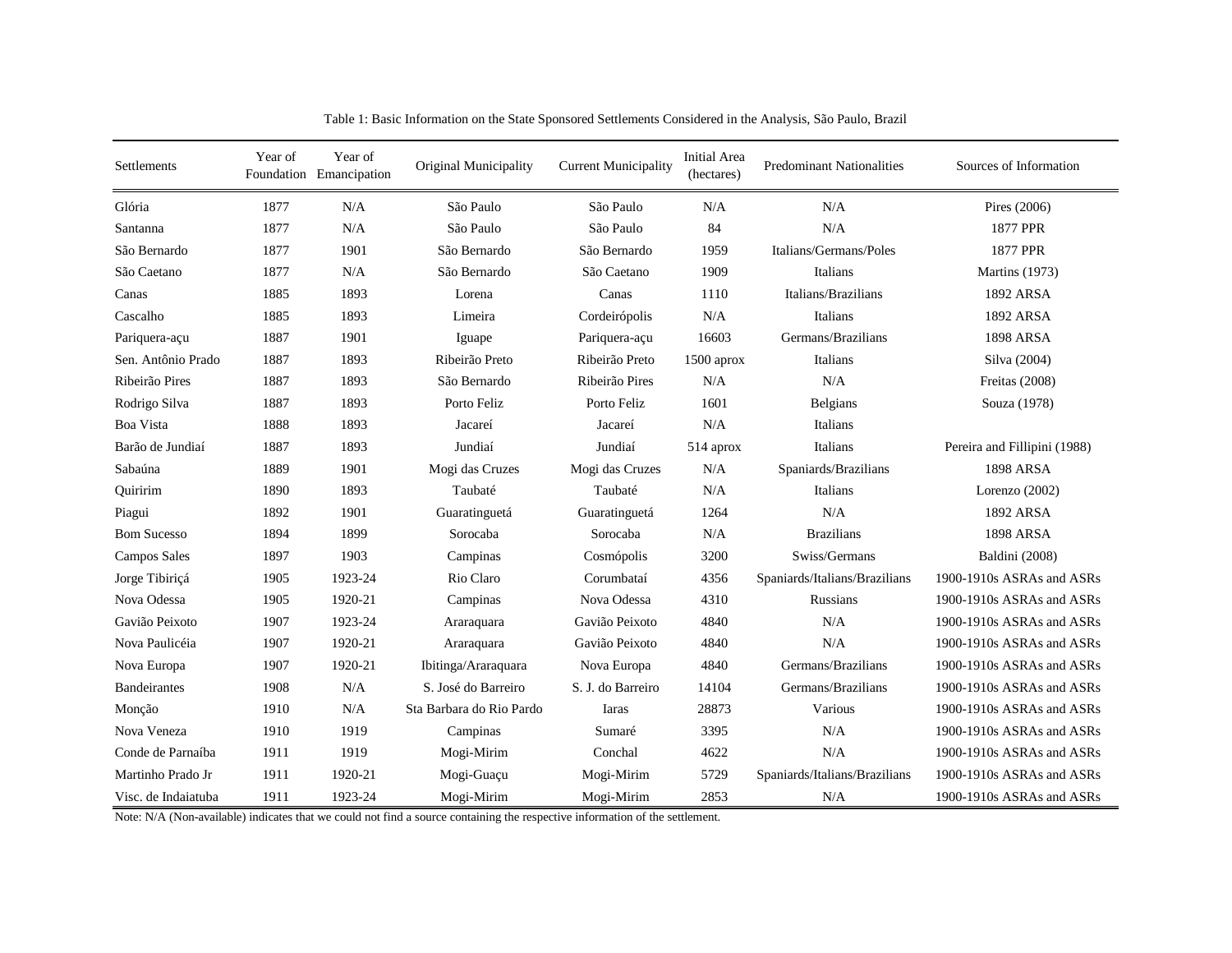| Variables                       | Mean     | Std. Dev. | Min      | Max      |
|---------------------------------|----------|-----------|----------|----------|
| Panel A - Geography             |          |           |          |          |
| Settlement                      | 0.10     | 0.30      | 0.00     | 1.00     |
| Log Distance to capital (km)    | 5.14     | 0.69      | 2.08     | 6.24     |
| Latitude                        | $-22.59$ | 0.99      | $-25.02$ | $-20.13$ |
| Longitude                       | $-47.61$ | 1.40      | $-51.45$ | $-44.39$ |
| Altitude (100m)                 | 6.02     | 1.87      | 0.01     | 11.98    |
| Dummy for latosol               | 0.55     | 0.46      | 0.00     | 1.00     |
| Dummy for argisol               | 0.37     | 0.44      | 0.00     | 1.00     |
| Dummy for cambisol              | 0.11     | 0.30      | 0.00     | 1.00     |
| Dummy for spondosol             | 0.01     | 0.10      | 0.00     | 1.00     |
| Panel B - Variables in 1872     |          |           |          |          |
| % Literate (aged 6+)            | 0.20     | 0.11      | 0.05     | 0.45     |
| % Children attending school     | 0.14     | 0.10      | 0.03     | 0.76     |
| Teachers/children (*1000)       | 5.07     | 4.38      | 0.00     | 25.51    |
| Population (in 1000)            | 11.15    | 7.20      | 1.57     | 41.75    |
| % Foreigners                    | 0.01     | 0.02      | 0.00     | 0.08     |
| % Slaves                        | 0.15     | 0.09      | 0.04     | 0.53     |
| Dummy for Railway               | 0.02     | 0.16      | 0.00     | 1.00     |
| % Emp agriculture               | 0.59     | 0.10      | 0.35     | 0.91     |
| % Emp manufacturing             | 0.11     | 0.04      | 0.02     | 0.24     |
| % Emp services and retail       | 0.30     | 0.09      | 0.06     | 0.57     |
| Panel C - Variables in 1920     |          |           |          |          |
| % Literate (aged 6+)            | 0.30     | 0.10      | 0.10     | 0.70     |
| Schools/children (*1000)        | 0.39     | 0.38      | 0.00     | 1.86     |
| Teachers/children (*1000)       | 9.56     | 6.94      | 0.83     | 46.00    |
| Population (in 1000)            | 22.6     | 43.1      | 2.9      | 577.6    |
| % Foreigners                    | 0.13     | 0.10      | 0.00     | 0.36     |
| % Literate foreigners           | 0.44     | 0.16      | 0.00     | 1.00     |
| % Small farms                   | 0.67     | 0.19      | 0.00     | 0.97     |
| Coffee production               | 0.03     | 0.04      | 0.00     | 0.24     |
| Value of farmland               | 191.0    | 153.6     | 12.0     | 895.0    |
| Dummy for Railway               | 0.69     | 0.46      | 0.00     | 1.00     |
| % Emp agriculture               | 0.78     | 0.13      | 0.07     | 0.96     |
| % Emp manufacturing             | 0.09     | 0.07      | 0.01     | 0.49     |
| % Emp services and retail       | 0.12     | 0.07      | 0.03     | 0.55     |
| Panel D - Variables in 1940     |          |           |          |          |
| % Literate (aged 5+)            | 0.43     | 0.13      | 0.14     | 0.84     |
| % Children attending school     | 0.34     | 0.12      | 0.08     | 1.00     |
| Schools/children (*1000)        | 5.63     | 1.84      | 1.61     | 15.42    |
| Population (in 1000)            | 37.0     | 102.2     | 3.8      | 1326.3   |
| % Emp agriculture               | 0.76     | 0.18      | 0.03     | 0.95     |
| % Emp manufacturing             | 0.08     | 0.10      | 0.01     | 0.70     |
| % Emp services and retail       | 0.16     | 0.11      | 0.03     | 0.77     |
| Panel E - Variables in 2000     |          |           |          |          |
| % Literate (aged $5+$ )         | 0.89     | 0.03      | 0.79     | 0.93     |
| % Children attending school     | 0.96     | 0.02      | 0.86     | 0.99     |
| Schools/children (*1000)        | 6.84     | 4.20      | 2.35     | 29.19    |
| Teachers/children (*1000)       | 82.83    | 21.23     | 19.67    | 152.64   |
| Years of schooling (aged $5+$ ) | 5.54     | 0.66      | 3.53     | 7.11     |
| Population (in 1000)            | 183.3    | 818.4     | 2.9      | 11100    |
| Income per capita               | 307.4    | 80.1      | 120.4    | 597.1    |
| % Emp agriculture               | 0.20     | 0.13      | 0.00     | 0.60     |
| % Emp manufacturing             | 0.25     | 0.09      | 0.10     | 0.55     |
| % Emp services and retail       | 0.53     | 0.10      | 0.25     | 0.78     |

Table 2 - Summary Statistics for Geographic Characteristics and for Socioeconomic Variables by Census Year

Notes: In all panels the sample consists of 202 municipalities based on the 1920 municipality boundaries. Data for geographic variables originally from Ipeadata (distance to the capital, latitude, longitude and elevation) and Embrapa Solos (types of soil). Indicator for railway for each municipality and year built on data originally from www.estacoesferroviarias.com.br. The remainder variables in panels B to E correspond to socioeconomic characteristics for each municipality and year originally available from the respective census.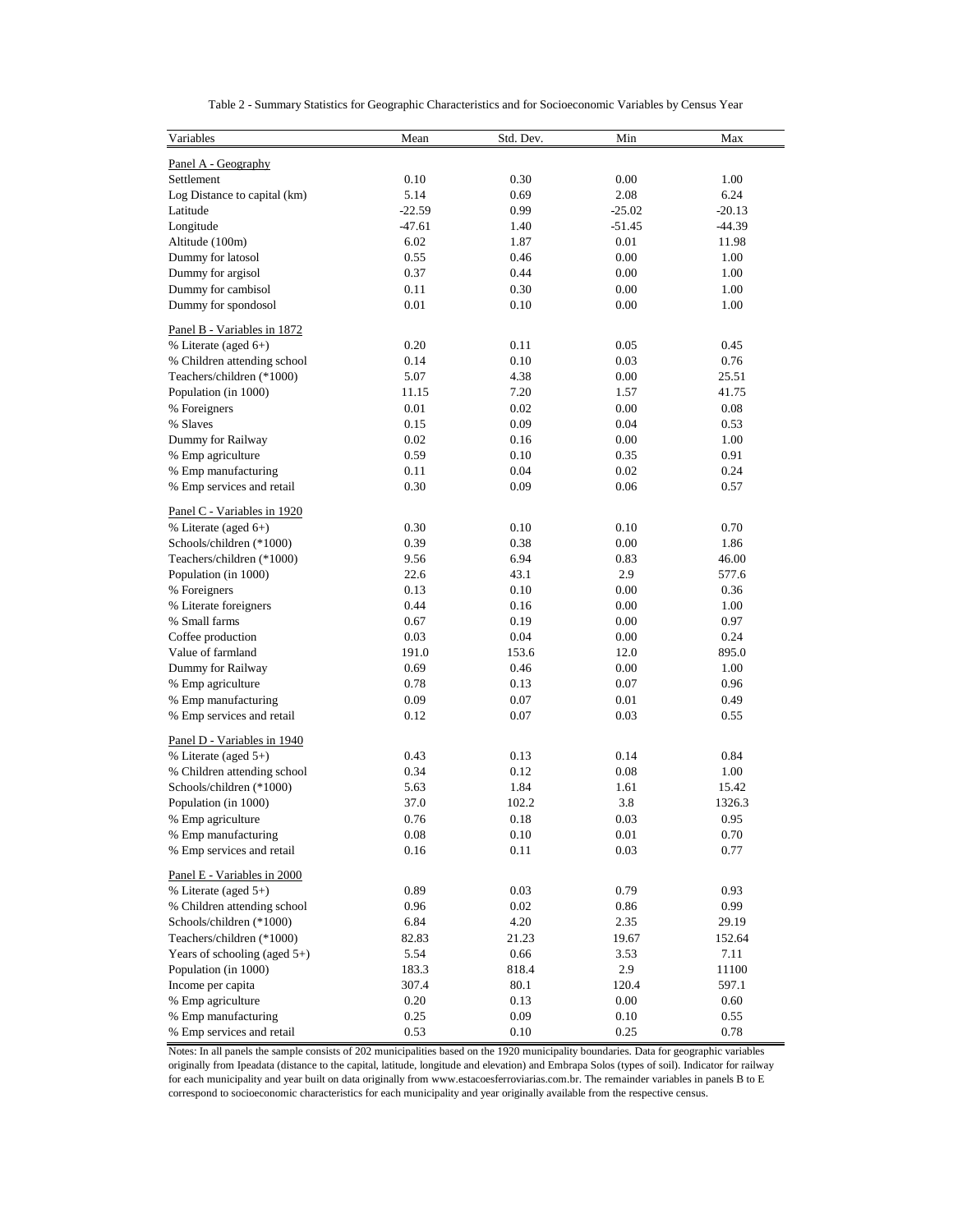|                                 |          | Settlements | No Settlements |           |            |
|---------------------------------|----------|-------------|----------------|-----------|------------|
| Variables in 1872               | Mean     | Std. Dev.   | Mean           | Std. Dev. | Difference |
| Log distance to capital (in km) | 4.92     | 0.73        | 4.87           | 0.58      | 0.053      |
| Latitude                        | $-22.81$ | 0.76        | $-22.94$       | 0.90      | 0.126      |
| Longitude                       | $-47.14$ | 1.49        | $-46.84$       | 1.20      | $-0.299$   |
| Altitude (in 100m)              | 5.74     | 1.53        | 5.96           | 2.57      | $-0.217$   |
| Latosol $(0/1)$                 | 0.53     | 0.38        | 0.44           | 0.44      | 0.091      |
| % Literacy rate                 | 0.19     | 0.07        | 0.17           | 0.10      | 0.019      |
| % Children attending school     | 0.15     | 0.15        | 0.16           | 0.13      | $-0.015$   |
| % Foreigners                    | 0.02     | 0.02        | 0.01           | 0.01      | $0.010*$   |
| % Slaves                        | 0.20     | 0.10        | 0.17           | 0.10      | 0.025      |
| Population density              | 9.72     | 7.49        | 9.47           | 6.88      | 0.249      |
| Railway                         | 0.11     | 0.32        | 0.01           | 0.12      | 0.091      |
| Public administration           | 1.15     | 1.05        | 1.01           | 1.11      | 0.137      |
| Legal professionals             | 0.95     | 0.57        | 0.86           | 0.94      | 0.087      |
| % Emp agriculture               | 0.61     | 0.10        | 0.59           | 0.12      | 0.014      |
| % Emp manufacturing             | 0.11     | 0.04        | 0.10           | 0.05      | 0.012      |
| % Emp services and retail       | 0.28     | 0.09        | 0.31           | 0.11      | $-0.027$   |

Table 3 - Summary Statistics for Geographic Characteristics and for Socioeconomic Variables in 1872 for Municipalities With and Without Settlements After 1872

Notes: The sample of municipalities that would receive settlements after 1872 contains 19 observations (column Settlements); there are 69 observations in the sample of municipalities that would not receive any settlements (column No Settlements). All variables computed according to the 1872 census boundaries. Data for geographic variables originally from Ipeadata (distance to the capital, latitude, longitude and elevation) and Embrapa Solos (indicator for presence of Latosol). Indicator for railway built on data originally from www.estacoesferroviarias.com.br. The remainder variables were built on data originally available from the 1872 Census. Share of foreigners and slaves computed over total population. Share of literate over population aged 6+. Share of children attending school over total number of children aged 6-15. Population density is total population per hectare. Public administration and Legal profession refer to total number of workers in the given occupation relative to total population \*1000. Share of workers in agriculture, manufacturing, services and retail computed over total number of occupied workers.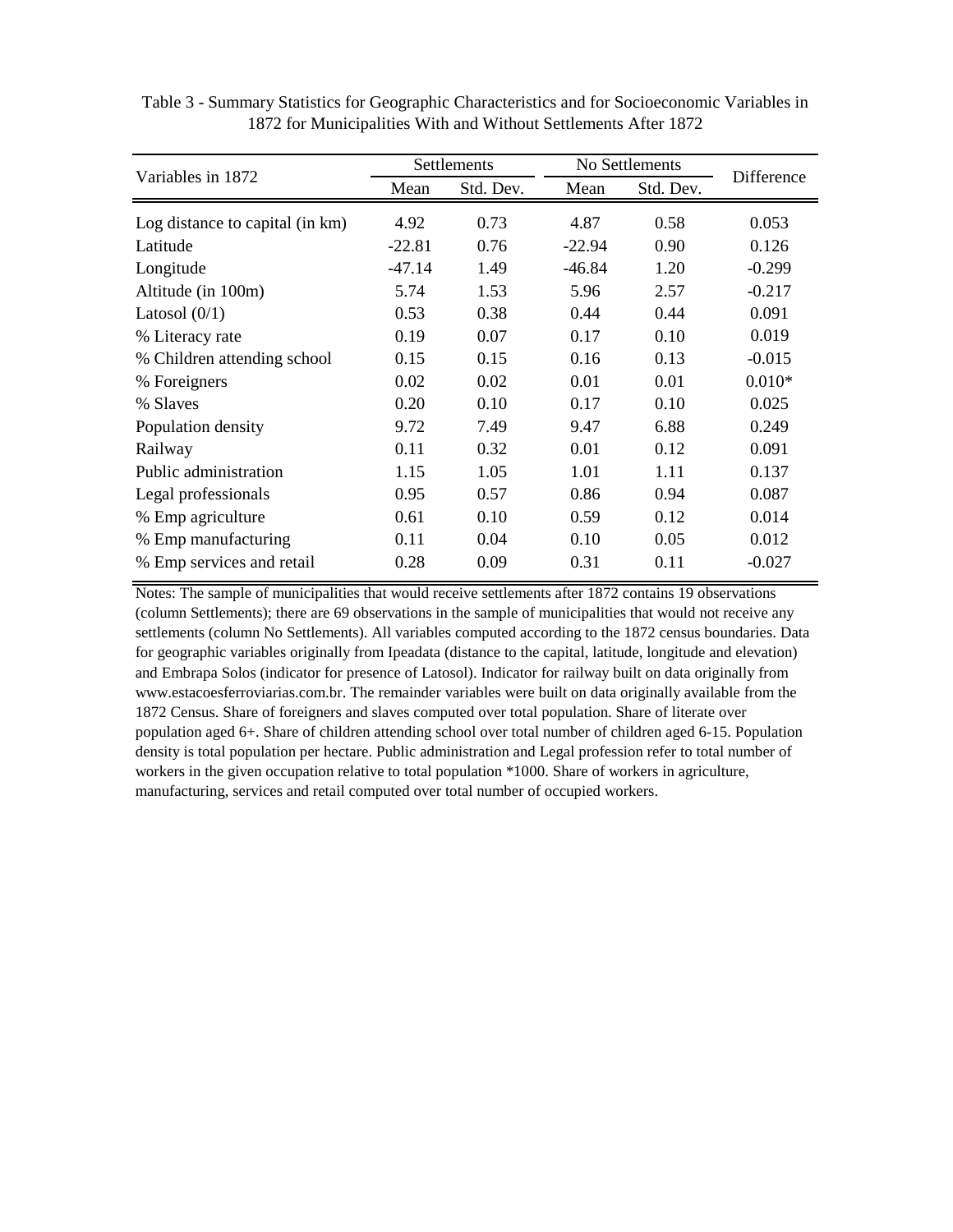| Dependent variable: Settlement<br>after 1872 | Geography  | Demographics | Occupations | All<br>Characteristics |
|----------------------------------------------|------------|--------------|-------------|------------------------|
|                                              | (1)        | (2)          | (3)         | (4)                    |
| Log Distance to capital (in km)              | $-0.045$   |              |             | 0.029                  |
|                                              | (0.143)    |              |             | (0.145)                |
| Latitude                                     | 0.032      |              |             | $-0.003$               |
|                                              | (0.082)    |              |             | (0.095)                |
| Longitude                                    | $-0.021$   |              |             | $-0.015$               |
|                                              | (0.049)    |              |             | (0.061)                |
| Altitude (in 100m)                           | $-0.033$   |              |             | $-0.024$               |
|                                              | $(0.017)*$ |              |             | (0.023)                |
| Dummy for latosol                            | 0.176      |              |             | 0.172                  |
|                                              | (0.249)    |              |             | (0.302)                |
| % Literacy rate                              |            | 0.015        |             | $-0.185$               |
|                                              |            | (0.452)      |             | (0.582)                |
| % Children attending school                  |            | $-0.154$     |             | $-0.043$               |
|                                              |            | (0.320)      |             | (0.619)                |
| % Foreigners                                 |            | 4.904        |             | 4.043                  |
|                                              |            | (3.407)      |             | (4.074)                |
| % Slaves                                     |            | 0.277        |             | 0.017                  |
|                                              |            | (0.499)      |             | (0.682)                |
| Population density                           |            | $-0.005$     |             | 0.001                  |
|                                              |            | (0.008)      |             | (0.010)                |
| Railway                                      |            | 0.376        |             | 0.507                  |
|                                              |            | (0.259)      |             | $(0.274)$ *            |
| Public administration                        |            |              | 0.013       | 0.021                  |
|                                              |            |              | (0.046)     | (0.059)                |
| Legal professionals                          |            |              | 0.076       | 0.073                  |
|                                              |            |              | (0.059)     | (0.081)                |
| Agriculture                                  |            |              | $-10.626$   | $-3.669$               |
|                                              |            |              | (18.054)    | (18.006)               |
| Manufacturing                                |            |              | $-9.793$    | $-2.993$               |
|                                              |            |              | (18.138)    | (18.172)               |
| Services and Retail                          |            |              | $-11.001$   | $-3.903$               |
|                                              |            |              | (18.217)    | (18.198)               |
| Observations                                 | 88         | 88           | 88          | 88                     |
| R-squared                                    | 0.038      | 0.09         | 0.055       | 0.166                  |

Table 4 - Baseline Differences in Characteristics: Geographic and Socioeconomic Determinants of Settlements Location

Notes: Robust standard errors in parentheses: \*\*\*  $p<0.01$ , \*\*  $p<0.05$ , \*  $p<0.1$ . All columns report the results from OLS regressions where the dependent variable is an indicator for the presence of settlements after 1872. All variables computed according to the 1872 census boundaries. Data for geographic variables originally from Ipeadata (distance to the capital, latitude, longitude and elevation) and Embrapa Solos (indicator for Latosol). Indicator for railway built on data originally from www.estacoesferroviarias.com.br. The remainder variables were built on data originally available from the 1872 Census. Share of foreigners and slaves computed over total population. Share of literate over population aged 6+. Share of children attending school over total number of children aged 6-15. Population density is total population per hectare. Public administration and Legal profession refer to total number of workers in the given occupation over total population \*1000. Share of workers in agriculture, manufacturing, services and retail computed over total number of occupied workers.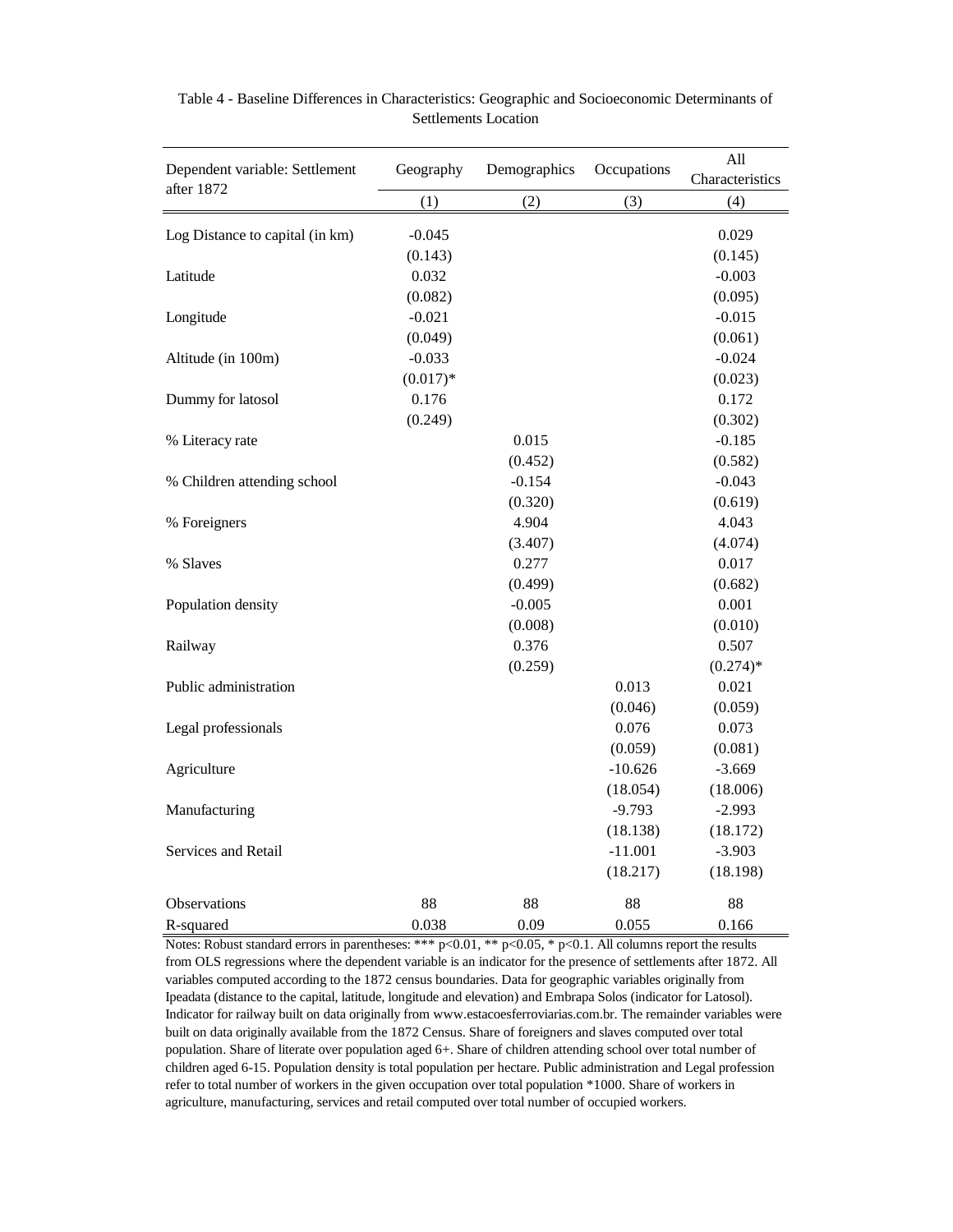| Dependent Variable:           | No controls    | Control for<br>Geography | Control for<br>Charact. 1872 | No Controls    | Control for<br>Geography | Control for<br>Charact. 1872 |
|-------------------------------|----------------|--------------------------|------------------------------|----------------|--------------------------|------------------------------|
| Literacy rate $(\% )$ in 1920 | (1)            | (2)                      | (3)                          | (4)            | (5)                      | (6)                          |
| Settlement                    | 0.104          | 0.102                    | 0.081                        |                |                          |                              |
|                               | $(0.030)$ ***  | $(0.028)$ ***            | $(0.027)$ ***                |                |                          |                              |
| % Population in Settlement    |                |                          |                              | 0.748          | 0.676                    | 0.484                        |
|                               |                |                          |                              | $(0.310)$ **   | $(0.320)$ **             | $(0.260)*$                   |
| % Foreigners 1872             |                |                          | $-0.06$                      |                |                          | 0.021                        |
|                               |                |                          | (0.604)                      |                |                          | (0.535)                      |
| % Slaves 1872                 |                |                          | 0.319                        |                |                          | 0.333                        |
|                               |                |                          | $(0.090)$ ***                |                |                          | $(0.090)$ ***                |
| % Literate 1872               |                |                          | 0.063                        |                |                          | 0.077                        |
|                               |                |                          | (0.060)                      |                |                          | (0.061)                      |
| % Agriculture 1872            |                |                          | 1.579                        |                |                          | 0.962                        |
|                               |                |                          | (2.417)                      |                |                          | (2.398)                      |
| % Manufacturing 1872          |                |                          | 1.865                        |                |                          | 1.239                        |
|                               |                |                          | (2.417)                      |                |                          | (2.402)                      |
| % Services and Retail 1872    |                |                          | 1.611                        |                |                          | 0.989                        |
|                               |                |                          | (2.401)                      |                |                          | (2.385)                      |
| Railway 1872                  |                |                          | 0.115                        |                |                          | 0.091                        |
|                               |                |                          | $(0.024)$ ***                |                |                          | $(0.026)$ ***                |
| Geography controls            | N <sub>0</sub> | Yes                      | Yes                          | N <sub>0</sub> | Yes                      | Yes                          |
| <b>Observations</b>           | 202            | 202                      | 202                          | 199            | 199                      | 199                          |
| Adjusted R-squared            | 0.10           | 0.31                     | 0.38                         | 0.04           | 0.29                     | 0.38                         |

Table 5 - The Short-Term Effects of Settlements on Literacy Rates

Notes: Robust standard errors in parentheses, clustered at the 1872 census boundaries: \*\*\* p<0.01, \*\* p<0.05, \* p<0.1. All columns report the results from OLS regressions where the dependent variable is the municipality literacy rate in 1920 (in %). In columns 1-3 the variable settlement is a dummy that equals one if the municipality received at least one state sponsored settlement before 1920. In columns 4-6 the variable settlement is computed as the population of the settlement relative to the existing population in the municipality, and only include 199 municipalities where we have information of the settlement population. Columns 2 and 4 include only geographic controls (distance to the capital, latitude, longitude, elevation, and indicators for different types of soil - latosol, argisol, cambisol, and spondosol). In columns 3 and 6 we add controls for the presence of railway, demographic and economic chacarteristics in 1872 (share of foreigners, share of slaves, share of literate population, share of children attending school, population density, total number of workers in public administration and legal professions relative to total population, share of workers in agriculture, manufacturing, services and retail computed over total number of occupied workers). All variables computed according to the 1920 census boundaries.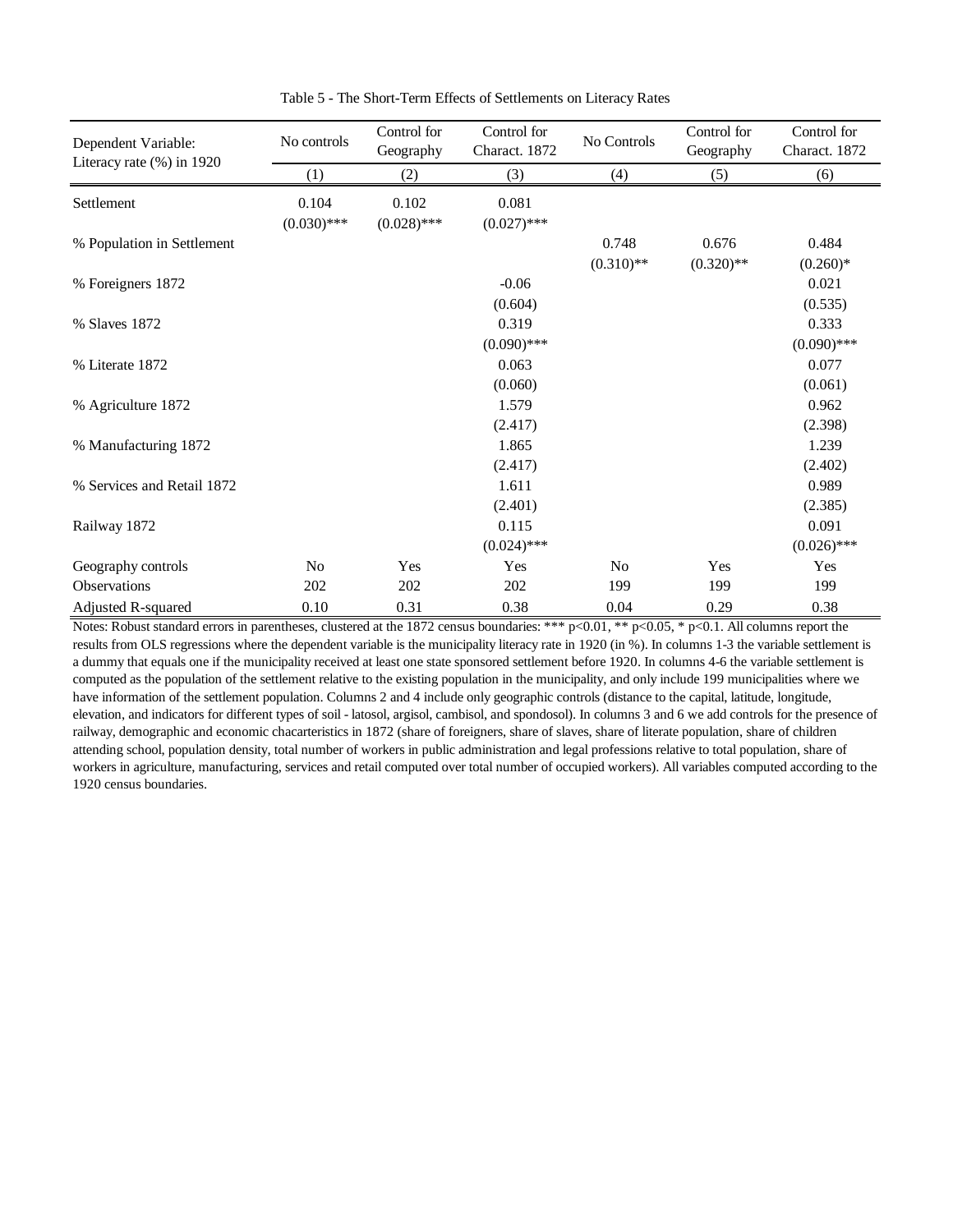|                      |                                      | 1940 Census                   | 2000 Census                          |                                 |                                           |  |
|----------------------|--------------------------------------|-------------------------------|--------------------------------------|---------------------------------|-------------------------------------------|--|
| Dependent variable:  | Literacy rate<br>$(\text{aged } 5+)$ | Literacy rate<br>(aged 15-19) | Literacy rate<br>$(\text{aged } 5+)$ | Literacy rate<br>$(aged 15-19)$ | Years of Schooling<br>$(\text{aged } 5+)$ |  |
|                      |                                      | (2)                           | (3)                                  | (4)                             | (5)                                       |  |
| <b>Settlement</b>    | 0.107<br>$(0.034)$ ***               | 0.135<br>$(0.040)$ ***        | 0.015<br>$(0.005)$ ***               | 0.001<br>(0.002)                | 0.519<br>$(0.138)$ ***                    |  |
| Geographic controls  | Yes                                  | Yes                           | Yes                                  | Yes                             | Yes                                       |  |
| Characteristics 1872 | Yes                                  | Yes                           | Yes                                  | Yes                             | Yes                                       |  |
| <b>Observations</b>  | 202                                  | 202                           | 202                                  | 202                             | 202                                       |  |
| Adjusted R-squared   | 0.45                                 | 0.45                          | 0.41                                 | 0.16                            | 0.42                                      |  |

Table 6 - Mid and Long-Term Effects of Settlements on Human Capital

Notes: Robust standard errors in parentheses, clustered at the 1872 census boundaries: \*\*\* p<0.01, \*\* p<0.05, \* p<0.1. In all columns the variable settlement is a dummy that equals one if the municipality received at least one state sponsored settlement before 1920. Dependent variables defined at the top of each column, and built based on data originally from the 1940 census (columns 1-2) and the 2000 census (columns 3-5). In columns 1-4 literacy rates calculated in % and relative to the respective population. In column 5 the dependent variable is the municiaplity average years of schooling for those aged 5+. All specifications include geographic controls (distance to the capital, latitude, longitude, elevation, and indicators for different types of soil - latosol, argisol, cambisol, and spondosol) and controls for the presence of railway and other chacarteristics in 1872 (share of foreigners, share of slaves, share of literate population, share of children attending school, population density, total number of workers in public administration and legal professions relative to total population, share of workers in agriculture, manufacturing, services and retail computed over total number of occupied workers). All variables computed according to the 1920 census boundaries.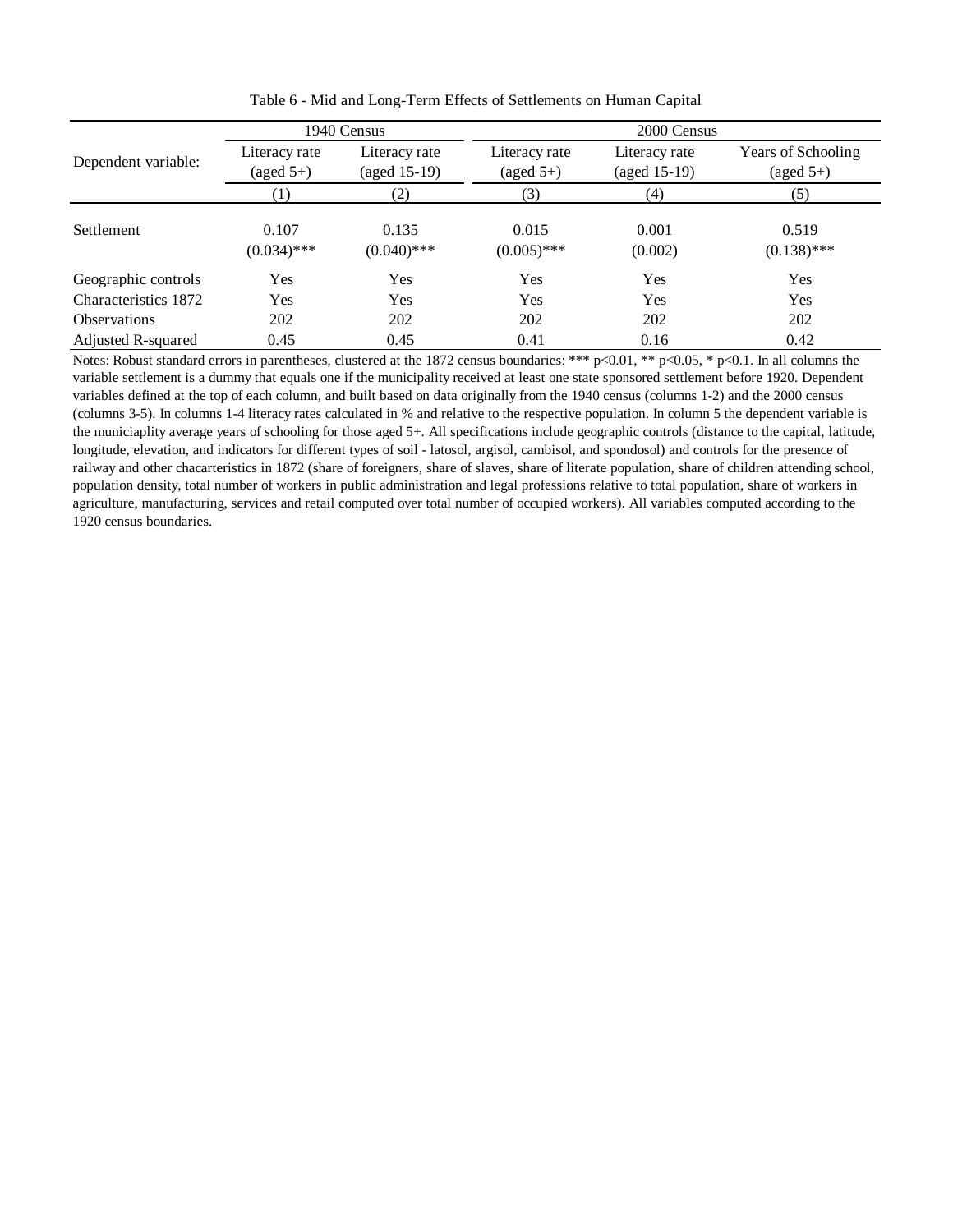| Dependent variable: Years of<br>schooling for individuals born | All Cohorts            | 1920-29                | 1930-39                | 1940-49                | 1950-59                | 1960-69                |
|----------------------------------------------------------------|------------------------|------------------------|------------------------|------------------------|------------------------|------------------------|
| in municipality                                                | (1)                    | (2)                    | (3)                    | (4)                    | (5)                    | (6)                    |
| Settlement                                                     | 0.883<br>$(0.229)$ *** | 0.655<br>$(0.236)$ *** | 0.759<br>$(0.225)$ *** | 0.941<br>$(0.277)$ *** | 0.927<br>$(0.303)$ *** | 1.022<br>$(0.200)$ *** |
| Mean Dependent Variable                                        | 6.63                   | 2.73                   | 3.54                   | 4.64                   | 6.10                   | 7.04                   |
| Geographic controls                                            | Yes                    | Yes                    | Yes                    | Yes                    | <b>Yes</b>             | Yes                    |
| Characteristics 1872                                           | Yes                    | Yes                    | Yes                    | Yes                    | <b>Yes</b>             | Yes                    |
| <b>Observations</b>                                            | 202                    | 202                    | 202                    | 202                    | 202                    | 202                    |
| Adjusted R-squared                                             | 0.50                   | 0.39                   | 0.46                   | 0.45                   | 0.43                   | 0.50                   |

Table 7 - Persistent Effects of Settlements on Years of Schooling, by Cohorts of Individuals Born in the Municpality

Notes: Robust standard errors in parentheses, clustered at the 1872 census boundaries: \*\*\* p<0.01, \*\* p<0.05, \* p<0.1. In all columns the variable settlement is a dummy that equals one if the municipality received at least one state sponsored settlement before 1920. Dependent variables are average years of schooling for each cohort of individuals born in the municipality, as defined at the top of each column, and built on microdata originally from the 2000 census. All specifications include geographic controls (distance to the capital, latitude, longitude, elevation, and indicators for different types of soil - latosol, argisol, cambisol, and spondosol) and controls for the presence of railway and other chacarteristics in 1872 (share of foreigners, share of slaves, share of literate population, share of children attending school, population density, total number of workers in public administration and legal professions relative to total population, share of workers in agriculture, manufacturing, services and retail computed over total number of occupied workers). All variables computed according to the 1920 census boundaries.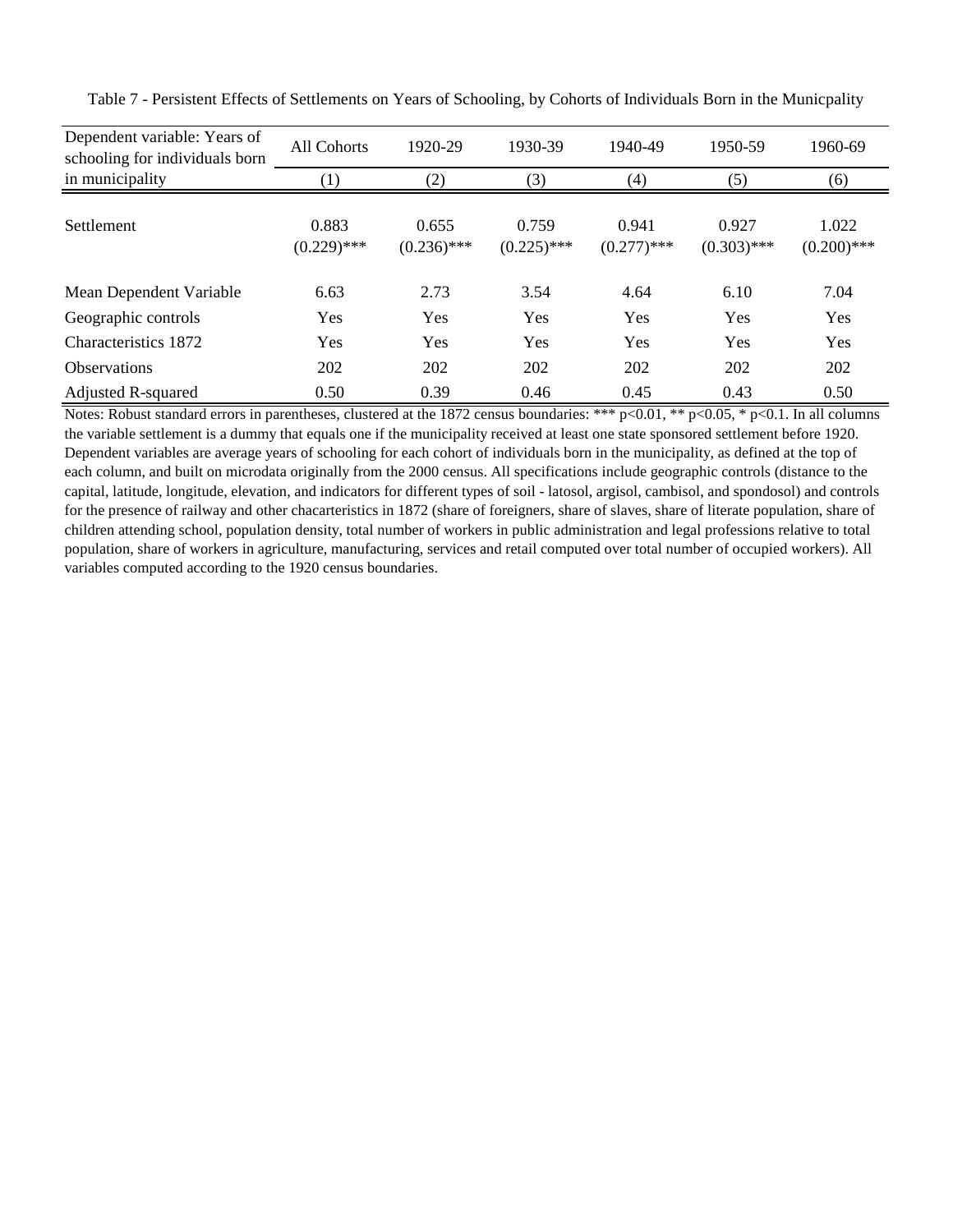|                           | Dependent Variable: Literacy Rate (%) |               |              |  |  |
|---------------------------|---------------------------------------|---------------|--------------|--|--|
|                           | (1)                                   | (2)           | (3)          |  |  |
| Settlement $\times$ 1920  | 0.044                                 | 0.043         | 0.041        |  |  |
|                           | $(0.024)*$                            | $(0.024)$ *   | $(0.024)$ *  |  |  |
| Settlement $\times$ 1940  | 0.097                                 | 0.086         | 0.068        |  |  |
|                           | $(0.037)$ ***                         | $(0.031)$ *** | $(0.031)$ ** |  |  |
| Municipality fixed-effect | Y                                     | Y             | Y            |  |  |
| Year fixed-effect         | Y                                     | Y             | Y            |  |  |
| Geography*year            | N                                     | Y             | Y            |  |  |
| Demographics*year         | N                                     | N             | Y            |  |  |
| <b>Observations</b>       | 264                                   | 264           | 264          |  |  |
| Municipalities            | 88                                    | 88            | 88           |  |  |
| R-squared                 | 0.748                                 | 0.799         | 0.81         |  |  |

Table 8 - Mid and Long-Term Effects of Settlements on Human Capital: Panel-Data Specifications

Notes: Robust standard errors in parentheses: \*\*\*  $p<0.01$ , \*\*  $p<0.05$ , \*  $p<0.1$ . In all columns the dependent variable is literacy rate (in %). Dependent and independent variables for 1872, 1920 and 1940 computed according to the 1872 census boundaries. All specifications include municipality fixedeffects and year fixed-effects. Column 2 adds interaction terms between yer of census and geographic variables (distance to the capital, latitude, longitude, elevation, and indicators for different types of soil - latosol, argisol, cambisol, and spondosol). Column 3 adds interaction terms between year of census and demographic variables in 1872 (share of foreigners, share of slaves, share of literate population, share of children attending school, population density, total number of workers in public administration and legal professions relative to total population, share of workers in agriculture, manufacturing, services and retail computed over total number of occupied workers).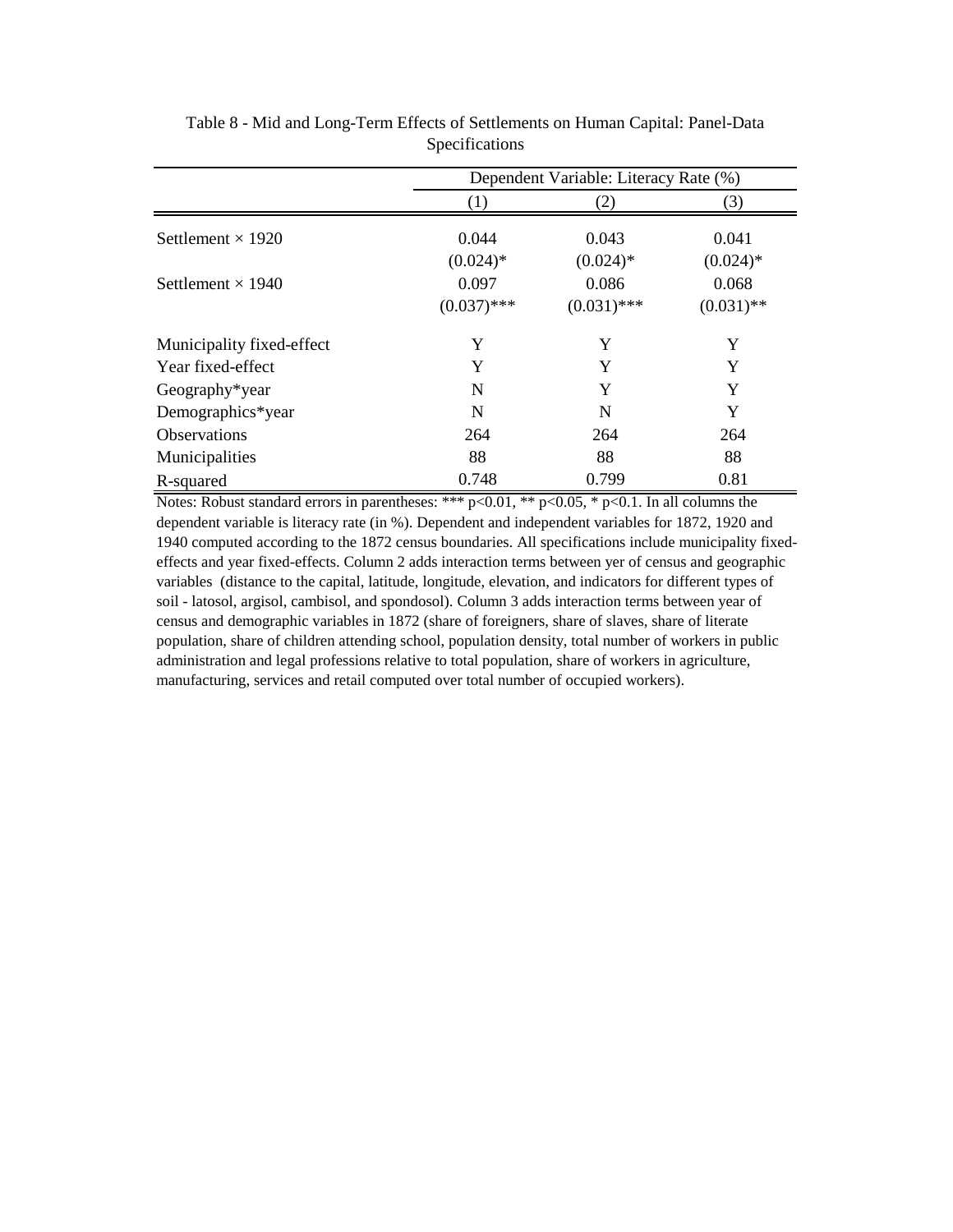|                             | Schools per school | Teachers per school | % Children attending |
|-----------------------------|--------------------|---------------------|----------------------|
| Dependent variable:         | aged child         | aged child          | school               |
|                             | (1)                | (2)                 | (3)                  |
|                             |                    |                     |                      |
| Panel A: 1920 Census        |                    |                     |                      |
| Settlement                  | 0.222              | 5.053               | NA                   |
|                             | $(0,108)$ **       | $(1,874)$ ***       |                      |
| R-squared                   | 0.163              | 0.423               |                      |
| Panel B: 1940 Census        |                    |                     |                      |
| Settlement                  | $-0.251$           | NA                  | 0.08                 |
|                             | (0.294)            |                     | $(0,025)$ ***        |
| R-squared                   | 0.202              |                     | 0.381                |
| Panel C: 2000 Census        |                    |                     |                      |
| Settlement                  | $-0.622$           | 11.235              | 0.006                |
|                             | (0.721)            | $(4,601)$ **        | $(0,003)*$           |
| R-squared                   | 0.575              | 0.121               | 0.405                |
| Geographic controls         | Yes                | Yes                 | Yes                  |
| <b>Characteristics 1872</b> | Yes                | Yes                 | Yes                  |
| Observations                | 202                | 202                 | 202                  |

Table 9 - The Effects of Settlements on School Inputs and School Attendance

Notes: Robust standard errors in parentheses, clustered at the 1872 census boundaries: \*\*\* p<0.01, \*\* p<0.05, \* p<0.1. In all columns and panels the variable settlement is a dummy that equals one if the municipality received at least one state sponsored settlement before 1920. Dependent variables are defined at the top of each column, and were built on data originally from the 1920 census (Panel A), 1940 census (Panel B) and the 2000 census (Panel C). All dependent variables computed relative to total population of children aged 7-14 years old. In columns 1-2 dependent variables computed as the total number of schools (1) or teachers (2) per school aged children \*1000. All specifications include geographic controls (distance to the capital, latitude, longitude, elevation, and indicators for different types of soil - latosol, argisol, cambisol, and spondosol) and controls for the presence of railway and other chacarteristics in 1872 (share of foreigners, share of slaves, share of literate population, share of children attending school, population density, total number of workers in public administration and legal professions relative to total population, share of workers in agriculture, manufacturing, services and retail computed over total number of occupied workers). All variables computed according to the 1920 census boundaries.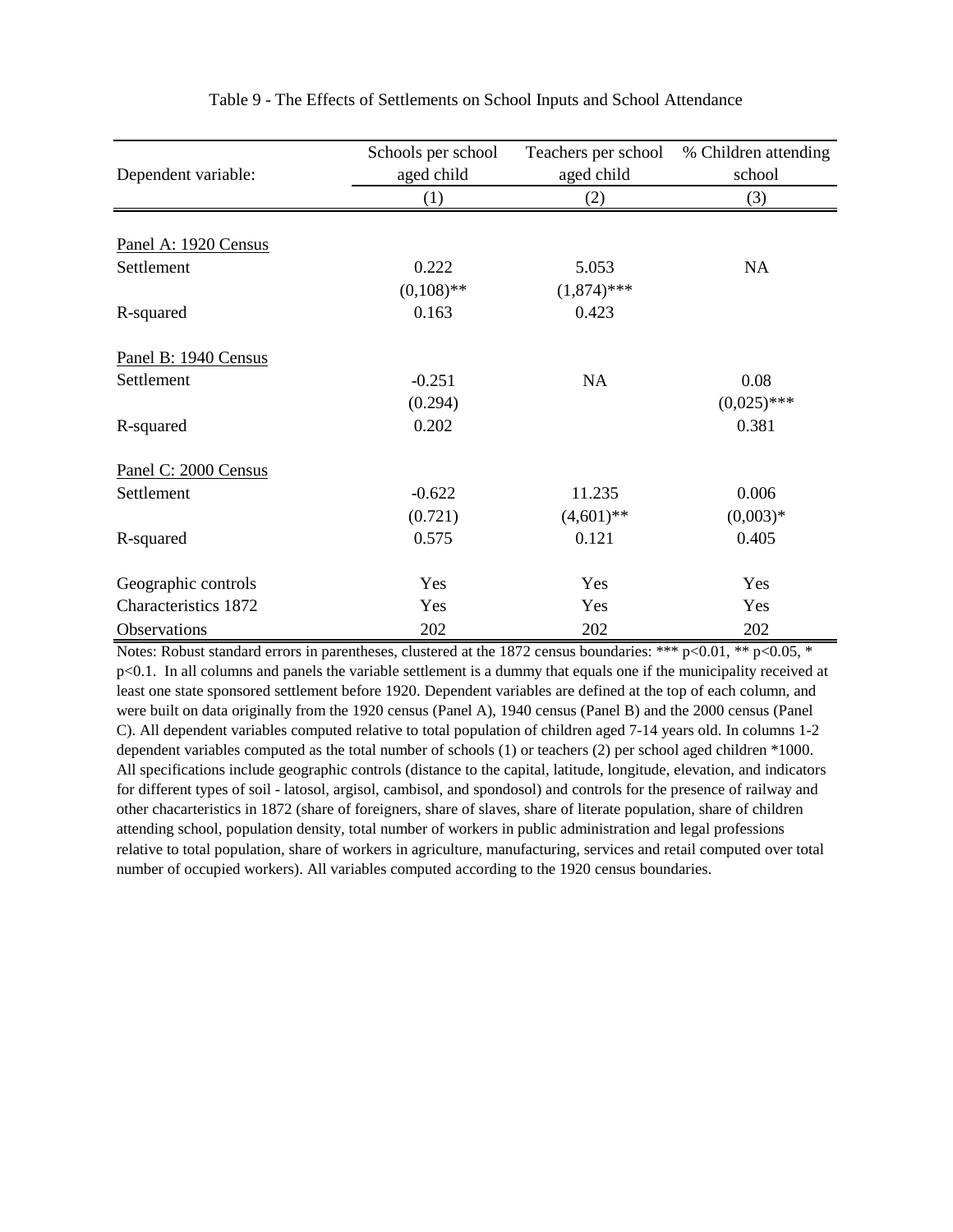| Dependent variable in<br>1920 | % Foreigners          | % Literate<br>foreigners | Population<br>density | % Small<br>farms | Coffee<br>productivity | Log land<br>prices | Log wages<br>construction | Log wages<br>agriculture |
|-------------------------------|-----------------------|--------------------------|-----------------------|------------------|------------------------|--------------------|---------------------------|--------------------------|
|                               | $\left(1\right)$      | (2)                      | (3)                   | (4)              | (5)                    | (6)                |                           | (8)                      |
| <b>Settlement</b>             | 0.025<br>$(0.011)$ ** | 0.051<br>$(0.027)*$      | 14.226<br>(15.060)    | 0.046<br>(0.029) | $-0.008$<br>(0.007)    | 0.185<br>(0.144)   | 0.04<br>(0.062)           | 0.031<br>(0.056)         |
| Geographic controls           | Yes                   | Yes                      | Yes                   | Yes              | Yes                    | Yes                | Yes                       | Yes                      |
| Characteristics 1872          | Yes                   | Yes                      | Yes                   | Yes              | Yes                    | Yes                | Yes                       | Yes                      |
| <b>Observations</b>           | 202                   | 172                      | 202                   | 202              | 202                    | 202                | 148                       | 125                      |
| R-squared                     | 0.63                  | 0.33                     | 0.30                  | 0.25             | 0.27                   | 0.51               | 0.44                      | 0.61                     |

Table 10 - The Short-Term Effects of Settlements on Other Demographic and Economic Characteristics

Notes: Robust standard errors in parentheses, clustered at the 1872 census boundaries: \*\*\* p<0.01, \*\* p<0.05, \* p<0.1. In all columns the variable settlement is a dummy that equals one if the municipality received at least one state sponsored settlement before 1920. Dependent variables are defined at the top of each column, and were built on data originally from the 1920 census: share of foreigners is defined relative to total population, share of literate foreigners defined relative to total population of foreigners; population density is computed as total population per hectare; share of small farms refers to the total number of farms up to 100 hectares relative to total number of farms in the municipality; coffee productivity defined as total production in tonnes per hectare; land price and wages in Réis. All specifications include geographic controls (distance to the capital, latitude, longitude, elevation, and indicators for different types of soil - latosol, argisol, cambisol, and spondosol) and controls for the presence of railway and other chacarteristics in 1872 (share of foreigners, share of slaves, share of literate population, share of children attending school, population density, total number of workers in public administration and legal professions relative to total population, share of workers in agriculture, manufacturing, services and retail computed over total number of occupied workers). All variables computed according to the 1920 census boundaries. In column 2 we restrict the sample to municipalities that have at least 1% of foreigners in population. The samples in columns 7 and 8 are restricted to municipalities without missing observations in wages.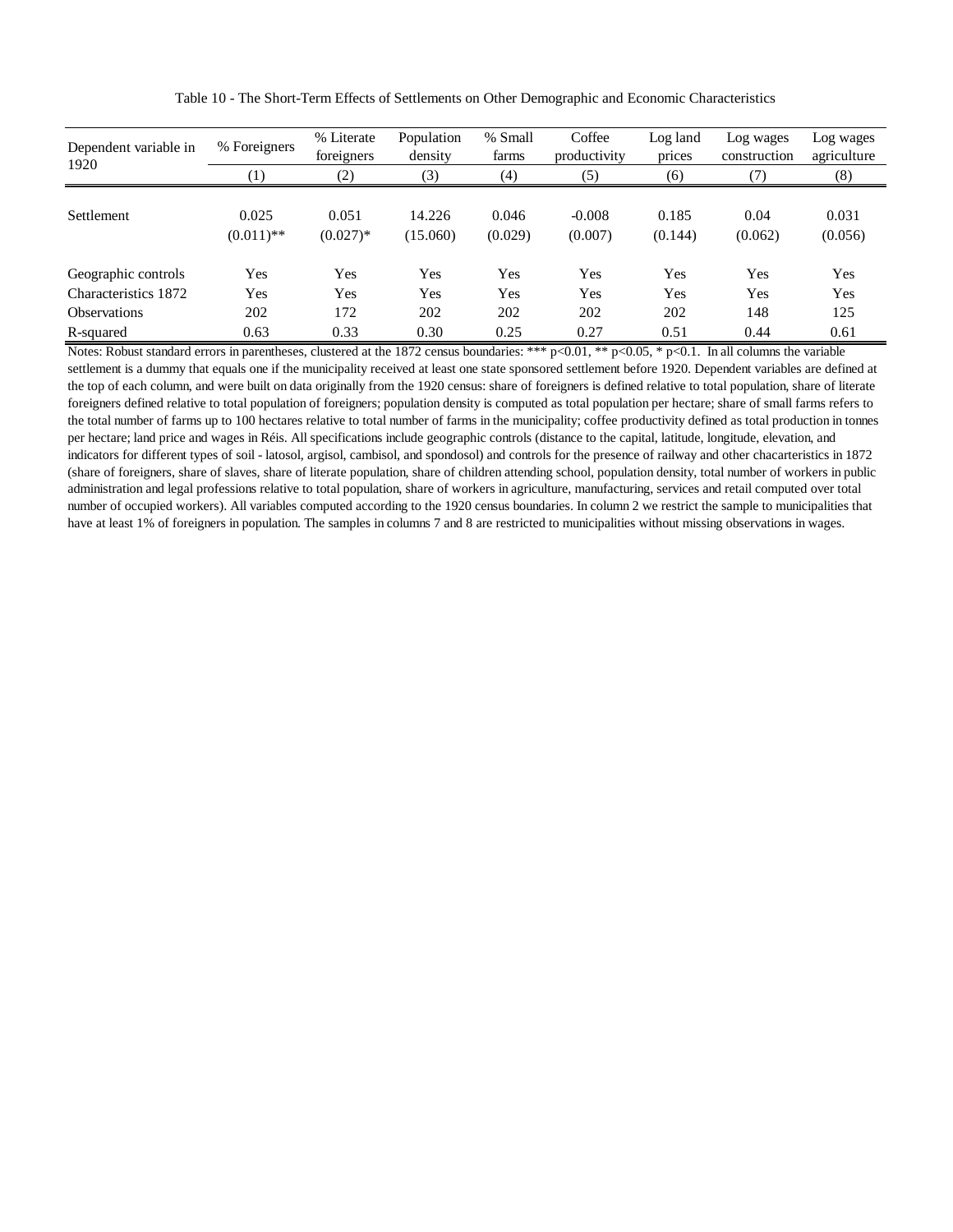| Dependent Variable:  |                                  | Literacy Rate in 1920   | Literacy Rate in<br>1940                         | Years of<br>Schooling in 2000                    |                                                  |
|----------------------|----------------------------------|-------------------------|--------------------------------------------------|--------------------------------------------------|--------------------------------------------------|
|                      | Control for<br>country of origin | Control for<br>religion | Control for<br>country of origin<br>and religion | Control for<br>country of origin<br>and religion | Control for<br>country of origin<br>and religion |
|                      | (1)                              | (2)                     | (3)                                              | (4)                                              | (5)                                              |
| Settlement           | 0.087<br>$(0.027)$ ***           | 0.085<br>$(0.025)$ ***  | 0.091<br>$(0.026)$ ***                           | 0.121<br>$(0.032)$ ***                           | 0.521<br>$(0.149)$ ***                           |
| % Germans            | 0.224<br>$(0.081)$ ***           |                         | 0.206<br>$(0.080)$ **                            | 0.182<br>$(0.100)*$                              | 0.061<br>(0.528)                                 |
| % Spaniards          | 0.067<br>(0.070)                 |                         | 0.066<br>(0.066)                                 | 0.113<br>$(0.066)*$                              | 0.602<br>$(0.356)*$                              |
| % Italians           | 0.128<br>$(0.055)$ **            |                         | 0.129<br>$(0.055)$ **                            | 0.211<br>$(0.062)$ ***                           | 0.54<br>(0.332)                                  |
| % Portuguese         | 0.102<br>$(0.059)*$              |                         | 0.104<br>$(0.059)*$                              | 0.242<br>$(0.086)$ ***                           | 1.081<br>$(0.378)$ ***                           |
| % Japanese           | 0.019<br>(0.074)                 |                         | 0.02<br>(0.070)                                  | 0.034<br>(0.077)                                 | 0.462<br>(0.411)                                 |
| % Catholics          |                                  | 0.083<br>$(0.023)$ ***  | 0.081<br>$(0.024)$ ***                           | 0.064<br>(0.039)                                 | 0.128<br>(0.307)                                 |
| Geographic controls  | Yes                              | Yes                     | Yes                                              | Yes                                              | Yes                                              |
| Characteristics 1872 | Yes                              | Yes                     | Yes                                              | Yes                                              | Yes                                              |
| Observations         | 202                              | 202                     | 202                                              | 202                                              | 202                                              |
| Adj R-squared        | 0.46                             | 0.45                    | 0.48                                             | 0.44                                             | 0.37                                             |

Table 11 - The Effects of Settlements on Literacy Rates, Conditional on National Identities and Religion

Notes: Robust standard errors in parentheses, clustered at the 1872 census boundaries: \*\*\* p<0.01, \*\* p<0.05, \* p<0.1. In columns 1-3 the dependent variable is literacy rate in 1920 (in %) built on data originally from the 1920 census. In column 4 the dependent variable is literacy rate in 1940 (in %) built on data originally from the 1940 census. In column 5 the dependent variable is average years of schooling in 2000, built on data from the 2000 census. In all columns the variable settlement is a dummy that equals one if the municipality received at least one state sponsored settlement before 1920. Columns 1 and 3 add the shares of individuals from different nationalities computed as the total number of individuals fom the given nationality relative to total population in the municipality in 1920. Columns 2 and 3 add the share of catholics computed as the number of catholics relative to total population in 1920. Data on nationalities and number of catholics originally from the 1920 census. All specifications include geographic controls (distance to the capital, latitude, longitude, elevation, and indicators for different types of soil - latosol, argisol, cambisol, and spondosol) and controls for the presence of railway and other chacarteristics in 1872 (share of foreigners, share of slaves, share of literate population, share of children attending school, population density, total number of workers in public administration and legal professions relative to total population, share of workers in agriculture, manufacturing, services and retail computed over total number of occupied workers). All variables computed according to the 1920 census boundaries.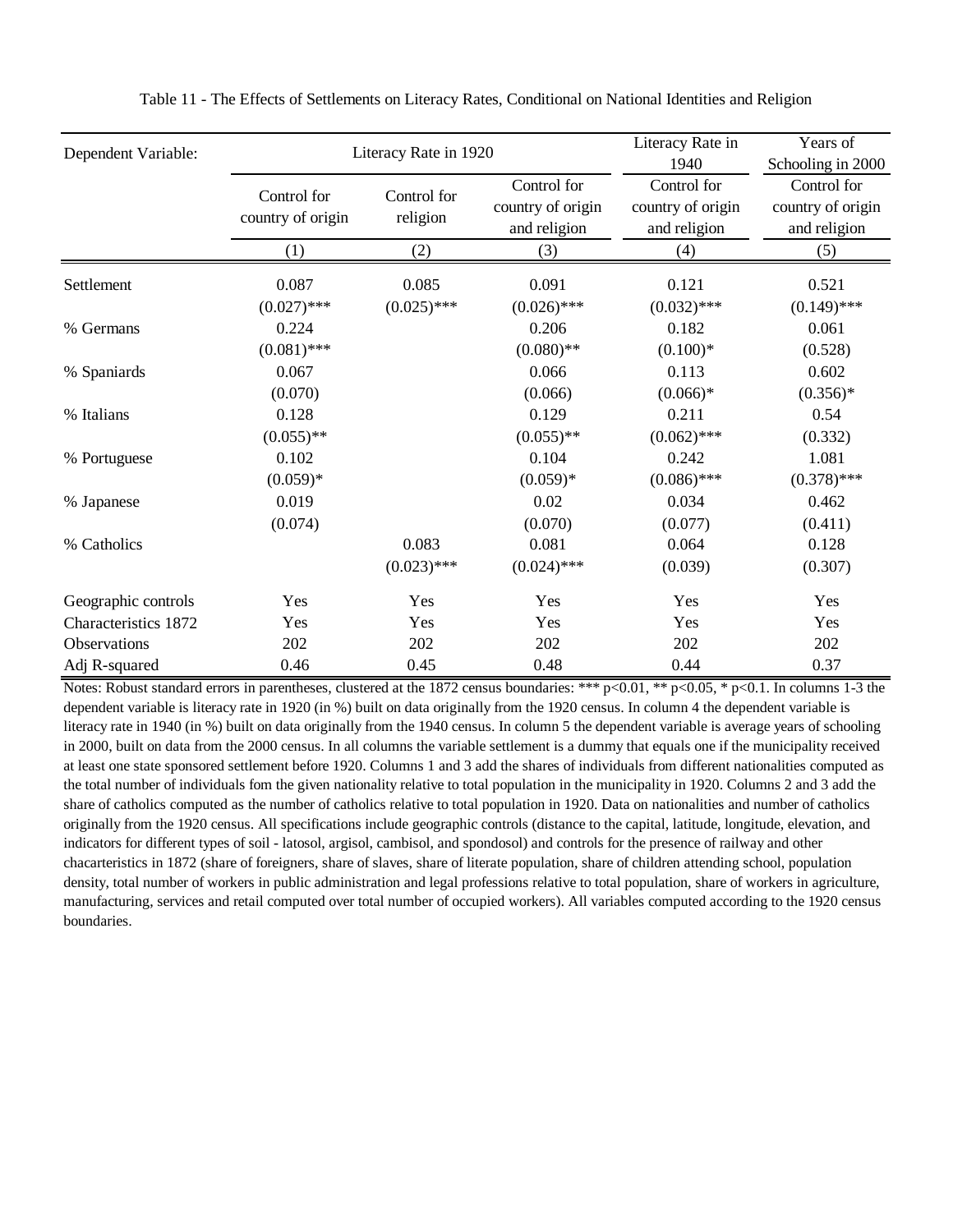| Dependent variable: Log      | <b>OLS</b>             | <b>OLS</b>    | IV            | IV           |
|------------------------------|------------------------|---------------|---------------|--------------|
| income per capita in 2000    | (1)                    | (2)           | (3)           | (4)          |
| Settlement                   | 0.153<br>$(0.054)$ *** |               |               |              |
| Literacy rate $(\%)$ in 1920 |                        | 1.122         | 1.884         | 0.274        |
|                              |                        | $(0.131)$ *** | $(0.434)$ *** | (1.252)      |
| Years of schooling in 2000   |                        |               |               | 0.148        |
|                              |                        |               |               | $(0.074)$ ** |
| F-test excluded instrument   |                        |               | 9.34          | 2.31         |
| Geographic controls          | Yes                    | Yes           | Yes           | Yes          |
| Characteristics 1872         | Yes                    | Yes           | Yes           | Yes          |
| <b>Observations</b>          | 202                    | 202           | 202           | 202          |
| <b>Adjusted R-squared</b>    | 0.44                   | 0.53          |               |              |

Table 12 - Long-Run Effects of Settlements on Income per Capita

Notes: Robust standard errors in parentheses, clustered at the 1872 census boundaries: \*\*\* p<0.01, \*\* p<0.05, \* p<0.1. Dependent variable in all columns is log income per capita in 2000, built from data from the 2000 census. In column 1 the variable settlement is a dummy that equals one if the municipality received at least one state sponsored settlement before 1920. The first two columns report OLS regressions, while the remainder report 2nd stage regressions from IV specifications where literacy rates in 1920 are instrumented by the variable settlement. In column 4 years of schooling refers to the average years of schooling computed from the 2000 census at the 1920 census boundaries. All specifications include geographic controls (distance to the capital, latitude, longitude, elevation, and indicators for different types of soil - latosol, argisol, cambisol, and spondosol) and controls for the presence of railway and other chacarteristics in 1872 (share of foreigners, share of slaves, share of literate population, share of children attending school, population density, total number of workers in public administration and legal professions relative to total population, share of workers in agriculture, manufacturing, services and retail computed over total number of occupied workers). All variables computed according to the 1920 census boundaries.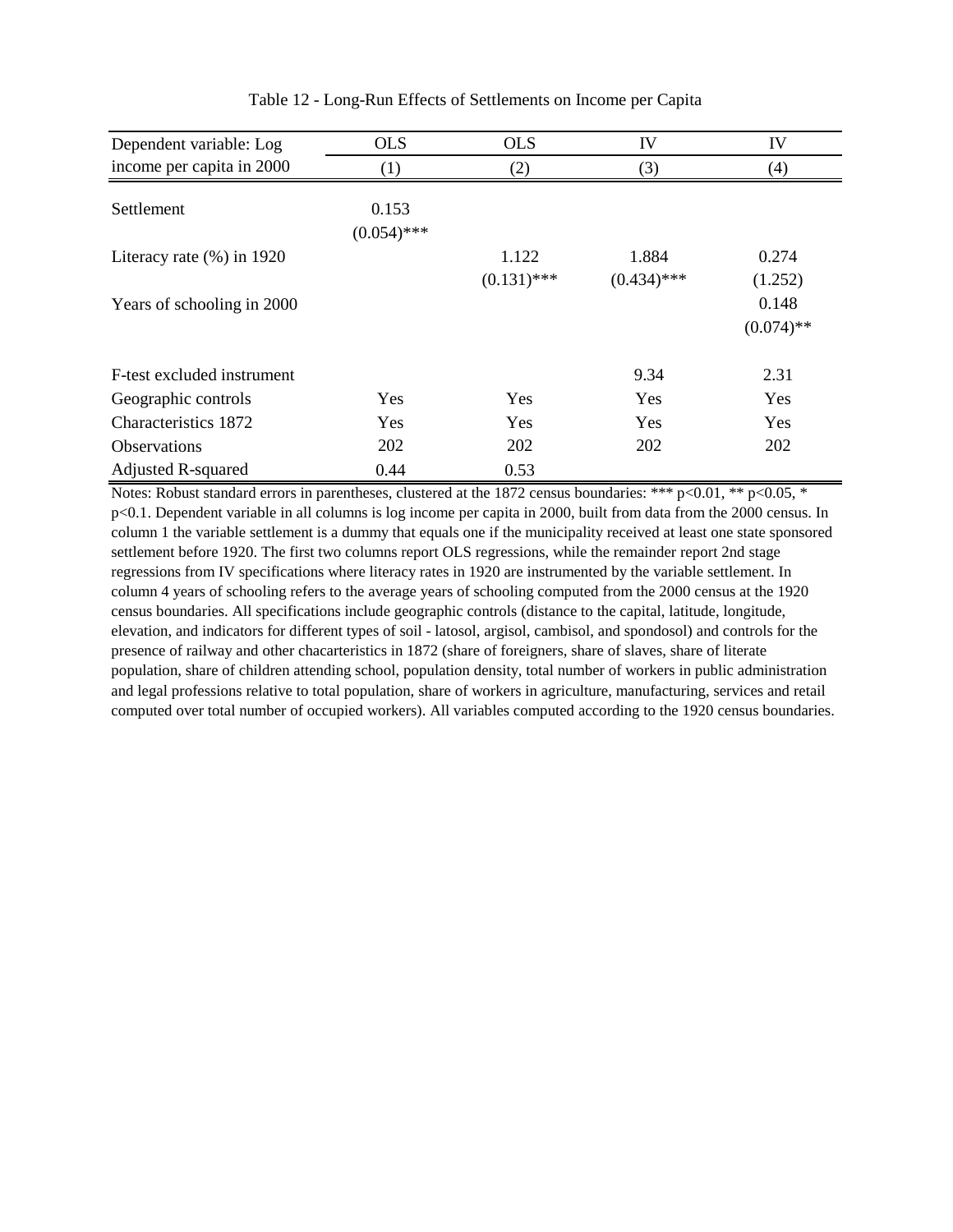|                      | % Emp. Agriculture | % Emp.        | % Emp. Retail and |  |
|----------------------|--------------------|---------------|-------------------|--|
| Dependent variable:  |                    | Manufacturing | Services          |  |
|                      | (1)                | (2)           | (3)               |  |
|                      |                    |               |                   |  |
| Panel A: 1920 Census |                    |               |                   |  |
| Settlement           | $-0.121$           | 0.072         | 0.048             |  |
|                      | $(0.039)$ ***      | $(0.024)$ *** | $(0.017)$ ***     |  |
| Adjusted R-squared   | 0.457              | 0.390         | 0.503             |  |
| Panel B: 1940 Census |                    |               |                   |  |
| Settlement           | $-0.165$           | 0.092         | 0.073             |  |
|                      | $(0.046)$ ***      | $(0.027)$ *** | $(0.028)$ **      |  |
| Adjusted R-squared   | 0.496              | 0.472         | 0.396             |  |
| Panel C: 2000 Census |                    |               |                   |  |
| Settlement           | $-0.053$           | 0.006         | 0.048             |  |
|                      | $(0.019)$ ***      | (0.016)       | $(0.017)$ ***     |  |
| Adjusted R-squared   | 0.391              | 0.315         | 0.280             |  |
| Observations         | 202                | 202           | 202               |  |
| Geographic controls  | Yes                | Yes           | Yes               |  |
| Characteristics 1872 | Yes                | Yes           | Yes               |  |

Table 13 - The Long-Run Effects of Settlements on Employment and Structural Transformation

Notes: Robust standard errors in parentheses, clustered at the 1872 census boundaries: \*\*\*  $p<0.01$ , \*\* p<0.05, \* p<0.1. Dependent variables are defined at the top of each column, and were built on data originally from the 1920 census (Panel A), the 1940 census (Panel B) and the 2000 census (Panel C). All dependent variables refer to the number of workers employed in the given industry relative to the total number of occupied individuals in the municipality. In all columns and panels the variable settlement is a dummy that equals one if the municipality received at least one state sponsored settlement before 1920. All specifications include geographic controls (distance to the capital, latitude, longitude, elevation, and indicators for different types of soil - latosol, argisol, cambisol, and spondosol) and controls for the presence of railway and other chacarteristics in 1872 (share of foreigners, share of slaves, share of literate population, share of children attending school, population density, total number of workers in public administration and legal professions relative to total population, share of workers in agriculture, manufacturing, services and retail computed over total number of occupied workers). All variables computed according to the 1920 census boundaries.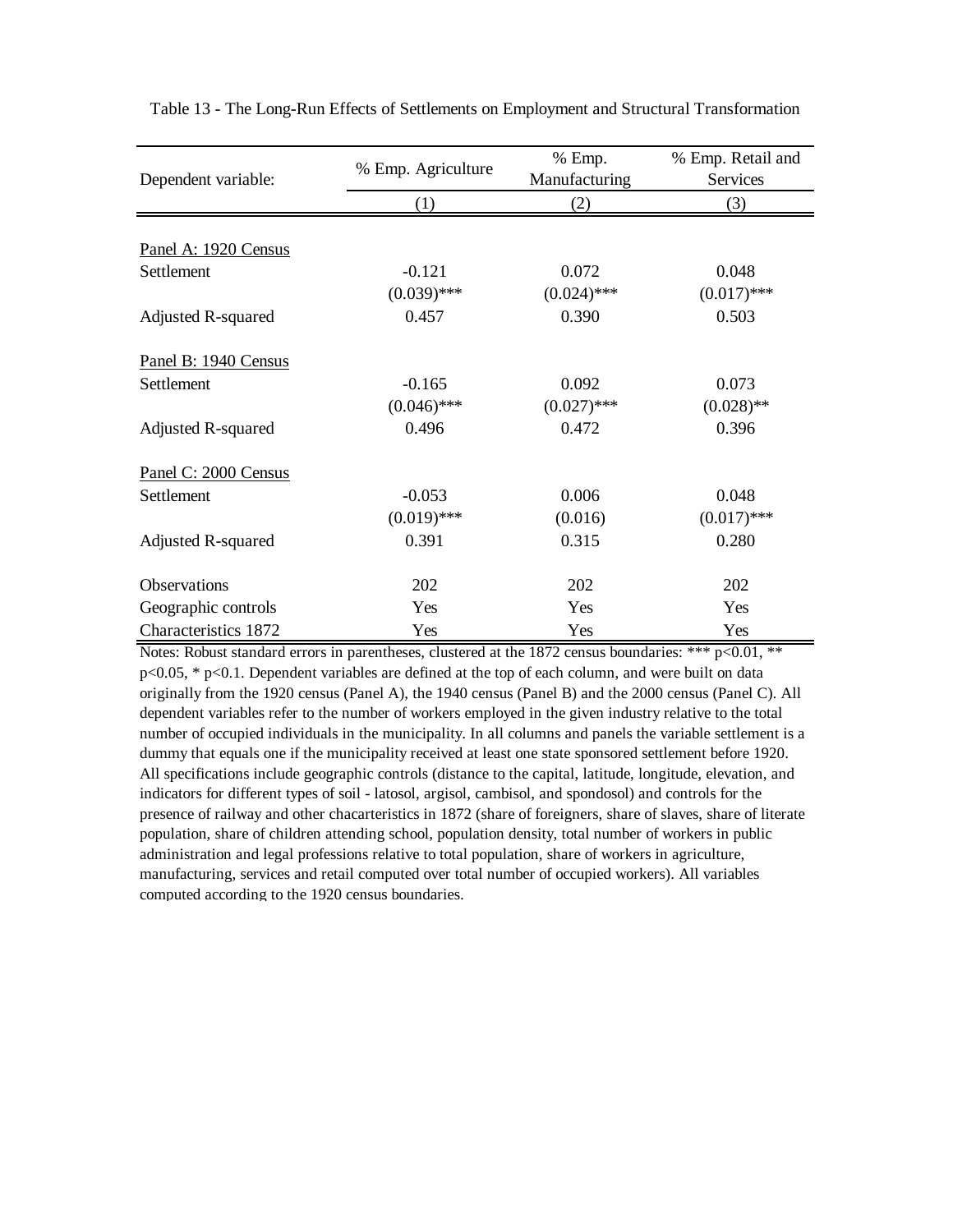| Dependent variable: Years of | All Cohorts   | 1920-29     | 1930-39 | 1940-49       | 1950-59       | 1960-69       |
|------------------------------|---------------|-------------|---------|---------------|---------------|---------------|
| Schooling of immigrants      | (1)           | (2)         | (3)     | (4)           | (5)           | (6)           |
|                              |               |             |         |               |               |               |
| <b>Settlement</b>            | 0.544         | 0.333       | 0.285   | 0.534         | 0.542         | 0.766         |
|                              | $(0.147)$ *** | $(0.174)$ * | (0.185) | $(0.191)$ *** | $(0.198)$ *** | $(0.177)$ *** |
| Mean Dependent Variable      | 5.79          | 3.02        | 3.61    | 4.56          | 5.85          | 6.51          |
| Geographic controls          | Yes           | Yes         | Yes     | Yes           | Yes           | Yes           |
| Characteristics 1872         | Yes           | Yes         | Yes     | Yes           | <b>Yes</b>    | Yes           |
| <b>Observations</b>          | 202           | 202         | 202     | 202           | 202           | 202           |
| R-squared                    | 0.33          | 0.28        | 0.27    | 0.27          | 0.21          | 0.20          |

Table 14 - The Effects of Settlements on Years of Schooling, by Cohorts of Individuals Not Born in the Municipality

Notes: Robust standard errors in parentheses, clustered at the 1872 census boundaries: \*\*\* p<0.01, \*\* p<0.05, \* p<0.1. In all columns the variable settlement is a dummy that equals one if the municipality received at least one state sponsored settlement before 1920. Dependent variables are average years of schooling for each cohort of individuals that were not born in the municipality, as defined at the top of each column, and built on microdata originally from the 2000 census. All specifications include geographic controls (distance to the capital, latitude, longitude, elevation, and indicators for different types of soil - latosol, argisol, cambisol, and spondosol) and controls for the presence of railway and other chacarteristics in 1872 (share of foreigners, share of slaves, share of literate population, share of children attending school, population density, total number of workers in public administration and legal professions relative to total population, share of workers in agriculture, manufacturing, services and retail computed over total number of occupied workers). All variables computed according to the 1920 census boundaries.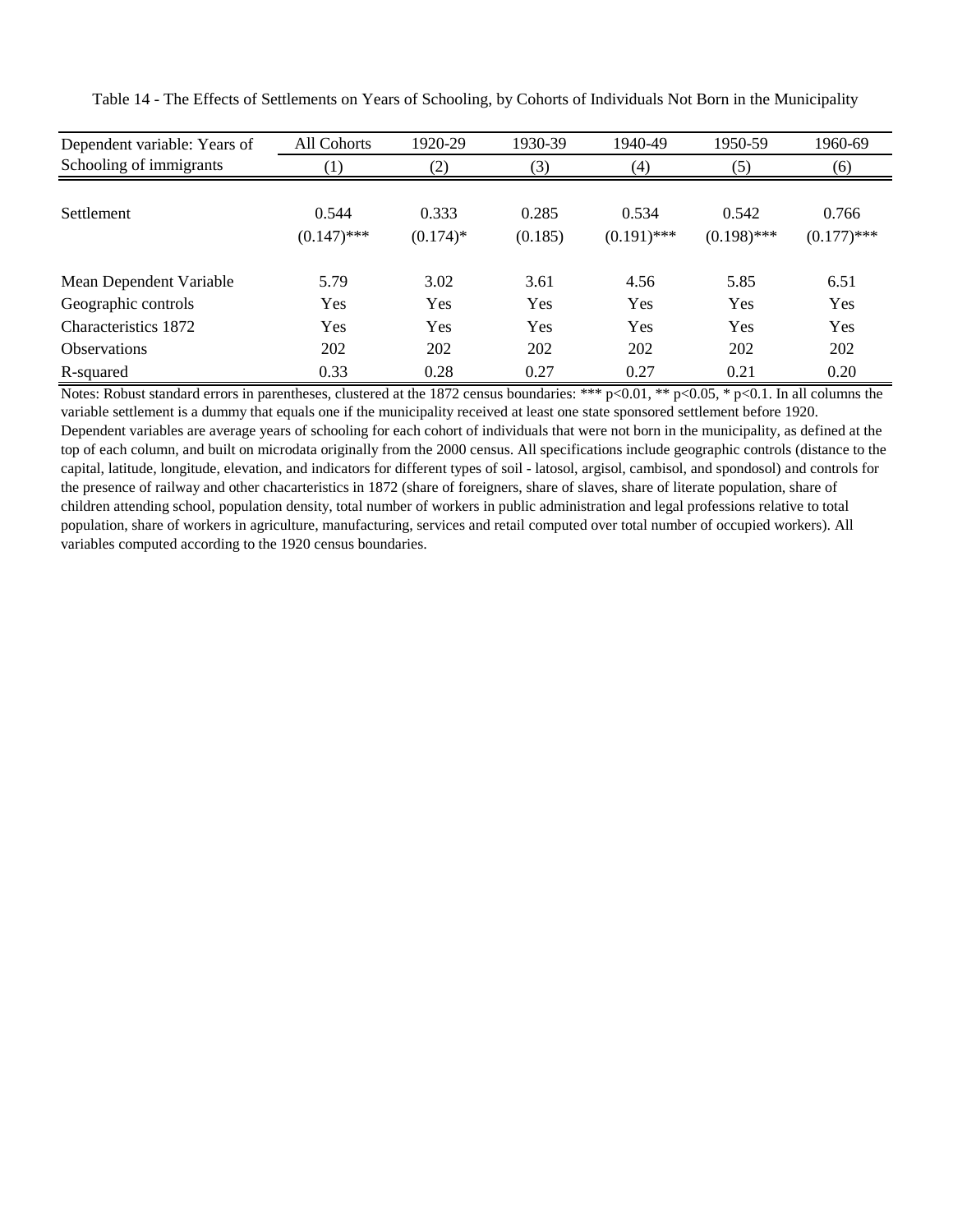#### Table A1 - Definition of Variables and Original Sources of Information

| Variables                                         | Description                                                                                             | Original Source of Information  |  |
|---------------------------------------------------|---------------------------------------------------------------------------------------------------------|---------------------------------|--|
| Socioeconomic Conditions in 1872                  |                                                                                                         |                                 |  |
| % Literate (aged $6+$ )                           | Number of literate aged 6+ over total population aged 6+                                                | 1872 Census                     |  |
| % Children attending school                       | Number of children aged 6-15 attending school over total population aged 6-15                           | 1872 Census                     |  |
| Teachers/children (*1000)                         | Number of teachers over total number of chindren aged 6-15 *1000                                        | 1872 Census                     |  |
| Population density                                | Number of individuals by total area in hectares                                                         | 1872 Census                     |  |
| % Foreigners                                      | Number of foreigners over total population                                                              | 1872 Census                     |  |
| % Slaves                                          | Number of slaves over total population                                                                  | 1872 Census                     |  |
| Public administration                             | Total number of workers in public administration over total population *1000                            | 1872 Census                     |  |
| Legal professionals                               | Total number of workers in legal professions over total population *1000                                | 1872 Census                     |  |
| % Emp agriculture                                 | Share of workers in agriculture over total number of occupied workers                                   | 1872 Census                     |  |
| % Emp manufacturing                               | Share of workers in manufacturing over total number of occupied workers                                 | 1872 Census                     |  |
| % Emp services and retail                         | Share of workers in services and retail over total number of occupied workers                           | 1872 Census                     |  |
|                                                   |                                                                                                         |                                 |  |
| Socioeconomic Conditions in 1920                  |                                                                                                         |                                 |  |
| % Literate (aged $6+$ )                           | Number of literate aged 6+ over total population aged 6+                                                | 1920 Census                     |  |
| Schools/children (*1000)                          | Number of schools over total number of children aged 6-15 *1000                                         | 1920 Census                     |  |
| Teachers/children (*1000)                         | Number of teachers over total number of chindren aged 6-15 *1000                                        | 1920 Census                     |  |
| % Foreigners (and by nationality)                 | Number of foreigners over total population (and by nationality)                                         | 1920 Census                     |  |
| % Literate foreigners                             | Number of literate foreigners over total foreign population                                             | 1920 Census                     |  |
| % Small farms                                     | Number of farms up to 100 hectares over total number of farms                                           | 1920 Census                     |  |
| Coffee productivity                               | Total production of coffee (in tonnes) over total size of rural establishments (in hectares)            | 1920 Census                     |  |
| Value of farmland                                 | Land price in 1000 Réis/hectare                                                                         | 1920 Census                     |  |
| Wages in construction and agriculture             | In Réis                                                                                                 | 1920 Census                     |  |
| % Emp agriculture                                 | Share of workers in agriculture over total number of occupied workers                                   | 1920 Census                     |  |
| % Emp manufacturing                               | Share of workers in manufacturing over total number of occupied workers                                 | 1920 Census                     |  |
| % Emp services and retail                         | Share of workers in services and retail over total number of occupied workers                           | 1920 Census                     |  |
| Socioeconomic Conditions in 1940                  |                                                                                                         |                                 |  |
| % Literate (aged $5+$ )                           | Number of literate aged 5+ over total population aged 5+                                                | 1940 Census                     |  |
| % Children attending school                       | Number of children aged 7-14 attending school over total population aged 7-14                           | 1940 Census                     |  |
| Schools/children (*1000)                          | Number of schools over total number of children aged 7-14 *1000                                         | 1940 Census                     |  |
| % Emp agriculture                                 | Share of workers in agriculture over total number of occupied workers                                   | 1940 Census                     |  |
| % Emp manufacturing                               | Share of workers in manufacturing over total number of occupied workers                                 | 1940 Census                     |  |
| % Emp services and retail                         | Share of workers in services and retail over total number of occupied workers                           | 1940 Census                     |  |
|                                                   |                                                                                                         |                                 |  |
| Socioeconomic Conditions in 2000                  | Number of literate aged 5+ over total population aged 5+                                                | 2000 Census                     |  |
| % Literate (aged $5+$ )                           | Number of children aged 7-14 attending school over total population aged 7-14                           | 2000 Census                     |  |
| % Children attending school                       |                                                                                                         | 2000 School Census/INEP         |  |
| Schools/children (*1000)                          | Number of schools over total number of children aged 7-14 *1000                                         |                                 |  |
| Teachers/children (*1000)                         | Number of teachers over total number of chindren aged 7-14 *1000                                        | 2000 Census                     |  |
| Years of schooling (aged $5+$ and by cohorts)     | Average number of years of schooling for those aged $5+$ (or by cohorts)                                | 2000 Census                     |  |
| Income per capita                                 | Total income over total population                                                                      | 2000 Census                     |  |
| % Emp agriculture                                 | Share of workers in agriculture over total number of occupied workers                                   | 2000 Census                     |  |
| % Emp manufacturing                               | Share of workers in manufacturing over total number of occupied workers                                 | 2000 Census                     |  |
| % Emp services and retail                         | Share of workers in services and retail over total number of occupied workers                           | 2000 Census                     |  |
| Geography and Transportation                      |                                                                                                         |                                 |  |
| Railway                                           | Dummy indicating presence of railway station in the municipality (for each year)                        | www.estacoesferroviarias.com.br |  |
| Distance to the capital in km (city of São Paulo) | Avg distances of the municip. of the 2000 adm. div. that constitute the original municip in 1872 (1920) | Ipeadata                        |  |
| Latitude/Longitude degrees                        | Idem, but averaging centroids                                                                           | Ipeadata                        |  |
| Dummy for latosol                                 | Indicates that the predominant type of soil is latosol                                                  | Embrapa                         |  |
| Dummy for argisol                                 | Indicates that the predominant type of soil is argisol                                                  | Embrapa                         |  |
| Dummy for cambisol                                | Indicates that the predominant type of soil is cambisol                                                 | Embrapa                         |  |
| Dummy for spondosol                               | Indicates that the predominant type of soil is spondosol                                                | Embrapa                         |  |
|                                                   |                                                                                                         |                                 |  |

 $\sim$